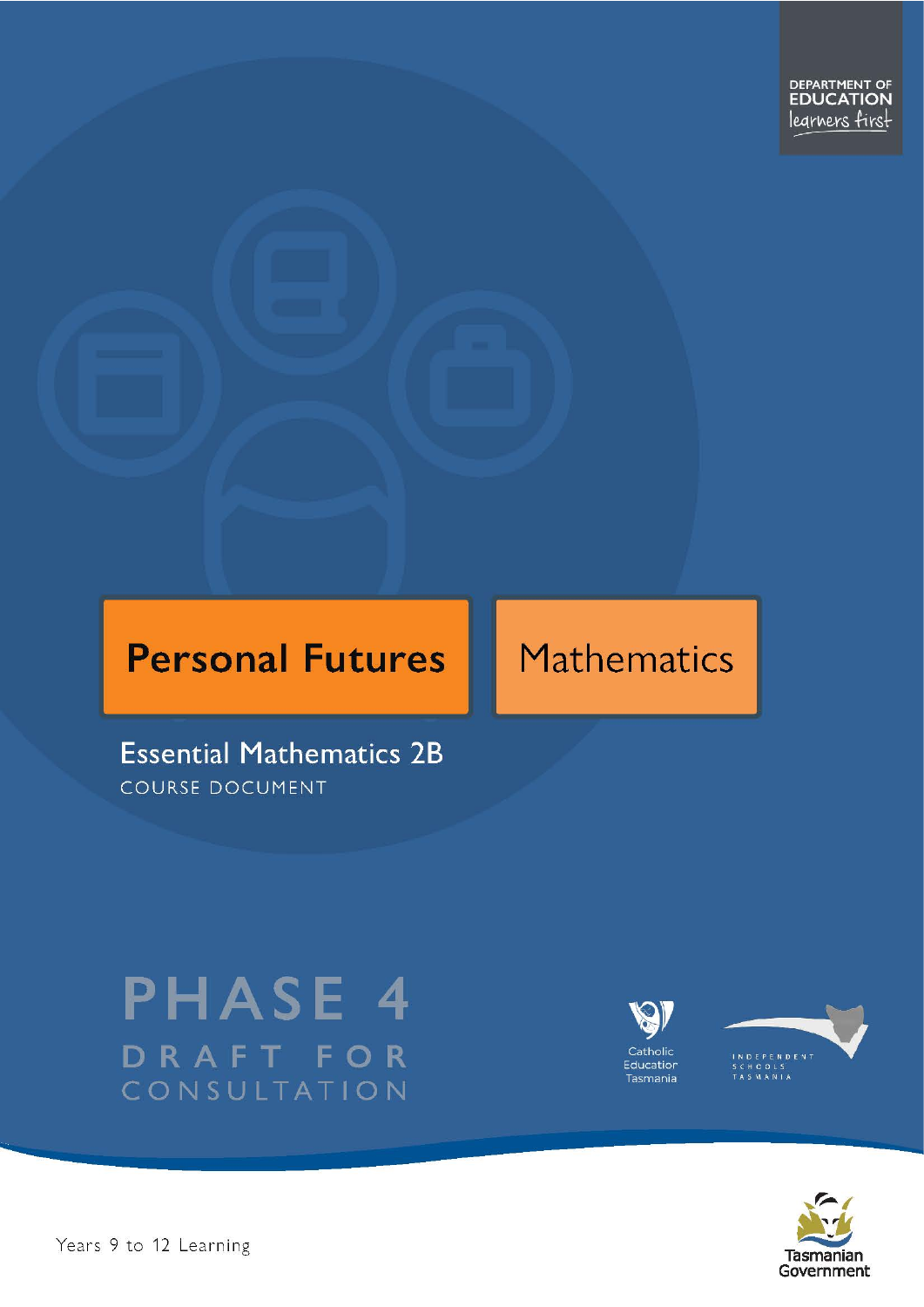# Table of Contents

Phase 4 Consultation Draft Published: August 2021

| $Structure \begin{small} . \end{small}$ |  |
|-----------------------------------------|--|
|                                         |  |
|                                         |  |
|                                         |  |
|                                         |  |
|                                         |  |
|                                         |  |
|                                         |  |
|                                         |  |
|                                         |  |
|                                         |  |
|                                         |  |
|                                         |  |
|                                         |  |
|                                         |  |
|                                         |  |
|                                         |  |
|                                         |  |
|                                         |  |
|                                         |  |
|                                         |  |
|                                         |  |
|                                         |  |
|                                         |  |
|                                         |  |
|                                         |  |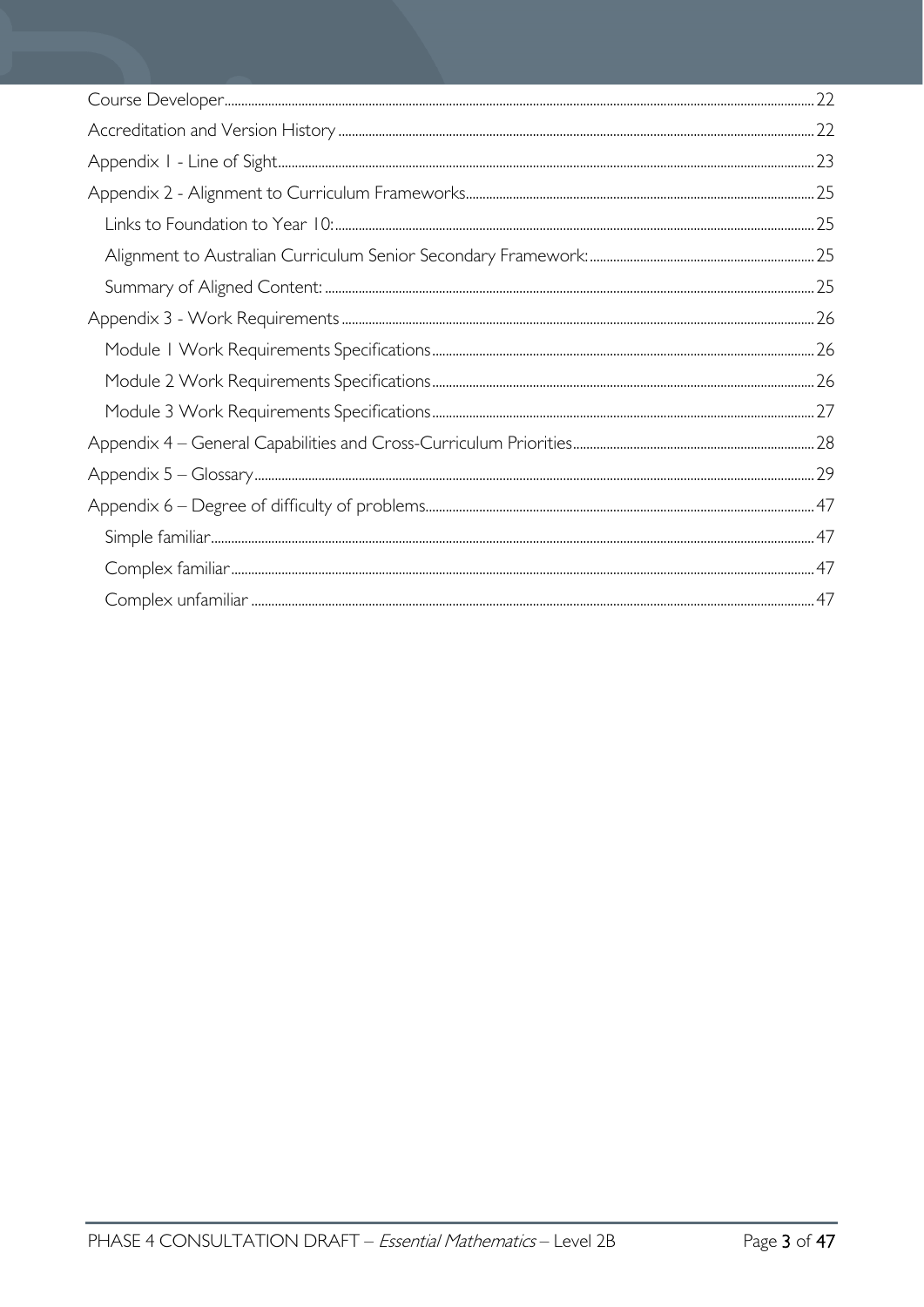# <span id="page-3-0"></span>Essential Mathematics, 150 hours – Level 2B

This course is a Level 2 component of the proposed Essential Mathematics suite.

# <span id="page-3-1"></span>Focus Area – Personal Futures

Courses aligned to the [Years 9 to 12 Curriculum Framework](https://publicdocumentcentre.education.tas.gov.au/library/Shared%20Documents/Education%209-12%20Frameworks%20A3%20WEB%20POSTER.pdf) belong to one of the five focus areas of Discipline-based Study, Transdisciplinary Projects, Professional Studies, Work-based Learning and Personal Futures.

Essential Mathematics Level 2B is a Personal Futures course.

Personal Futures courses prepare students to be independent young adults, able to lead healthy, fulfilled and balanced lives. Learning is highly personalised. Students develop strategies to optimise learning, make decisions, solve problems, set career and life goals, and pursue areas of strong personal interest. Personal Futures supports students to develop the required knowledge, skills and understandings to make informed choices that enhance their own and others' health and wellbeing. The inclusion of Personal Futures as a focus area responds to a range of contemporary research findings highlighting the importance of students having broad educational goals that include individual and collective wellbeing and opportunities for student agency as they navigate a complex and uncertain world.

Personal Futures courses have three key features that guide teaching and learning:

- theory and dialogue
- informed action
- reflection and dialogue.



In this course learners will do this by:

- engaging with theory and concepts to build the theoretical understanding, background knowledge, rules and conventions of mathematics
- interacting and working with other people and engaging in mathematical discourse to explore ideas, reasoning and approaches
- identifying challenges and problems and using problem solving and mathematical reasoning to test and refine ideas take informed action and compare solutions
- reflecting on their own understanding, integrating prior knowledge and sharing solutions with others.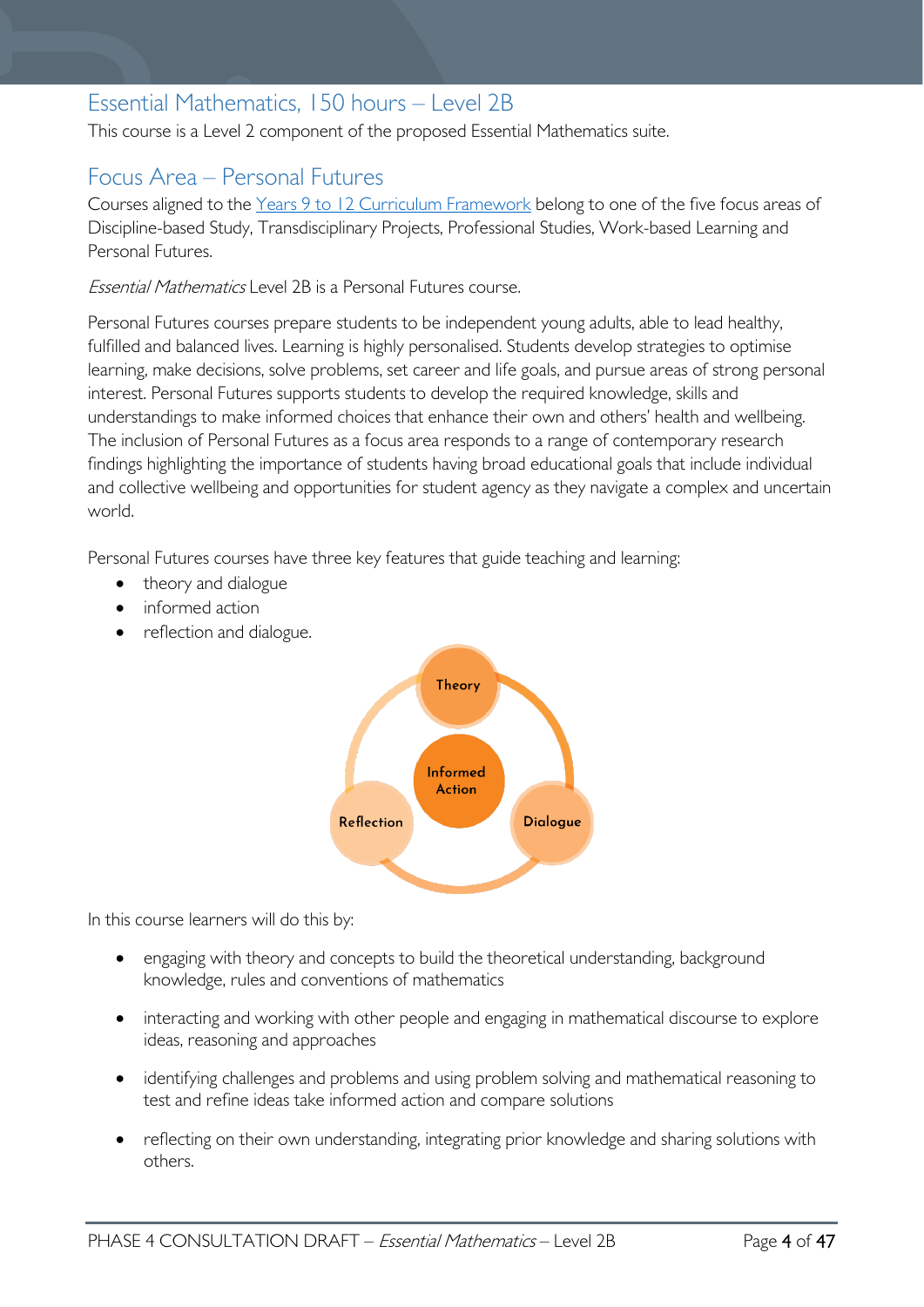# <span id="page-4-0"></span>Rationale

Essential Mathematics Level 2B is one of two proposed Level 2 offerings in the Essential Mathematics suite of courses. Its pair, the proposed *Essential Mathematics* Level 2A provides learners with an alternate set of topics. The two courses provide breadth rather than progression of complexity and as such there is no defined order for completion of these courses and learners may choose to do one or both according to their personal interest and needs.

The *Essential Mathematics* Level 2B course enables students to develop their understanding of concepts and techniques drawn from strands of number, algebra, probability, statistics, measurement and geometry, which will assist them in making informed personal decisions in their daily lives including in workplace contexts. By undertaking *Essential Mathematics* Level 2B, learners will develop their ability to identify and solve problems in real contexts, in a range of workplace, personal, further learning and community settings. Learners will work collaboratively with others to generate ideas and to find innovative approaches to engaging with mathematics. Learners will reflect on their ability to interpret, understand and apply these concepts and techniques in a variety of contexts.

This course will enable learners to develop their mathematical proficiency to the standard required to enter the workforce and participate effectively. This is a key factor in ensuring Tasmania and Australia's current and emerging needs are met as an economy where competing globally requires substantial numbers of proficient workers able to learn, adapt, create, interpret, analyse and apply mathematical information.

The purpose of Years 9 to 12 Education is to enable all students to achieve their potential through Years 9 to 12 and beyond in further study, training or employment.

Years 9 to 12 Education enables Personal Empowerment, Cultural Transmission, Preparation for Citizenship and Preparation for Work.

This course is built on the principles of Access, Agency, Excellence, Balance, Support and Achievement as part of a range of programs that enables students to access a diverse and flexible range of learning opportunities suited to their level of readiness, interests and aspirations.

# <span id="page-4-1"></span>Learning Outcomes

On successful completion of this course learners will be able to:

- 1. communicate their thinking, strategies and solutions using appropriate mathematical or statistical language
- 2. plan, organise and manage learning in order to complete tasks and evaluate progress
- 3. apply numeric techniques and algebraic processes to represent situations and solve problems
- 4. apply reasoning skills to interpret mathematical and statistical information, and ascertain the reasonableness of solutions to problems
- 5. act as creative, critical and reflective thinkers to assess ideas and take informed action
- 6. understand concepts and apply techniques involving finance and money management
- 7. understand concepts and apply techniques involving relative frequency and collecting and handling data
- 8. understand concepts and apply techniques involving measurement, scales, plans and models.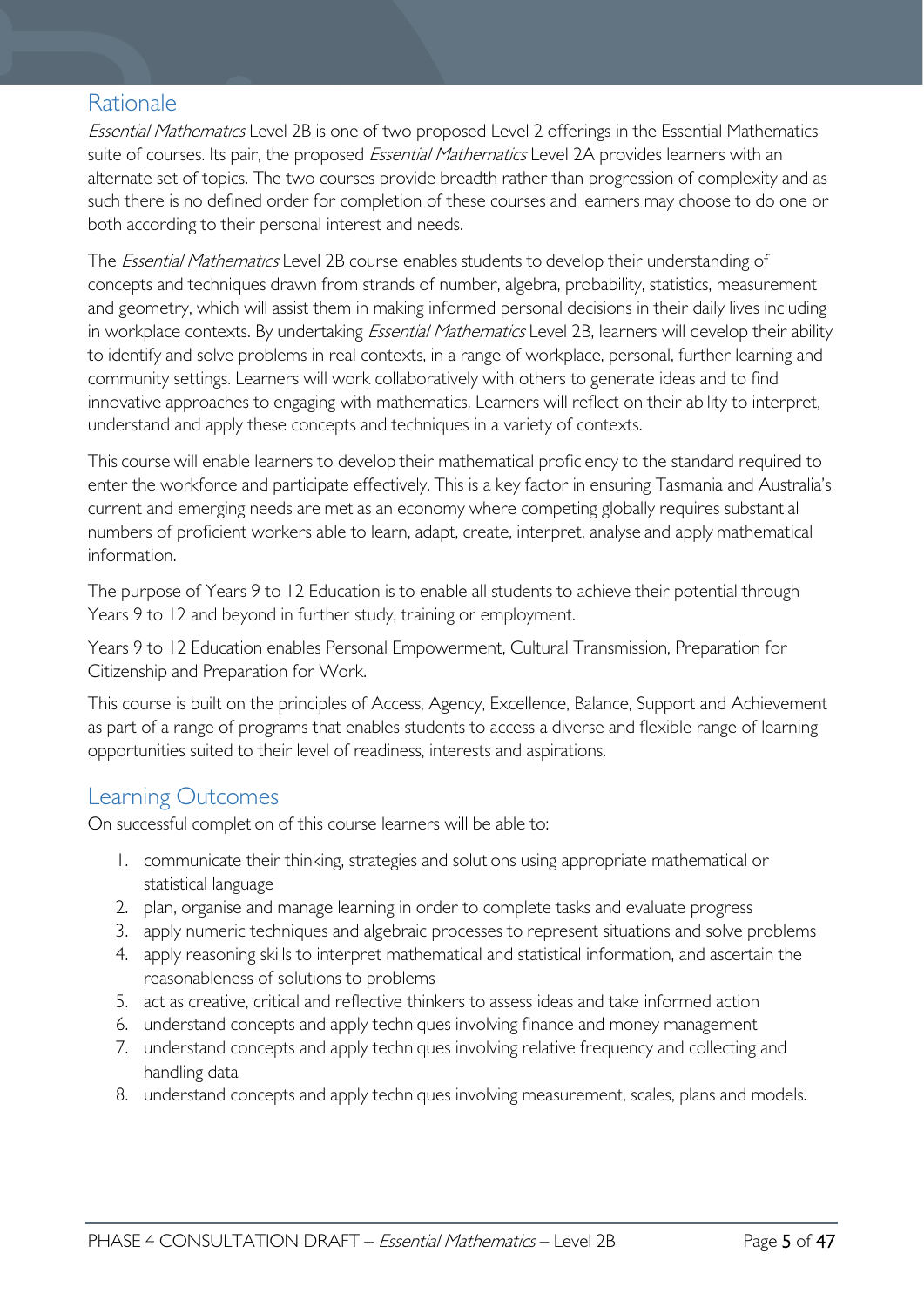# <span id="page-5-0"></span>Integration of General Capabilities and Cross-Curriculum Priorities

The general capabilities addressed specifically in this course are:

- Critical and creative thinking  $\mathbb{C}$
- Literacy
- Numeracy
- Personal and social capability  $\ddot{\ddot{}}$

The cross-curriculum priorities enabled through this course are:

- Aboriginal and Torres Strait Islander Histories and Cultures  $\mathcal$
- Asia and Australia's Engagement with Asia **AA**
- Sustainability  $\triangleleft$

# <span id="page-5-1"></span>Course Description

Essential Mathematics Level 2B enables learners to develop essential mathematical skills and understanding. They will study finance and money management, probability and statistics, and measurement, scales, plans and models.

Learners will solve problems, explain their reasoning and investigate, explore and model situations.

By discussing ideas with others, learners will reflect and extend their own thinking. They will apply their learning to make informed decisions and take on further challenges.

## <span id="page-5-2"></span>Pathways

The *Essential Mathematics* Level 2B course enables learning continuity from Year 10 Australian Curriculum: Mathematics, for learners who have achieved a 'D' rating or higher. Learners who have successfully undertaken the TASC-accredited course Essential Skills - Maths - MTN210114 or the Level 1 component of the proposed Essential Mathematics suite of courses could progress into this course. Additionally, learners who have completed the proposed *Essential Mathematics* Level 2A and wish to broaden their essential mathematical knowledge and understanding could enrol in this course.

Essential Mathematics Level 2B will provide the foundational technical knowledge that may be sufficient for further vocational education and training.

## <span id="page-5-3"></span>Course Requirements

# Access

This course requires learners to collaborate with others.

### Resource Requirements

Learners will require access to scientific calculators in this course. On occasion, computers and the internet will be required to enable learners' access to information and data sources.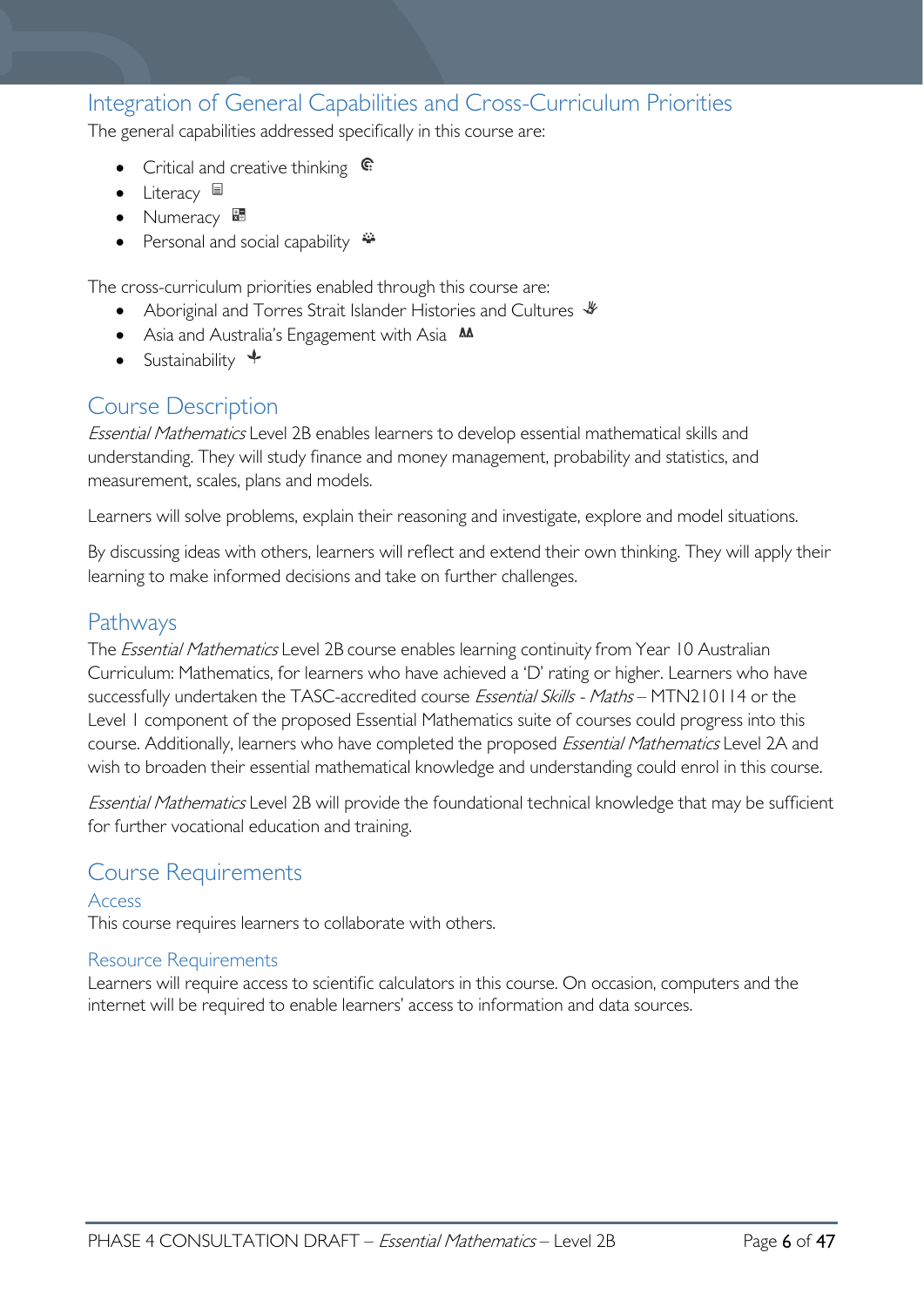# <span id="page-6-0"></span>Course Structure and Delivery

### <span id="page-6-1"></span>**Structure**

This course consists of three 50-hour modules.

Modules Available Core Module 1: Finance and money management Core Module 2: Probability and statistics Core Module 3: Measurement, scale, plans and models

### <span id="page-6-2"></span>**Delivery**

There is no specific recommended delivery sequence for the modules.

# <span id="page-6-3"></span>Course Content

### <span id="page-6-4"></span>Module 1 – Finance and money management

This module contains two topics:

- Earning and managing money
- Interest and depreciation

'Earning and managing money' involves the application of knowledge, skills and understanding of numbers to calculate earnings through wages, benefits and allowances, and understanding tax.

'Interest and depreciation' enables learners to analyse different financial situations, to calculate the best options for given circumstances, and to solve financial problems.

The study of financial mathematics is important in developing learners' ability to interpret financial records, make informed financial decisions, be aware of the consequences of such decisions, and to manage personal financial resources effectively.

### <span id="page-6-5"></span>Module 1 Learning Outcomes

The following Learning Outcomes are a focus of this module:

- 1. communicate thinking, strategies and solutions using appropriate mathematical or statistical language
- 2. plan, organise and manage learning in order to complete tasks and evaluate progress
- 3. apply numeric techniques and algebraic processes to represent situations and solve problems
- 4. apply reasoning skills to interpret mathematical and statistical information, and ascertain the reasonableness of solutions to problems
- 5. act as creative, critical and reflective thinkers to assess ideas and take informed action
- 6. understand concepts and apply techniques involving finance and money management

### <span id="page-6-6"></span>Module 1 Content

### Key knowledge and skills

### Topic 1 - Earning and managing money:

- calculate monthly, fortnightly, weekly, daily or hourly pay rates from a given salary; wages involving hourly rates and penalty rates, including situations involving overtime and other special allowances; and earnings based on commission (including commission based on a sliding scale), piecework or royalties
	- o calculate annual leave loading
	- o calculate payments based on government allowances and pensions
- calculate income tax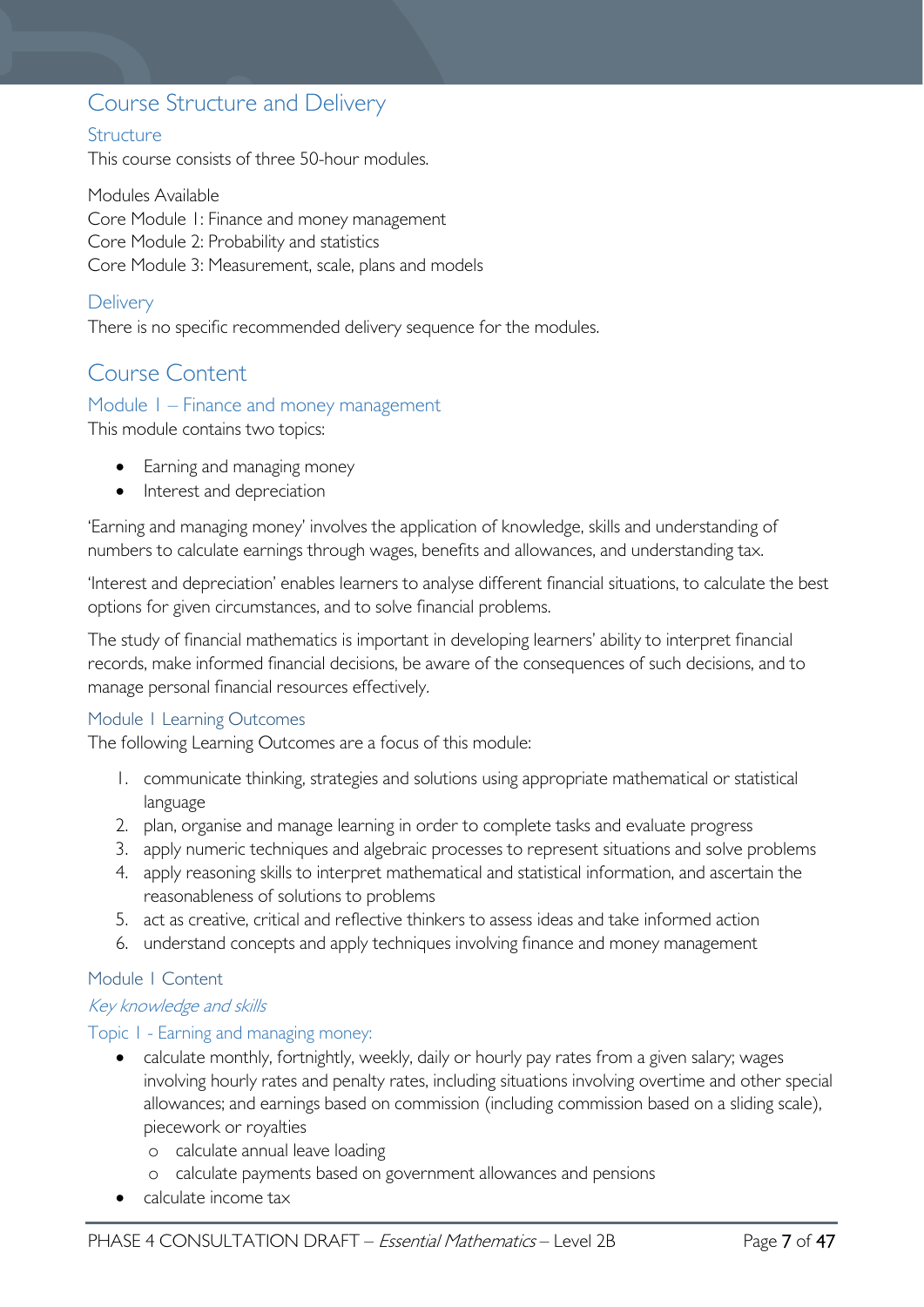- o identify allowable tax deductions
- o calculate taxable income after allowable tax deductions are taken from gross pay
- o calculate the Medicare levy (basic levy only)
- o calculate the amount of Pay As You Go (PAYG) tax payable per fortnight or week using current tax scales, and use this to determine if more tax is payable or if a refund is owed after completing a tax return
- calculate net pay following deductions from income
- use technology to perform financial computations for example, calculating percentage change, calculating tax payable and preparing a wage-sheet.

### Topic 2 - Interest and depreciation:

- review the principles of simple interest
- calculate simple interest for different rates and periods
- use a spreadsheet to calculate and graph compound interest as a recurrence relation involving repeated applications of simple interest
- consider similar problems involving compounding for example, population growth
- use technology to calculate the future value of a compound interest loan or investment and the total interest paid or earned
- use technology to compare, numerically and graphically, the growth of simple interest and compound interest loans and investments
- use technology to investigate the effect of the interest rate and the number of compounding periods on the future value of a loan or investment
- use technology and a recurrence relation to model a reducing balance loan
- investigate the effect of the interest rate and repayment amount on the time taken to repay a loan
- calculate the depreciation of an asset using the straight-line method as an application of the simple interest formula.

### <span id="page-7-0"></span>Module 1 Work Requirements Summary

The work requirements of a course are processes, products or performances that provide a significant demonstration of achievement that is measurable against the course's standards. Work requirements need not be the sole form of assessment for a module.

This module includes a connected series of short responses that investigate many different aspects of personal finance as the folio work requirement.

See Appendix 3 for the full specifications of the Work Requirements of this course.

### <span id="page-7-1"></span>Module 1 Assessment

This module has a focus on criteria 1, 2, 3, 4, 5 and 6.

### <span id="page-7-2"></span>Module 2 – Probability and statistics

This module contains three topics:

- Graphs and modelling
- Data collection and analysis
- Probability and relative frequency

'Graphs and modelling' extends learners' capacity to model and analyse practical situations on the Cartesian plane. Example contexts that may be represented include situations relating to business and travel (utility rates, contract plans, taxi fares) or health (BMI, medication dosage), amongst others.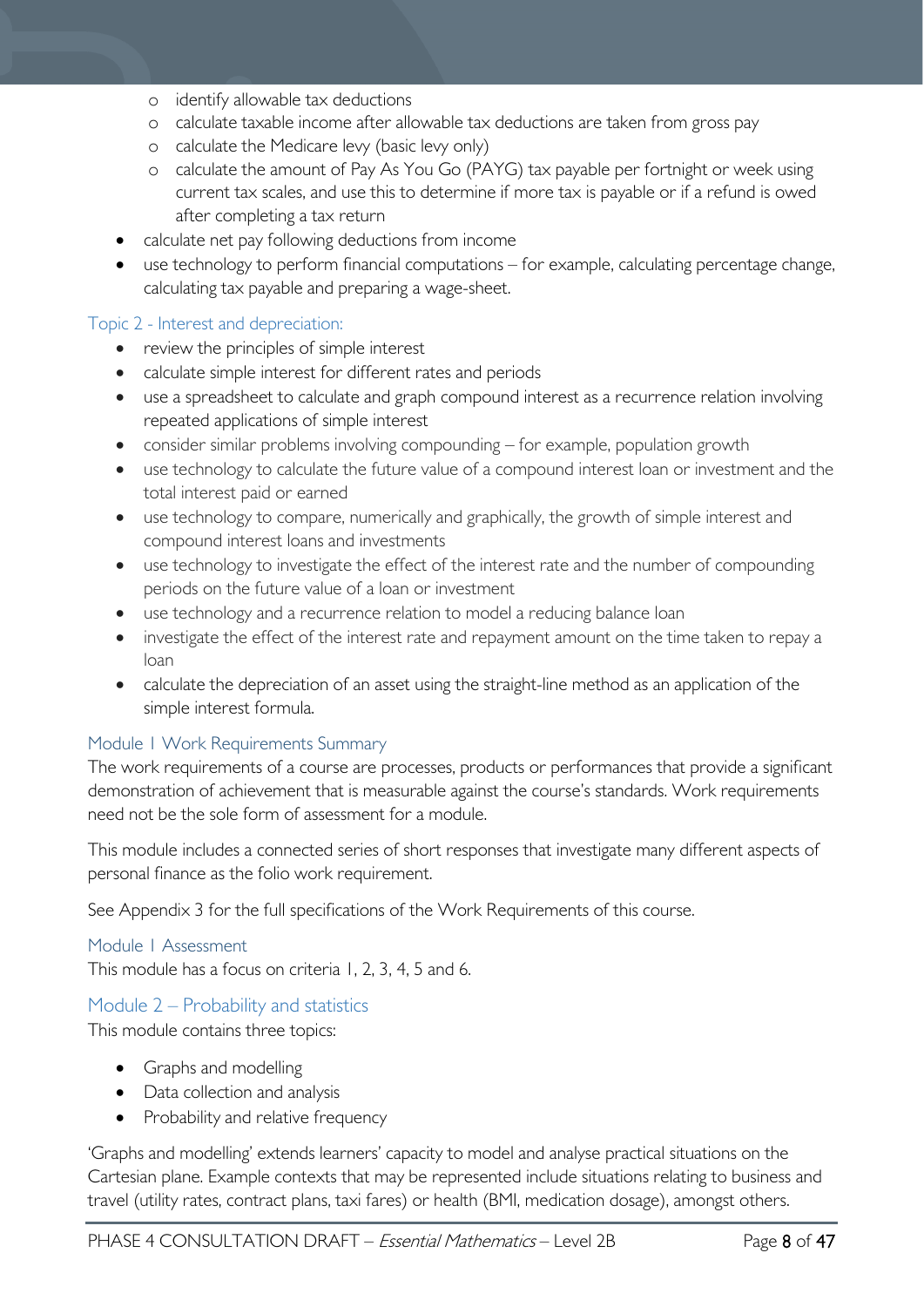'Data collection' enables learners to explore and apply different procedures for conducting data collection and to understand the constraints and limitations in a variety of contexts. Learners will represent and analyse data as a tool for interpreting situations and making informed recommendations.

'Probability and relative frequency' enables learners to perform and interpret simulations of chance events and to represent the outcomes of events using a variety of techniques. Probability concepts have a wide application in taking informed action in life, including identifying risk and reward, recognising implications on decision-making and understanding the impact and perceived chance of events disrupting or affecting organised plans, including, for example, weather events, traffic flow and the introduction of competitors in a workplace context.

### <span id="page-8-0"></span>Module 2 Learning Outcomes

The following Learning Outcomes are a focus of this module:

- 1. communicate thinking, strategies and solutions using appropriate mathematical or statistical language
- 2. plan, organise and manage learning in order to complete tasks and evaluate progress
- 3. apply numeric techniques and algebraic processes to represent situations and solve problems
- 4. apply reasoning skills to interpret mathematical and statistical information, and ascertain the reasonableness of solutions to problems
- 5. act as creative, critical and reflective thinkers to assess ideas and take informed action
- 7. understand concepts and apply techniques involving relative frequency and collecting and handling data.

### <span id="page-8-1"></span>Module 2 Content

### Key knowledge and skills

### Topic 1 - Graphs and modelling:

- demonstrate familiarity with Cartesian coordinates in two dimensions by plotting points on the Cartesian plane
- generate tables of values for linear functions, including for negative values of  $x$
- graph linear functions for all values of  $x$  with pencil and paper and with graphing software
- determine the slope and intercepts of a straight-line graph from both its equation and its plot
- develop a linear formula from a word description
- interpret and use graphs in practical situations, including travel graphs and conversion graphs
- draw graphs from given data to represent practical situations
- interpret the point of intersection and other important features of given graphs of two linear functions drawn from practical contexts – for example, the 'break-even' point
- interpret, in context, the slope and intercept of a straight-line graph used to model and analyse a practical situation
- construct and analyse a straight-line graph to model a given linear relationship for example, modelling the cost of a taxi trip from the airport to a hotel.

### Topic 2 - Data collection and analysis:

This topic contains three subtopics:

- Census and sampling
- Sources of bias
- Data analysis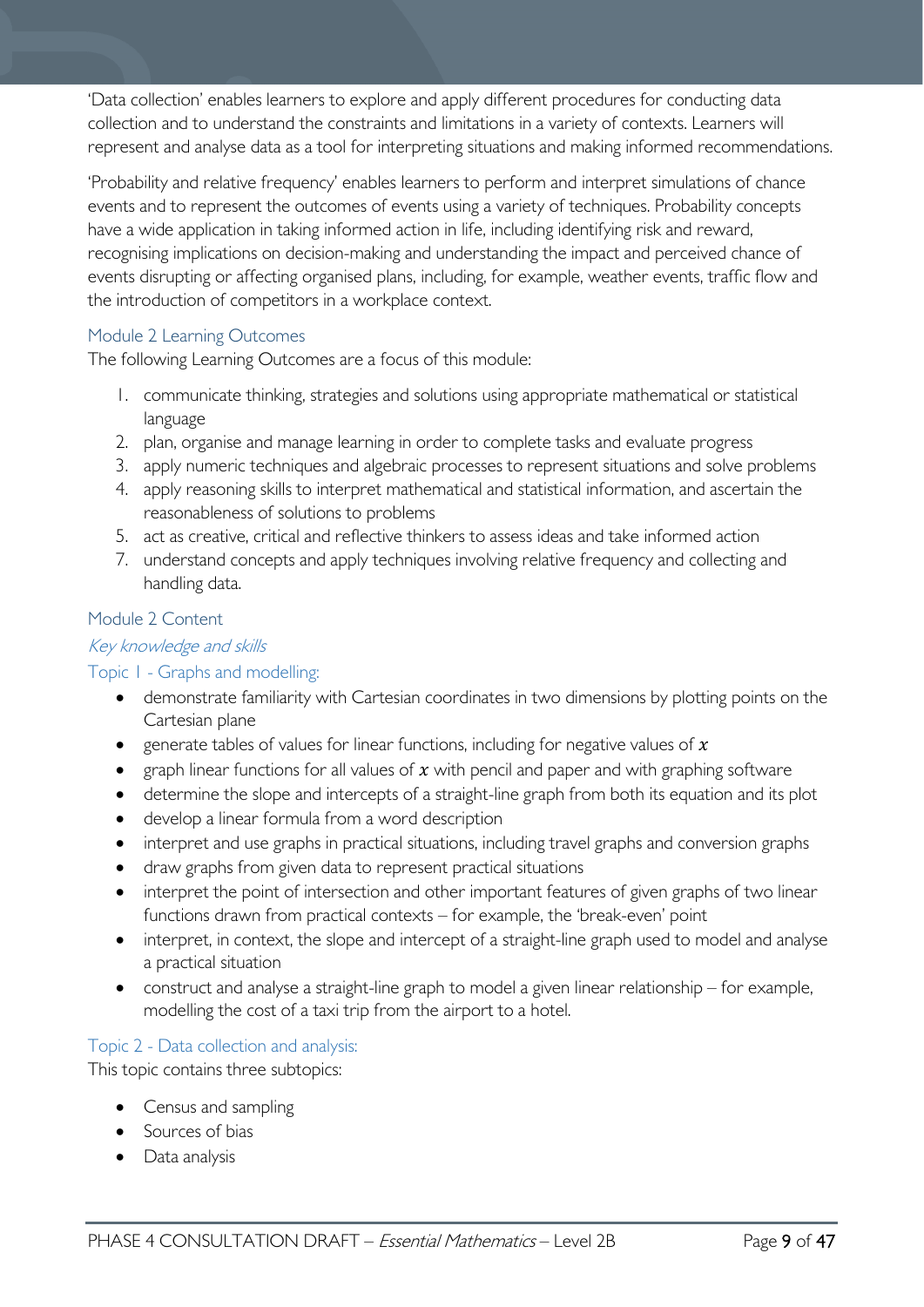### Census and sampling:

- investigate the procedure for conducting a census
- investigate the advantages and disadvantages of conducting a census
- understand the purpose of sampling: to provide an estimate of population values when a census is not used
- investigate the different kinds of samples for example, systematic samples, self-selected samples, simple random samples
- investigate the advantages and disadvantages of these kinds of samples for example, comparing simple random samples with self-selected samples
- identify the target population to be surveyed
- investigate questionnaire design principles for example, simple language, unambiguous questions, consideration of number of choices, issues of privacy and ethics, and freedom from bias.

### Sources of bias:

- describe the faults in the collection of data process
- describe sources of error in surveys for example, sampling error and measurement error
- investigate the possible misrepresentation of the results of a survey due to misunderstanding the procedure or misunderstanding the reliability of generalising the survey findings to the entire population
- investigate errors and misrepresentation in surveys, including examples of media misrepresentations of surveys.

### Data analysis:

- describe the patterns and features of bivariate data
- describe the association between two numerical variables in terms of direction (positive/negative), form (linear/non-linear) and strength (strong/moderate/weak)
- identify the dependent and independent variable
- find the line of best fit by eye
- use technology to find the line of best fit
- interpret relationships in terms of the variables
- use technology to find the correlation coefficient (an indicator of the strength of linear association)
- use the line of best fit to make predictions, both by interpolation and extrapolation
- recognise the dangers of extrapolation
- distinguish between causality and correlation through examples.

### Topic 3 - Probability and relative frequency:

- interpret commonly used probability statements, including 'possible', 'probable', 'likely', 'certain'
- describe ways of expressing probabilities formally using fractions, decimals, ratios and percentages
- perform simulations of experiments using technology
- recognise that the repetition of chance events is likely to produce different results
- identify relative frequency as probability
- identify factors that could complicate the simulation of real-world events
- construct a sample space for an experiment
- use a sample space to determine the probability of outcomes for an experiment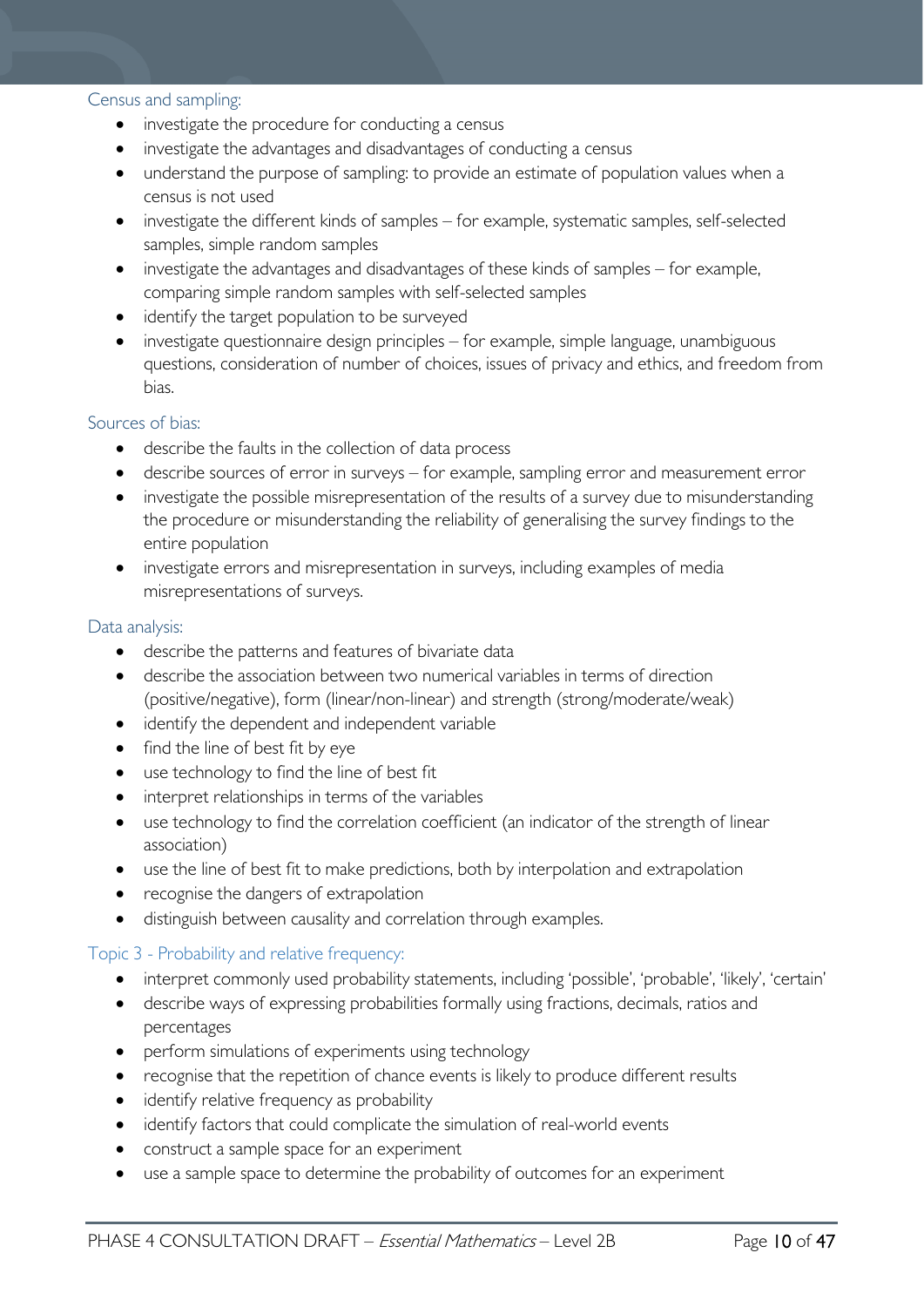- use arrays or tree diagrams to determine the outcomes of and the probabilities for experiments
- determine the probabilities associated with simple games
- determine the probabilities of occurrence of simple traffic-light problems.

### <span id="page-10-0"></span>Module 2 Work Requirements Summary

The work requirements of a course are processes, products or performances that provide a significant demonstration of achievement that is measurable against the course's standards. Work requirements need not be the sole form of assessment for a module.

This module includes one (1) investigation as a work requirement.

See Appendix 3 for the full specifications of the Work Requirements of this course.

### <span id="page-10-1"></span>Module 2 Assessment

This module has a focus on criteria 1, 2, 3, 4, 5 and 7.

### <span id="page-10-2"></span>Module 3 – Measurement, scales, plans and models

This module consists of two topics:

- Measurement and shape
- Scales, plans and models

'Measurement' provides opportunities to conduct measurements in practical situations relating to twodimensional shapes and three-dimensional objects, including mass and capacity, and to calculate, compare and solve problems relating to these measurements. Learners will also consider implications of factors including estimation, precision and accuracy when using scaled instruments in this topic.

'Scales, plans and models' includes recognising and using the properties, symbols and conventions for representing geometric information relating to two-dimensional shapes and three-dimensional objects. It involves using similarity and scale factor to obtain measurements and to construct and interpret plans and models, which has practical application in many fields, including construction, design, landscaping and photography.

### <span id="page-10-3"></span>Module 3 Learning Outcomes

The following Learning Outcomes are a focus of this module:

- 1. communicate thinking, strategies and solutions using appropriate mathematical or statistical language
- 2. plan, organise and manage learning in order to complete tasks and evaluate progress
- 3. apply numeric techniques and algebraic processes to represent situations and solve problems
- 4. apply reasoning skills to interpret mathematical and statistical information, and ascertain the reasonableness of solutions to problems
- 5. act as creative, critical and reflective thinkers to assess ideas and take informed action
- 8. understand concepts and apply techniques involving measurement, scales, plans and models

### <span id="page-10-4"></span>Module 3 Content

### Key knowledge and skills

### Topic 1 - Perimeter, area, volume and capacity:

- consider the importance of accuracy, describe when estimation is acceptable, make estimations and describe possible implications of error in a variety of practical scenarios
- calculate the absolute error of a reported measurement using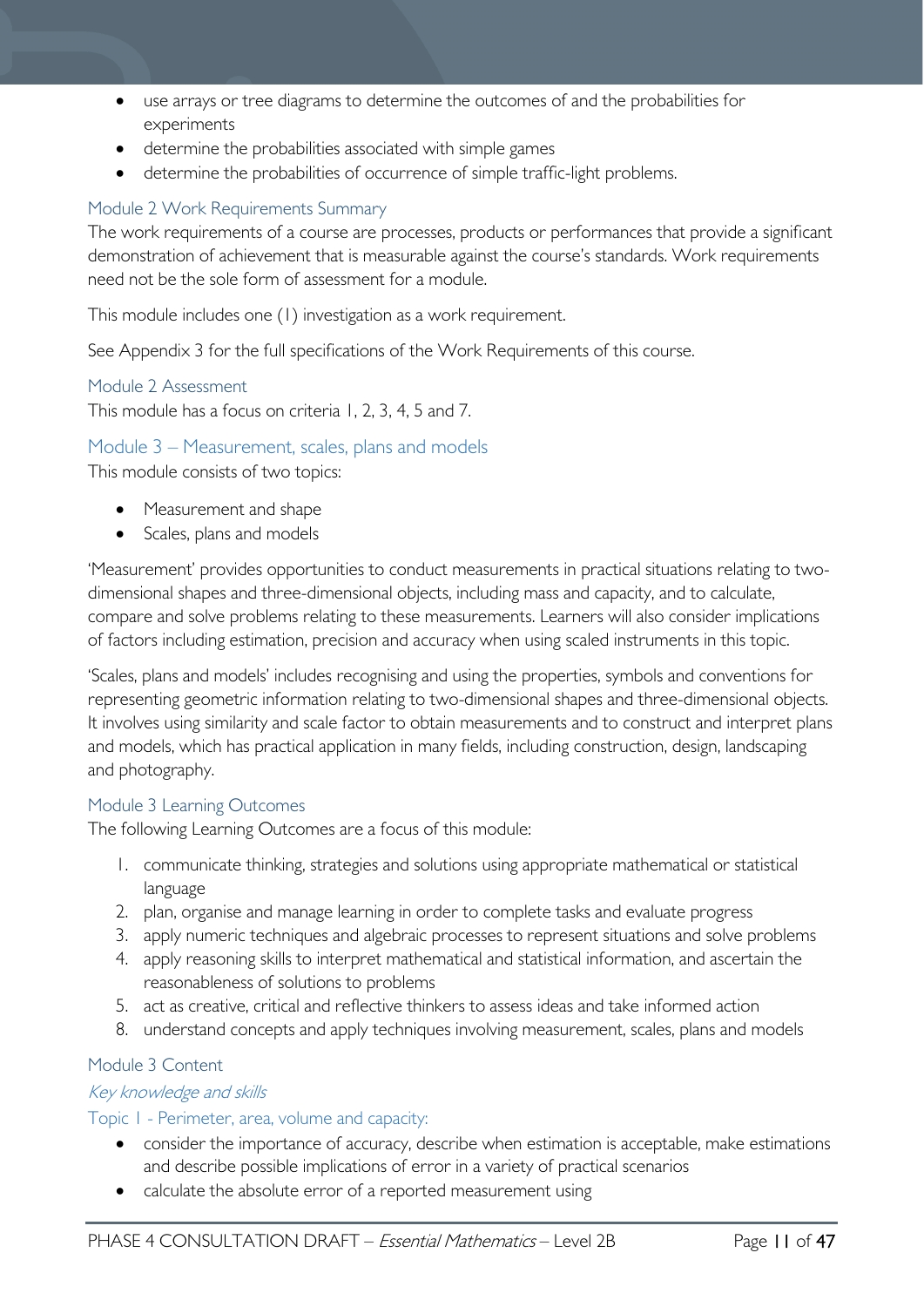• Absolute error  $= 1/2 \times$  Precision and state the corresponding limits of accuracy

find the limits of accuracy as given by:

o find the limits of accuracy as given by:

### Upper bound  $=$  Measurement  $+$  Absolute error

### Lower bound = Measurement − Absolute error

- o investigate types of errors, eg human error or device limitations
- o calculate the percentage error of a reported measurement using:

#### Percentage error  $=$   $\frac{\text{Absolute error}}{\text{Magsurement}}$ Measurement  $\times$  100%

- make conversions between units of length, area and volume
- review and extend how to solve practical problems requiring the calculation of perimeters and areas of triangles, rectangles, parallelograms, trapezia, circles, sectors of circles, arc lengths and composite shapes
- calculate perimeters and areas of irregularly shaped blocks of land by decomposition into regular shapes including triangles and trapezia
	- o derive the trapezoidal rule for a single application,  $A \approx \frac{h}{2}(x_1 + x_2)$
- solve problems involving surface area of solids including prisms, cylinders, spheres, pyramids and composite solids
- solve problems involving volume and capacity of solids including prisms, cylinders, spheres, pyramids and composite solids
	- o convert between units of volume and capacity
	- o use the trapezoidal rule to solve a variety of practical problems with and without technology, e.g. the volume of water in a swimming pool
- solve practical problems involving taking measurements and calculating perimeters, area, surface area, volumes and capacity in a variety of contexts.

### Topic 2 - Scales, plans and models

This topic has three subtopics:

- Geometric information
- Interpreting scale drawings, plans and models
- Creating scale drawings

### Geometric information:

- recognise the properties of common two-dimensional geometric shapes and three-dimensional solids
- interpret different forms of two-dimensional representations of three-dimensional objects, including nets and perspective diagrams
- use symbols and conventions for the representation of geometric information for example, point, line, ray, angle, diagonal, edge, curve, face and vertex.

### Interpreting scale drawings, plans and models:

- review the use of a scale factor to find unknown lengths in similar figures
- obtain measurements from scale drawings, including maps (including cultural mappings or models) or building plans, to solve problems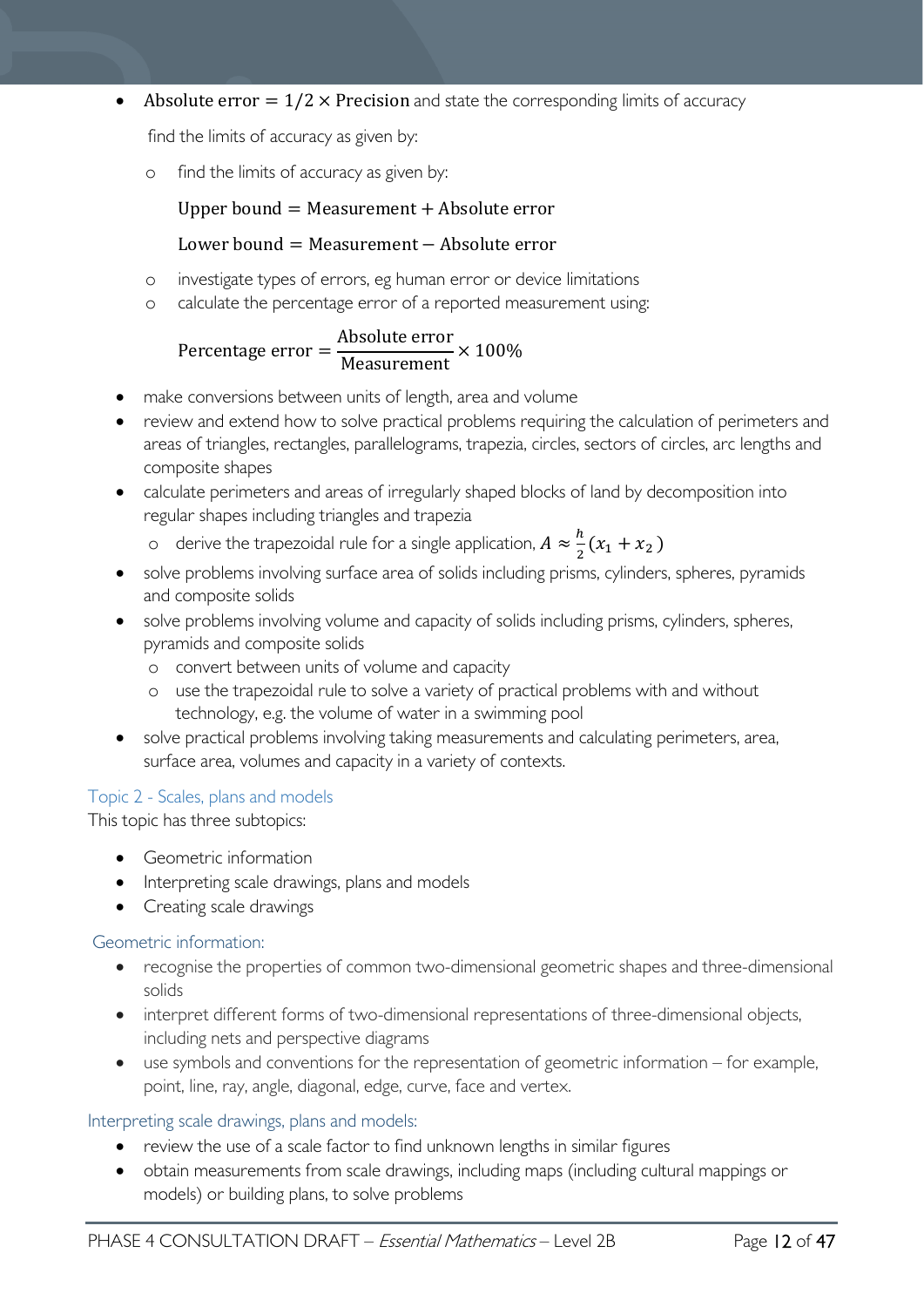- o interpret commonly used symbols and abbreviations on building plans and elevation view
- o find actual measurements from scale drawings, such as lengths, perimeters and areas
- o calculate the perimeter or area of a section of land, using the trapezoidal rule where appropriate, from a variety of sources, including a site plan, an aerial photograph, radial surveys or maps that include a scale
- o calculate the volume of rainfall over an area, using  $V = Ah$ , from a variety of sources, including site plans, aerial photographs, radial surveys or maps that include a scale
- o estimate and compare quantities, materials and costs using actual measurements from scale drawings – for example, using measurements for packaging, clothes, painting, bricklaying and landscaping
- o interpret and sketch elevation views of models
- o interpret diagrams of three-dimensional objects.

### Creating scale drawings:

- understand and apply drawing conventions of scale drawings, such as scales in ratio, clear indications of dimensions, and clear labelling
- construct scale drawings by hand and by using software packages.

### <span id="page-12-0"></span>Module 3 Work Requirements Summary

The work requirements of a course are processes, products or performances that provide a significant demonstration of achievement that is measurable against the course's standards. Work requirements need not be the sole form of assessment for a module.

This module includes one (1) test as a work requirement.

See Appendix 3 for the full specifications of the Work Requirements of this course.

### <span id="page-12-1"></span>Module 3 Assessment

This module has a focus on criteria 1, 2, 3, 4, 5 and 8.

### <span id="page-12-2"></span>Assessment

Criterion-based assessment is a form of outcomes assessment that identifies the extent of learner achievement at an appropriate end-point of study. Although assessment – as part of the learning program – is continuous, much of it is formative, and is done to help learners identify what they need to do to attain the maximum benefit from their study of the course. Therefore, assessment for summative reporting to TASC will focus on what both teacher and learner understand to reflect endpoint achievement.

The standard of achievement each learner attains on each criterion is recorded as a rating 'A', 'B', or 'C', according to the outcomes specified in the standards section of the course.

A 't' notation must be used where a learner demonstrates any achievement against a criterion less than the standard specified for the 'C' rating.

A 'z' notation is to be used where a learner provides no evidence of achievement at all.

Internal assessment of all criteria will be made by the provider. Providers will report the learner's rating for each criterion to TASC.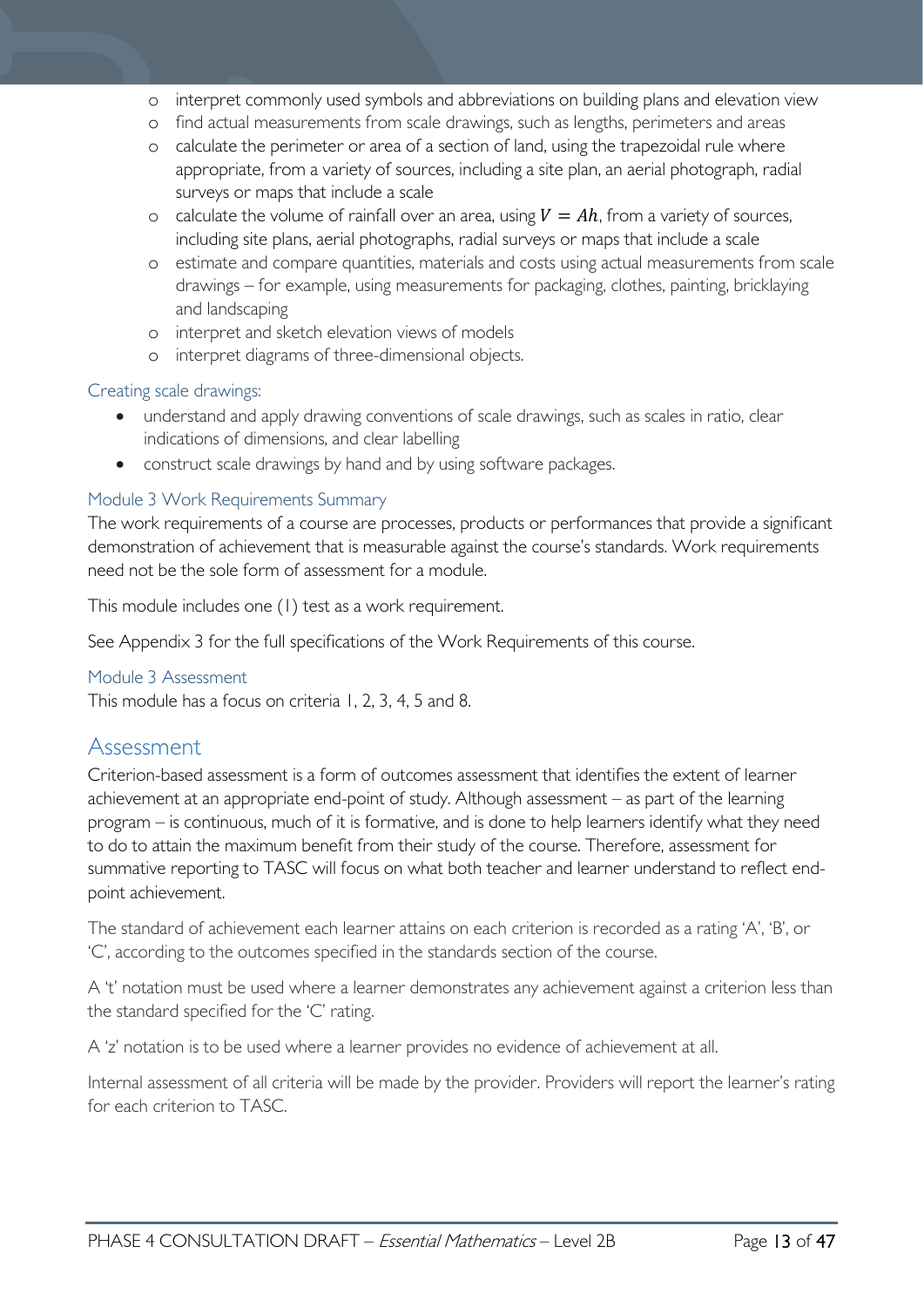<span id="page-13-0"></span>Criteria

|                   | Module I    | Module 2    | Module 3    |
|-------------------|-------------|-------------|-------------|
| Criteria Assessed | 1,2,3,4,5,6 | 1,2,3,4,5,7 | 1,2,3,4,5,8 |

The assessment for *Essential Mathematics* Level 2B will be based on the degree to which the learner can:

- 1. communicate mathematical ideas and information and apply mathematical conventions
- 2. manage and take responsibility for learning and evaluate mathematical development
- 3. apply numeric and algebraic techniques and processes to investigate and represent real-world situations and solve problems
- 4. apply mathematical reasoning to interpret information, justify chosen approaches and explain the reasonableness of solutions
- 5. create, apply and reflect on mathematical strategies to solve problems, refine personal decisions and take informed action
- 6. interpret concepts and apply mathematical techniques to solve problems involving finance and money management
- 7. interpret concepts and apply mathematical techniques to solve problems involving probability and statistics
- 8. interpret concepts and apply mathematical techniques to solve problems involving measurement, scales, plans and models

### <span id="page-13-1"></span>**Standards**

Criterion 1: communicate mathematical ideas and information and apply mathematical conventions

| <b>Standard Element</b>                                  | Rating C                                                                                                                           | Rating B                                                                                                                                                                 | Rating A                                                                                                                                                                                |
|----------------------------------------------------------|------------------------------------------------------------------------------------------------------------------------------------|--------------------------------------------------------------------------------------------------------------------------------------------------------------------------|-----------------------------------------------------------------------------------------------------------------------------------------------------------------------------------------|
| $E1 -$<br>communicates<br>observations and<br>judgements | communicates<br>observations and<br>judgements using<br>appropriate<br>mathematical and<br>statistical terminology<br>and language | communicates clear<br>observations and<br>judgements using<br>appropriate<br>mathematical and<br>statistical terminology<br>and language                                 | communicates clear and<br>reasoned observations<br>and judgements using<br>appropriate<br>mathematical and<br>statistical terminology<br>and language                                   |
| $E2 - uses$<br>conventions                               | uses mathematical<br>conventions, systems and<br>constructs based on<br>definitions and rules<br>when prompted                     | uses mathematical<br>conventions, systems and<br>constructs including<br>manipulation and use of<br>symbolic expressions and<br>rules appropriately on<br>most occasions | uses mathematical<br>conventions, systems and<br>constructs including<br>manipulation and use of<br>symbolic expressions,<br>rules and formal systems<br>accurately and<br>purposefully |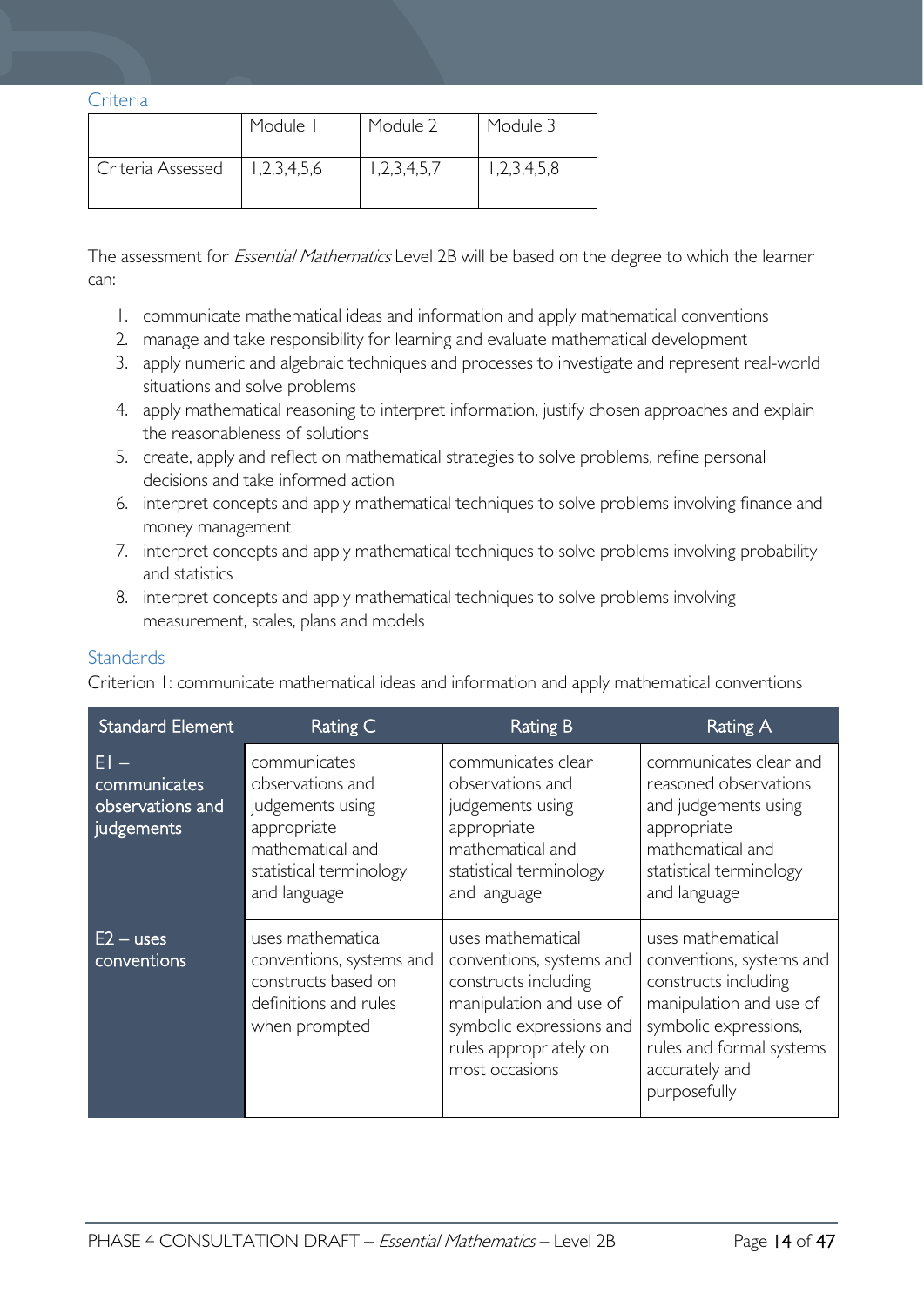| <b>Standard Element</b>           | Rating C                                                                            | <b>Rating B</b>                                                                    | Rating A                                                                                                                       |
|-----------------------------------|-------------------------------------------------------------------------------------|------------------------------------------------------------------------------------|--------------------------------------------------------------------------------------------------------------------------------|
| $E3 -$ uses units<br>and notation | uses correct units and<br>notation when prompted<br>to include them in an<br>answer | presents the final answer<br>with correct use of units<br>and notation as required | presents work with<br>correct use of units and<br>notation throughout<br>calculations to convey<br>mathematical<br>information |
| $E4 - identifies$<br>solutions    | presents work with the<br>final answer apparent.                                    | presents work with the<br>final answer clearly<br>identified.                      | presents work with the<br>final answer clearly<br>identified and articulated<br>in terms of the questions<br>where necessary.  |

Criterion 2: manage and take responsibility for learning and evaluate mathematical development

| <b>Standard Element</b>                                     | Rating C                                                                                                          | <b>Rating B</b>                                                                                                                                    | <b>Rating A</b>                                                                                                                                                 |
|-------------------------------------------------------------|-------------------------------------------------------------------------------------------------------------------|----------------------------------------------------------------------------------------------------------------------------------------------------|-----------------------------------------------------------------------------------------------------------------------------------------------------------------|
| $EI - self$<br>awareness                                    | identifies own personal<br>traits that promote and<br>inhibit learning<br>performance and<br>understanding        | recognises learning<br>strengths and<br>weaknesses and<br>establishes processes to<br>plan, monitor and assess<br>understanding and<br>performance | analyses learning<br>strengths and<br>weaknesses in order to<br>establish processes used<br>to plan, monitor and<br>assess understanding and<br>performance     |
| $E2 - time$<br>management                                   | sets goals and timelines<br>and monitors with<br>support                                                          | sets goals and timelines<br>and monitors progress                                                                                                  | monitors and analyses<br>progress towards<br>meeting goals and<br>timelines                                                                                     |
| $E3$ – planning and<br>organisation                         | with support uses some<br>tools to organise and<br>plan in order to manage<br>resources and complete<br>set tasks | applies organisational,<br>planning and self-<br>management skills to<br>manage resources and<br>consistently complete<br>tasks                    | selects and applies<br>effective organisational,<br>planning and self-<br>management skills to<br>manage resources and<br>complete all learning<br>tasks        |
| E4 - completion of<br>individual and<br>collaborative tasks | performs tasks as<br>directed to contribute to<br>the completion of<br>individual and<br>collaborative activities | performs tasks and<br>demonstrates initiative<br>when contributing to the<br>completion of individual<br>and collaborative<br>activities           | performs tasks,<br>demonstrates initiative,<br>and guides others in their<br>contribution to the<br>completion of individual<br>and collaborative<br>activities |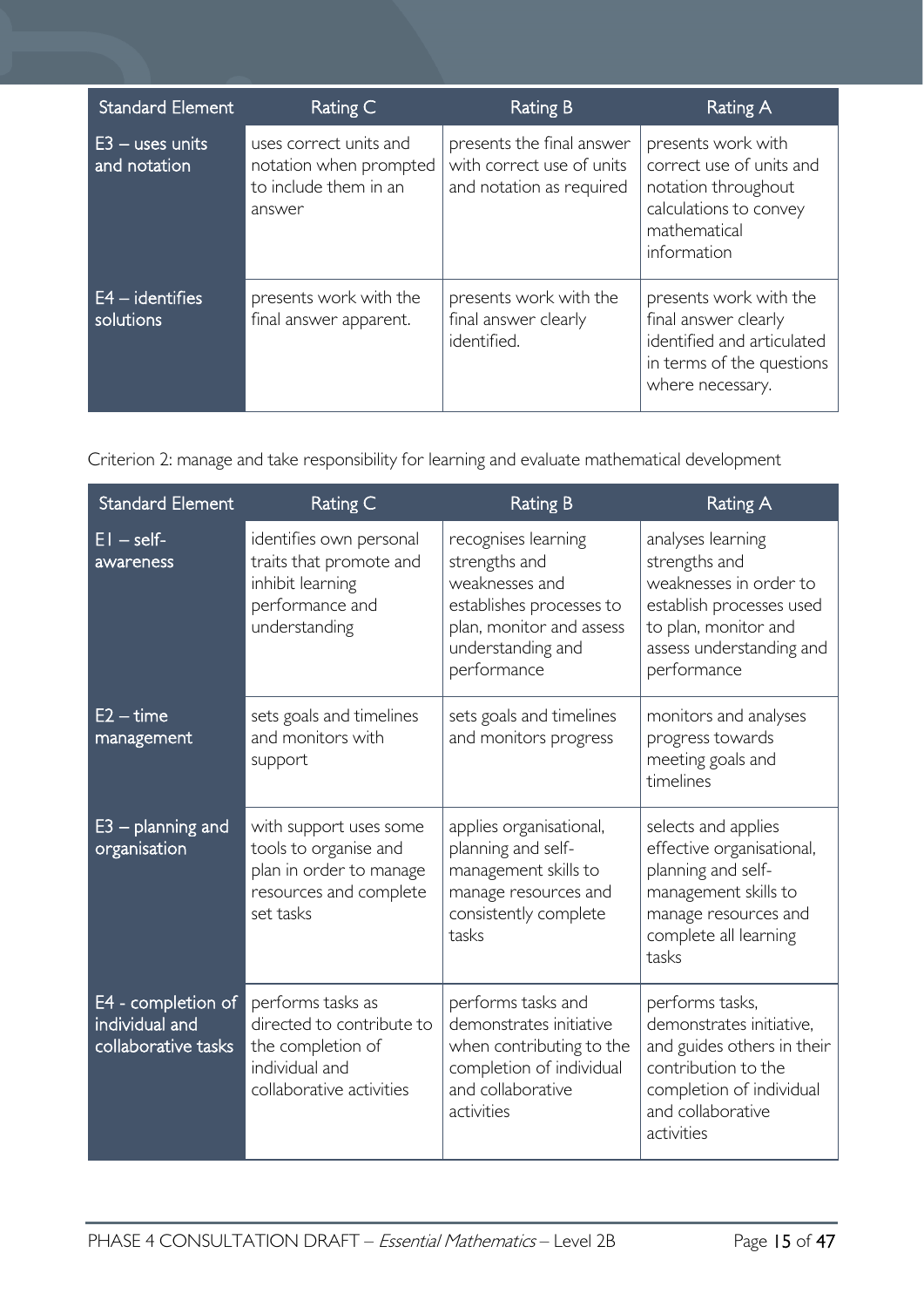| <b>Standard Element</b>   | Rating C                                                                        | Rating B                                                                       | Rating A                                                                                           |
|---------------------------|---------------------------------------------------------------------------------|--------------------------------------------------------------------------------|----------------------------------------------------------------------------------------------------|
| $E5 - self$<br>monitoring | identifies own<br>contribution to<br>completion of<br>collaborative activities. | describes own<br>contribution to<br>completion of<br>collaborative activities. | explains own and other<br>learners' contributions to<br>completion of<br>collaborative activities. |

Criterion 3: apply numeric and algebraic techniques and processes to investigate and represent realworld situations and solve problems

| <b>Standard Element</b>                                                              | <b>Rating C</b>                                                                                                                                                                                                              | <b>Rating B</b>                                                                                                                                                                       | <b>Rating A</b>                                                                                                                                                                                                  |
|--------------------------------------------------------------------------------------|------------------------------------------------------------------------------------------------------------------------------------------------------------------------------------------------------------------------------|---------------------------------------------------------------------------------------------------------------------------------------------------------------------------------------|------------------------------------------------------------------------------------------------------------------------------------------------------------------------------------------------------------------|
| $EI$ – represents<br>real-world<br>situations                                        | explores simple familiar<br>real-world situations and<br>frames them in<br>mathematical terms                                                                                                                                | interprets complex<br>familiar real-world<br>situations and frames<br>them in mathematical<br>terms                                                                                   | interprets complex<br>familiar and non-familiar<br>real-world situations and<br>frames them in<br>mathematical terms                                                                                             |
| $E2$ – represents<br>numbers and<br>applies numeric<br>techniques                    | identifies fractions,<br>decimals, percentages<br>and ratios and the<br>relationships between<br>them, and uses them<br>accurately in simple<br>calculations                                                                 | converts between<br>fractions, decimals,<br>percentages and ratios,<br>and uses them accurately<br>in complex familiar<br>calculations                                                | moves flexibly between<br>representations of<br>fractions, decimals,<br>percentages and ratios,<br>and uses them accurately<br>in complex unfamiliar<br>calculations                                             |
| E3 - uses standard<br>algorithms and<br>algebraic<br>techniques to<br>solve problems | uses standard algorithms<br>for the four basic<br>number operations<br>correctly, and accurately<br>substitutes variables into<br>simple familiar equations<br>to find an unknown that<br>is the subject of the<br>equation. | applies order of<br>operations correctly, and<br>accurately substitutes<br>variables into complex<br>familiar equations to find<br>an unknown that is the<br>subject of the equation. | applies order of<br>operations correctly, and<br>accurately substitutes<br>variables into complex<br>familiar equations to find<br>an unknown that is not<br>the subject of the<br>equation by<br>transposition. |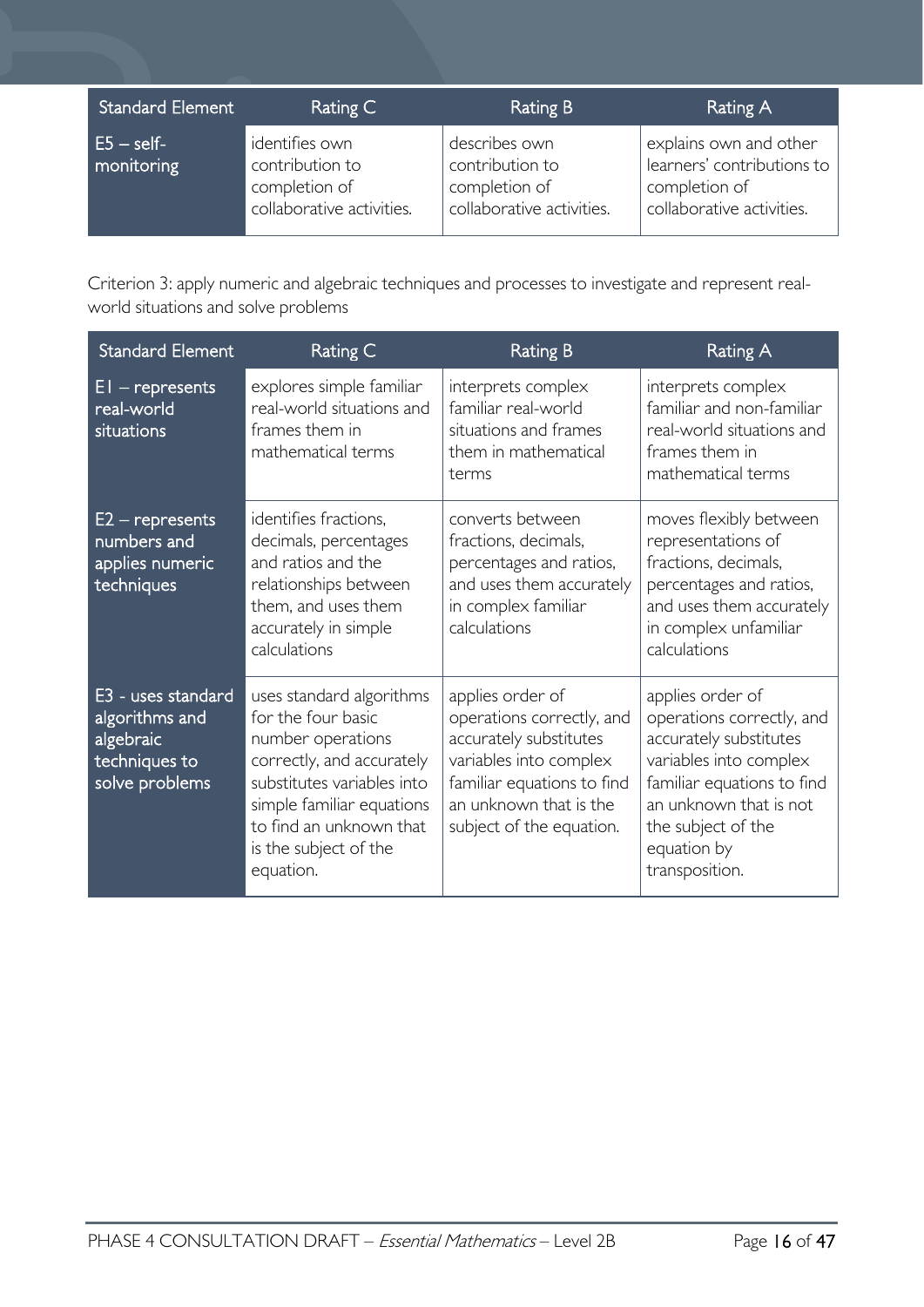Criterion 4: apply mathematical reasoning to interpret information, justify chosen approaches and explain the reasonableness of solutions

| <b>Standard Element</b>                         | Rating C                                                                                                                                | <b>Rating B</b>                                                                                                                                    | <b>Rating A</b>                                                                                                                                     |
|-------------------------------------------------|-----------------------------------------------------------------------------------------------------------------------------------------|----------------------------------------------------------------------------------------------------------------------------------------------------|-----------------------------------------------------------------------------------------------------------------------------------------------------|
| $EI$ – makes<br>inferences                      | identifies problem<br>elements and makes<br>inferences                                                                                  | identifies and explains<br>problem elements to<br>make informed<br>inferences that can be<br>tested mathematically                                 | explores and links<br>problem elements to<br>make logical inferences<br>that can be tested<br>mathematically                                        |
| $E2 -$ analyses<br>results                      | compares experimental<br>findings to expected<br>results in familiar<br>contexts, and identifies<br>possible reasons for<br>differences | relates experimental<br>findings to real-world<br>phenomena, noting<br>differences and<br>identifying possible<br>reasons for these<br>differences | relates experimental<br>findings to real-world<br>phenomena, describing<br>differences and analysing<br>possible reasons for<br>these differences   |
| $E3 -$ justifies<br>chosen<br>approaches        | describes the<br>mathematical applications<br>and processes used to<br>solve problems                                                   | describes and explains<br>how the mathematical<br>applications and<br>processes used were<br>appropriate for the<br>context                        | justifies why the<br>mathematical applications<br>and processes used were<br>appropriate for the<br>context                                         |
| E4 - explains<br>reasonableness of<br>solutions | describes<br>the reasonableness of the<br>results and solutions<br>to routine problems.                                                 | explains<br>the reasonableness of the<br>results and solutions to<br>routine and non-routine<br>problems.                                          | evaluates and explains<br>the reasonableness of the<br>results and solutions to<br>routine and non-routine<br>problems in a variety of<br>contexts. |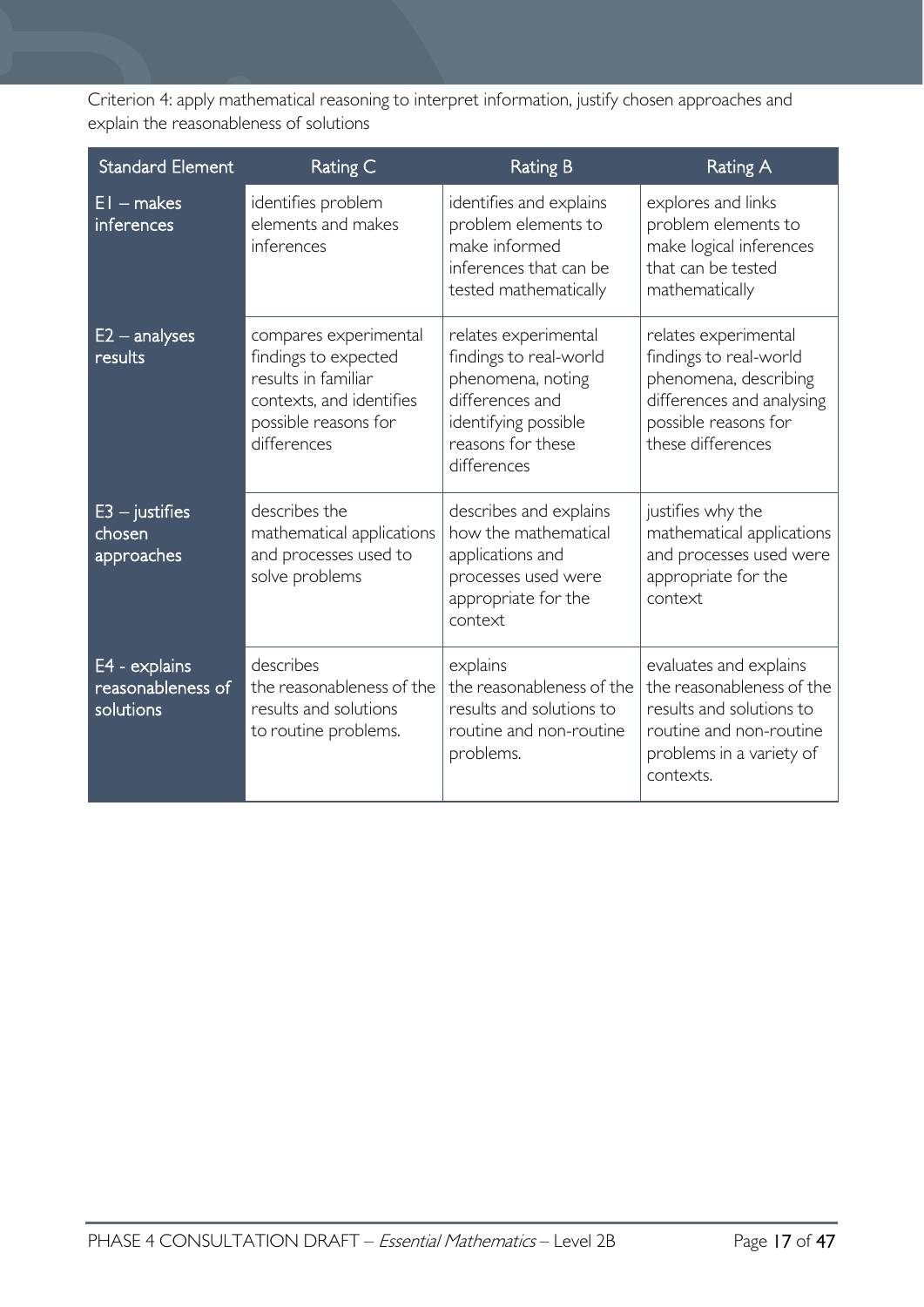Criterion 5: create, apply and reflect on mathematical strategies to solve problems, refine personal decisions and take informed action

| <b>Standard Element</b>                               | Rating C                                                                                                                 | <b>Rating B</b>                                                                                                                                                 | <b>Rating A</b>                                                                                                                                             |
|-------------------------------------------------------|--------------------------------------------------------------------------------------------------------------------------|-----------------------------------------------------------------------------------------------------------------------------------------------------------------|-------------------------------------------------------------------------------------------------------------------------------------------------------------|
| $EI - creates$<br>mathematical<br>strategies          | generates ideas and<br>approaches to solve<br>problems                                                                   | generates ideas and<br>refines chosen<br>approaches to solve<br>problems                                                                                        | generates ideas and<br>refines and tests chosen<br>approaches to solve<br>problems                                                                          |
| $E2$ – reflects and<br><b>builds</b><br>understanding | uses reflective thinking<br>strategies to describe<br>their own understanding<br>of a situation in<br>mathematical terms | uses reflective thinking<br>strategies to identify<br>other ideas or opinions<br>and asks clarifying<br>questions to build<br>understanding about<br>situations | uses reflective thinking<br>strategies to assess ideas<br>or opinions and responds<br>to clarifying questions to<br>build understanding<br>about situations |
| E3 - reflects and<br>refines personal<br>thinking     | describes when their<br>thinking has changed                                                                             | explains how their<br>thinking has changed<br>over time                                                                                                         | evaluates why their<br>thinking has changed<br>over time                                                                                                    |
| E4 - plans and<br>takes informed<br>action            | plans and takes action in<br>a given context.                                                                            | plans and takes informed<br>action in given contexts.                                                                                                           | plans and takes informed<br>action effectively in given<br>and chosen contexts.                                                                             |

Criterion 6: interpret concepts and apply mathematical techniques to solve problems involving finance and money management

| <b>Standard Element</b>                                                    | Rating C                                                                | <b>Rating B</b>                                                                                                | <b>Rating A</b>                                                                                                                                                               |
|----------------------------------------------------------------------------|-------------------------------------------------------------------------|----------------------------------------------------------------------------------------------------------------|-------------------------------------------------------------------------------------------------------------------------------------------------------------------------------|
| $E1 -$ interpret<br>financial<br>information                               | interprets basic financial<br>records <sup>t</sup>                      | interprets financial<br>records <sup>t</sup>                                                                   | interprets and solves<br>problems involving<br>reconciliation of financial<br>records <sup>†</sup>                                                                            |
| $E2 - \text{calculated}$<br>earnings and<br>associated taxes<br>and levies | calculates pay rates,<br>wages and tax in simple<br>familiar situations | calculates pay rates,<br>wages and tax including<br>deductions and levies in<br>complex familiar<br>situations | calculates and compares<br>pay rates, wages including<br>government allowances<br>or pensions and tax<br>including deductions and<br>levies in complex familiar<br>situations |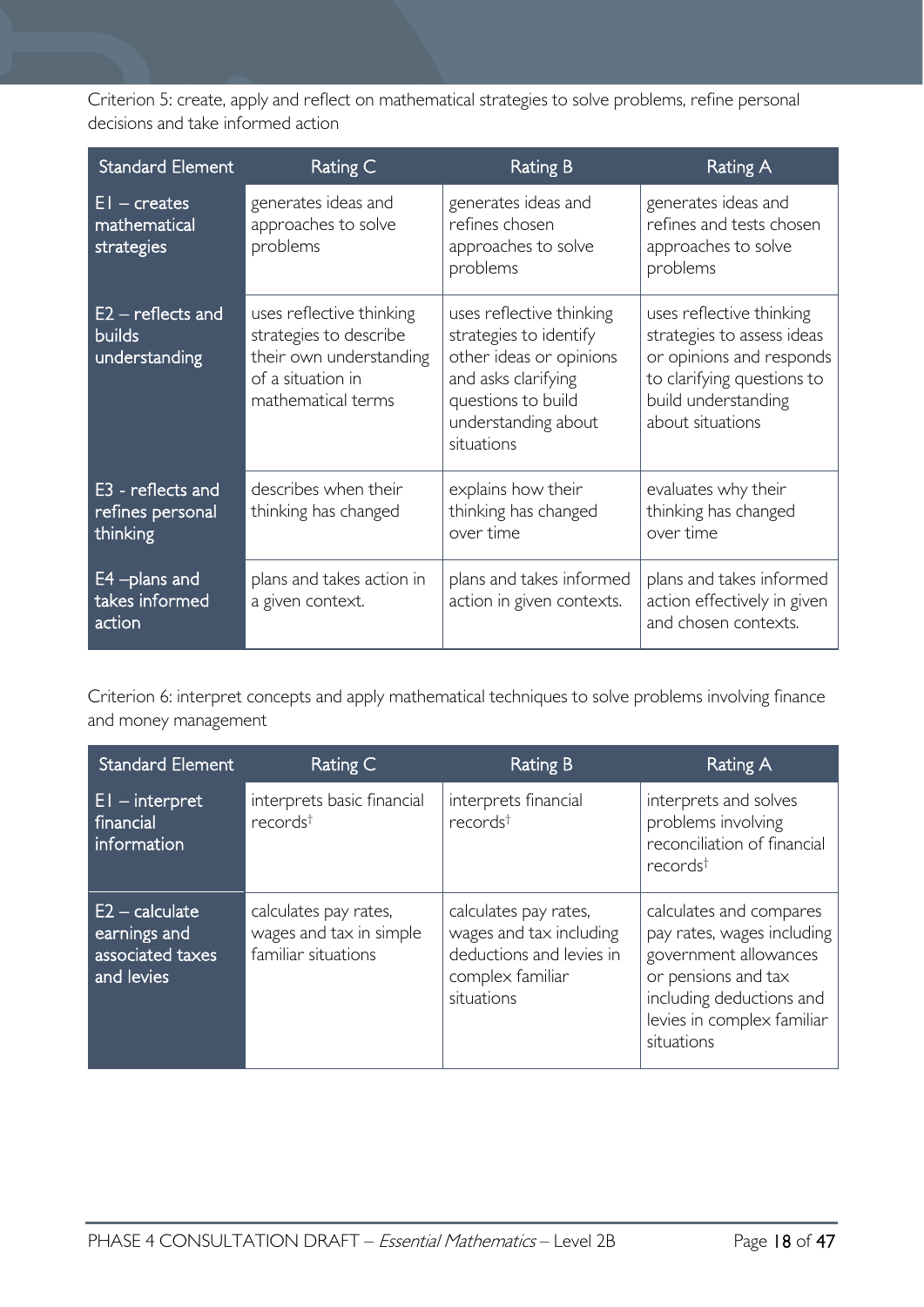| <b>Standard Element</b>                                                                      | Rating C                                                                                              | <b>Rating B</b>                                                                                                                                    | Rating A                                                                                                                                        |
|----------------------------------------------------------------------------------------------|-------------------------------------------------------------------------------------------------------|----------------------------------------------------------------------------------------------------------------------------------------------------|-------------------------------------------------------------------------------------------------------------------------------------------------|
| $E3 -$ calculate and<br>compare simple<br>and compound<br>interest /<br>depreciation         | calculates simple interest<br>or depreciation using a<br>given formula, and<br>represents graphically | calculates compound<br>interest as a recurrence<br>relation involving<br>repeated application of<br>simple interest, and<br>represents graphically | calculates future value of<br>simple and compound<br>interest loans and<br>compares and describes<br>the growth of different<br>loans over time |
| $E4 - use$<br>technology to<br>model, compare<br>and investigate<br>loans and<br>investments | uses technology to<br>calculate and solve simple<br>familiar financial<br>problems.                   | uses technology to<br>model financial situations<br>and solve complex<br>familiar financial<br>problems.                                           | uses technology to<br>model and compare<br>results of alternative<br>financial decisions and<br>solve complex unfamiliar<br>financial problems. |

 $<sup>†</sup>$  financial records in this course include those that are basic (pay slips, single component invoices,</sup> receipts) and more complex (bank statements, credit card statements, utility bills, multiple component invoices, repayment schedules)

Criterion 7: interpret concepts and apply mathematical techniques to solve problems involving probability and statistics

| <b>Standard Element</b>   | Rating C                                                                                   | Rating B                                                                                                                     | Rating A                                                                                                                                                                            |
|---------------------------|--------------------------------------------------------------------------------------------|------------------------------------------------------------------------------------------------------------------------------|-------------------------------------------------------------------------------------------------------------------------------------------------------------------------------------|
| EI – data<br>collection   | identifies the procedure<br>for conducting a census,<br>and different types of<br>sampling | describes the advantages<br>and disadvantages of<br>conducting a census and<br>different types of<br>sampling                | purposefully selects and<br>justifies conducting a<br>census or sampling type<br>based on the target<br>population to be<br>surveyed and the<br>statistical question being<br>asked |
| $E2$ – sources of<br>bias | identifies errors in data<br>collection and<br>misrepresentations in<br>survey findings    | describes errors in data<br>collection and<br>misrepresentations in<br>survey findings, including<br>in reports in the media | analyses survey findings,<br>including in reports in the<br>media, and presents<br>evidence to interrogate<br>the reliability or<br>misrepresentation of<br>findings                |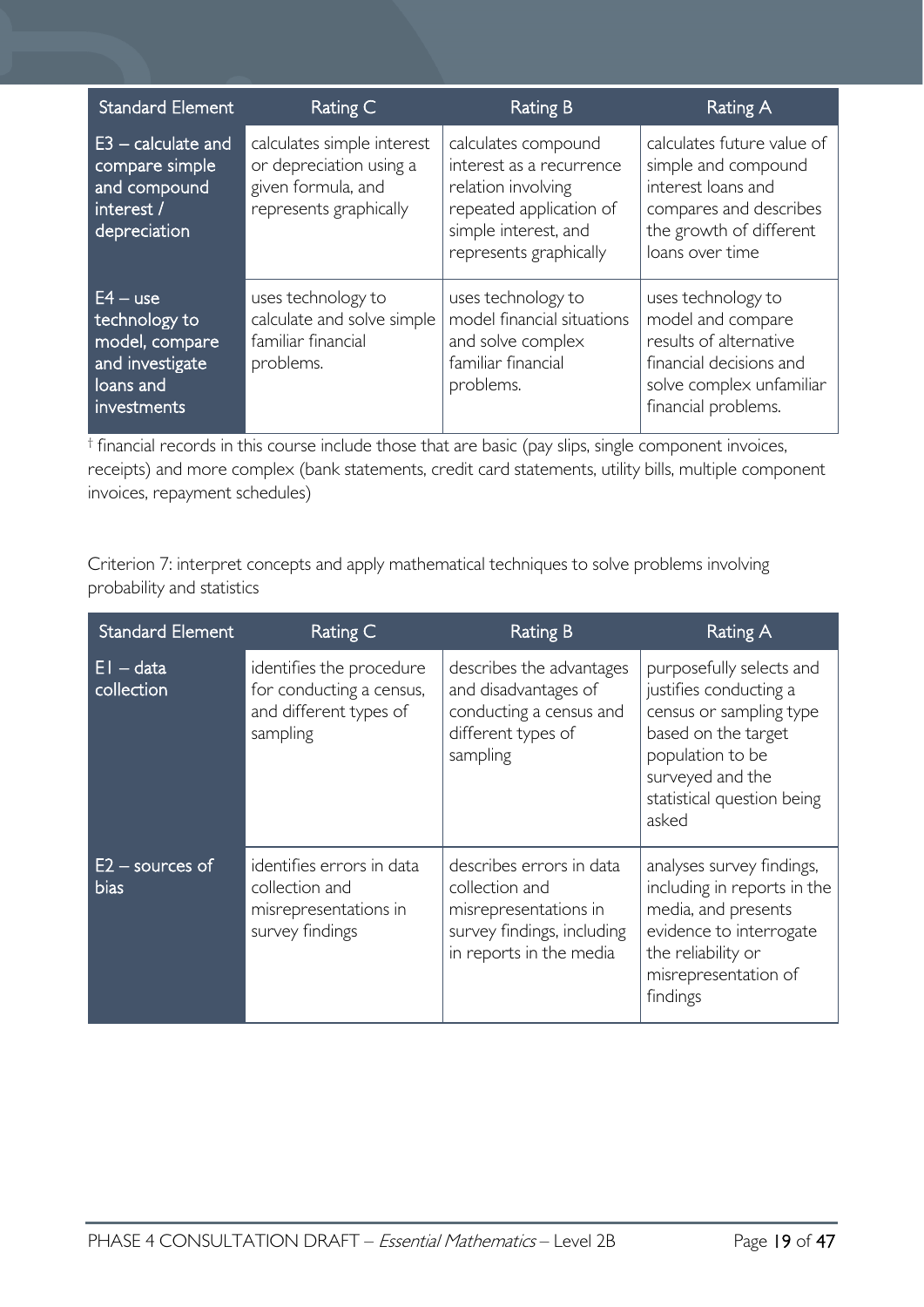| <b>Standard Element</b>                                           | Rating C                                                                                                                                      | <b>Rating B</b>                                                                                                                                                                                                                 | <b>Rating A</b>                                                                                                                                                                                                                               |
|-------------------------------------------------------------------|-----------------------------------------------------------------------------------------------------------------------------------------------|---------------------------------------------------------------------------------------------------------------------------------------------------------------------------------------------------------------------------------|-----------------------------------------------------------------------------------------------------------------------------------------------------------------------------------------------------------------------------------------------|
| E3 - describe<br>bivariate data and<br>interpret<br>relationships | identifies the key<br>features of graphs,<br>describes patterns in data<br>and recognises<br>relationships between<br>variables               | interprets key features of<br>graphs, describes<br>relationships between<br>variables and finds line of<br>best fit with and without<br>the aid of technology and<br>makes predictions by<br>interpolation and<br>extrapolation | interprets relationships<br>between variables<br>including finding the<br>correlation coefficient,<br>makes predictions by<br>interpolation and<br>extrapolation, and<br>evaluates the reliability of<br>results                              |
| $E4 -$ describing<br>probability                                  | describes chance events<br>using common<br>probability statements<br>and routine fractions                                                    | expresses probability<br>formally using fractions,<br>decimals, ratios and<br>percentages, and<br>describes likelihood of<br>chance events                                                                                      | expresses probability<br>formally using fractions,<br>decimals, ratios and<br>percentages, describes<br>likelihood of chance<br>events, and explains why<br>repeated trials are likely<br>to produce different<br>results                     |
| $E5 -$ calculating<br>and comparing<br>probability                | identifies relative<br>frequency as probability<br>and use sample spaces to<br>determine the<br>probability of outcomes<br>for an experiment. | calculates and compares<br>probability of events<br>using theoretical<br>expectation and relative<br>frequency from<br>repeated trials.                                                                                         | determines the<br>theoretical probabilities<br>associated with simple<br>games and problems, and<br>- through the use of<br>arrays or tree diagrams<br>in multi-step events -<br>explains differences<br>obtained through<br>experimentation. |

Criterion 8: interpret concepts and apply mathematical techniques to solve problems involving measurement, scales, plans and models

| <b>Standard Element</b>                                                | Rating C                                                                                                   | Rating B                                                                                                                                                | Rating A                                                                                                                      |
|------------------------------------------------------------------------|------------------------------------------------------------------------------------------------------------|---------------------------------------------------------------------------------------------------------------------------------------------------------|-------------------------------------------------------------------------------------------------------------------------------|
| $E1$ – practicalities<br>of measurement<br>using scaled<br>instruments | calculates the absolute<br>error of reported<br>measurements and<br>identifies possible causes<br>of error | investigates types of<br>errors, calculates errors<br>as a percentage and<br>identifies what<br>percentage error is<br>acceptable in a given<br>context | describes possible<br>implications of error and<br>explains what level of<br>error is acceptable or<br>not in a given context |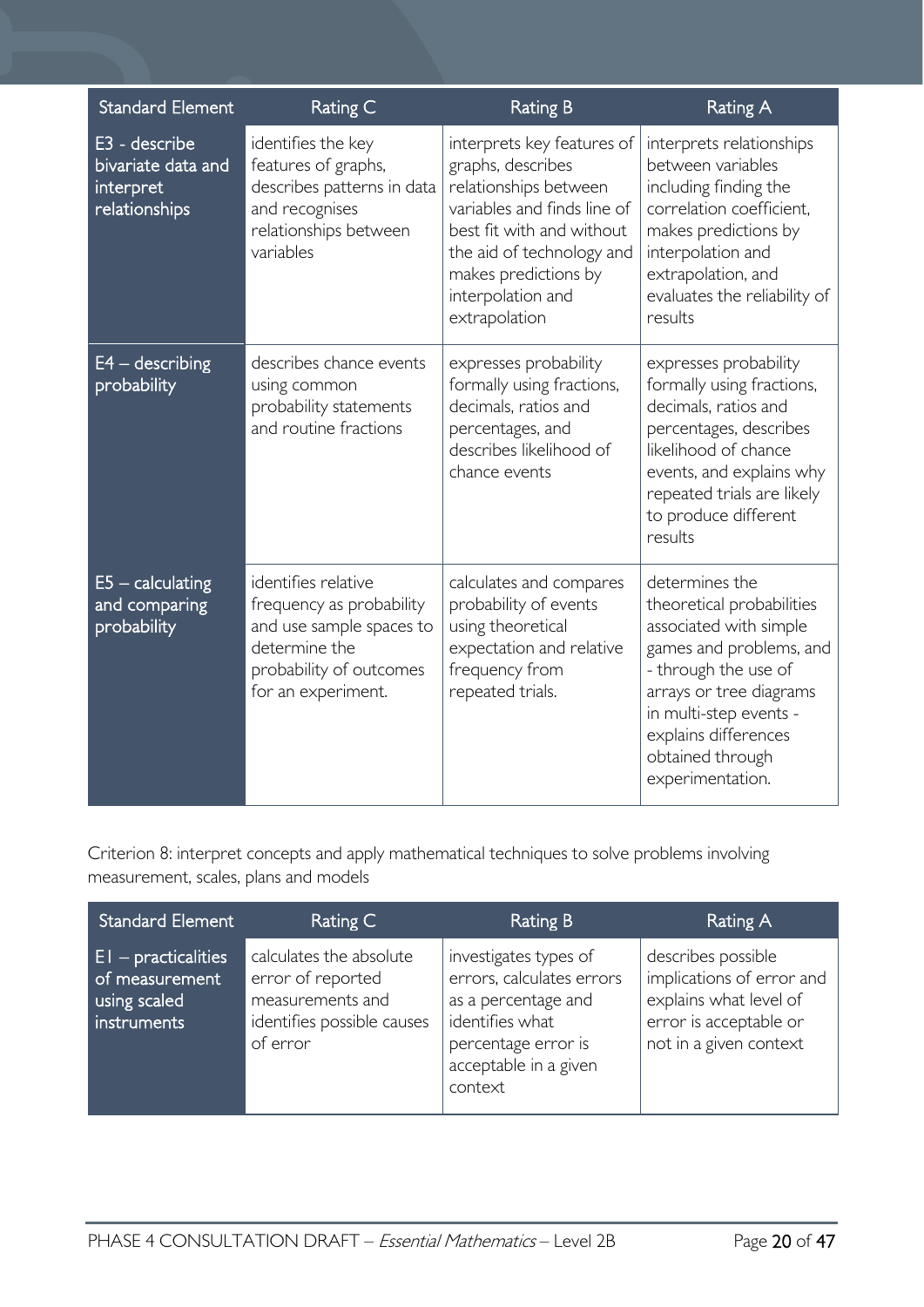| <b>Standard Element</b>                                                                           | Rating C                                                                                                                                                                                   | <b>Rating B</b>                                                                                                                                                                                                | <b>Rating A</b>                                                                                                                                                                                                  |
|---------------------------------------------------------------------------------------------------|--------------------------------------------------------------------------------------------------------------------------------------------------------------------------------------------|----------------------------------------------------------------------------------------------------------------------------------------------------------------------------------------------------------------|------------------------------------------------------------------------------------------------------------------------------------------------------------------------------------------------------------------|
| $E2 - solve$<br>problems involving<br>perimeter, area,<br>surface area,<br>volume and<br>capacity | solves routine problems<br>involving perimeter and<br>area of standard two-<br>dimensional shapes, and<br>surface area, volume and<br>capacity of standard<br>three-dimensional<br>objects | solves routine and non-<br>routine problems<br>involving perimeter and<br>area of standard two-<br>dimensional shapes, and<br>surface area, volume and<br>capacity of standard<br>three-dimensional<br>objects | solves routine and non-<br>routine problems<br>involving perimeter and<br>area of composite two-<br>dimensional shapes, and<br>surface area, volume and<br>capacity of composite<br>three-dimensional<br>objects |
| $E3$ – conversions<br>and attributes                                                              | recognises the properties<br>of common two-<br>dimensional shapes and<br>three-dimensional solids.<br>and converts between<br>units of length                                              | identifies different forms<br>of two-dimensional<br>representations of three-<br>dimensional objects, and<br>converts between units<br>of perimeter and area                                                   | interprets three-<br>dimensional objects by<br>describing properties and<br>creating two-dimensional<br>representations, and<br>converts between units<br>of surface area, volume<br>and capacity                |
| $E4$ – interpret<br>scale drawings,<br>plans and models                                           | uses scale factor to find<br>unknown lengths in<br>similar figures, and<br>obtains measurements<br>from scale drawings,<br>plans and models.                                               | interprets scale drawings,<br>plans and models to<br>obtain measurements<br>such as lengths,<br>perimeters and areas,<br>and solves familiar<br>problems.                                                      | interprets scale drawings,<br>plans and models to<br>obtain and calculate<br>measurements, and<br>solves complex familiar<br>problems such as<br>comparison of different<br>quantities, materials and<br>costs.  |

# <span id="page-20-0"></span>Quality Assurance

• This will be determined by TASC at time of accreditation.

# <span id="page-20-1"></span>Qualifications and Award Requirements

### <span id="page-20-2"></span>Level 2

The final award will be determined by the Office of Tasmanian Assessment, Standards and Certification from 8 ratings.

The minimum requirements for an award are as follows:

EXCEPTIONAL ACHIEVEMENT (EA)

6 'A' ratings, 2 'B' rating

HIGH ACHIEVEMENT (HA)

3 'A' ratings, 4 'B' ratings, 1 'C' rating

COMMENDABLE ACHIEVEMENT (CA)

4 'B' ratings, 3 'C' ratings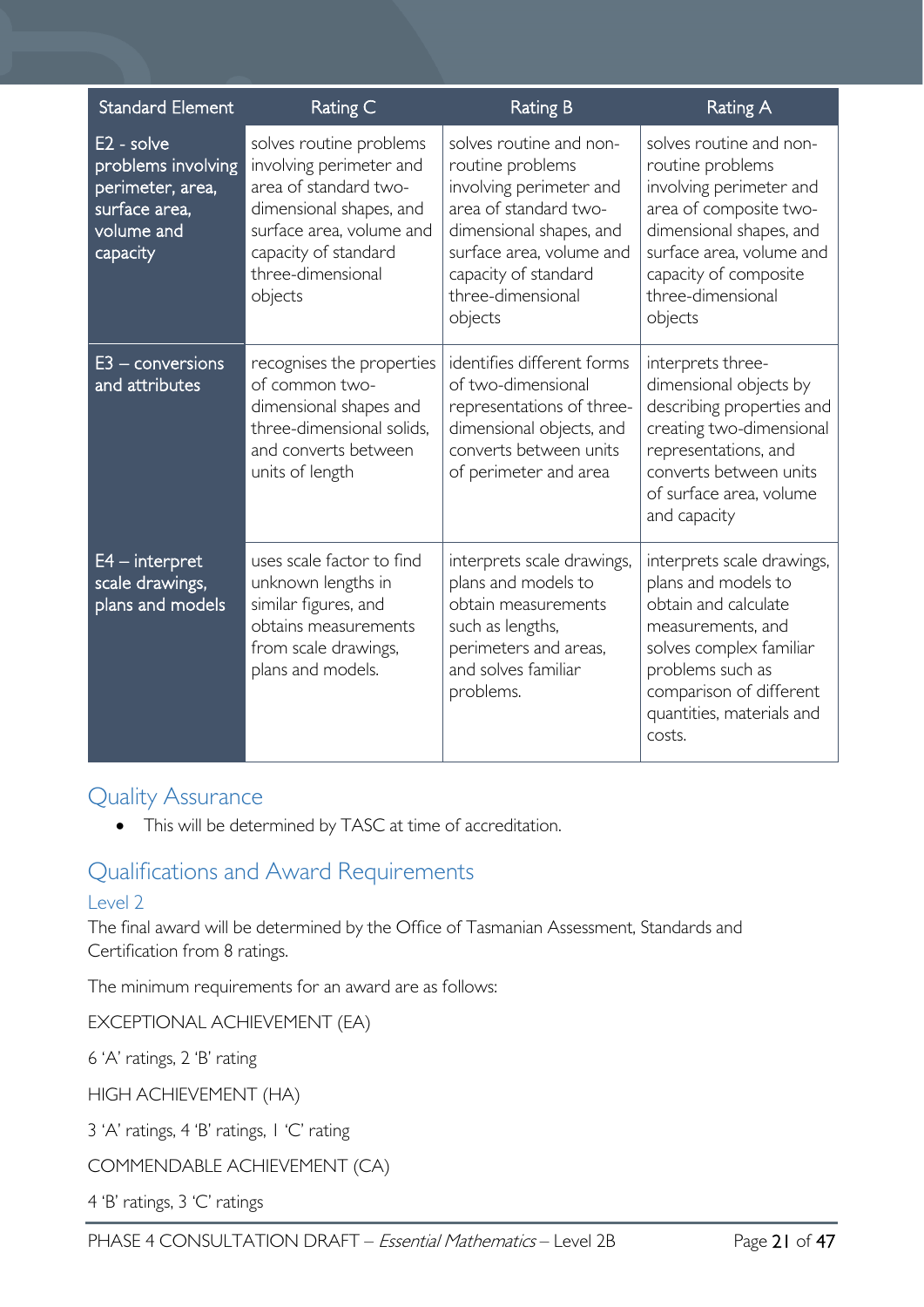### SATISFACTORY ACHIEVEMENT (SA)

6 'C' ratings

PRELIMINARY ACHIEVEMENT (PA)

4 'C' ratings

A learner who otherwise achieves the rating for a CA (Commendable Achievement) or SA (Satisfactory Achievement) award but who fails to show any evidence of achievement in one or more criteria ('z' notation) will be issued with a PA (Preliminary Achievement) award.

# <span id="page-21-0"></span>Course Evaluation

• This will be confirmed by time of accreditation.

### <span id="page-21-1"></span>Course Developer

This course has been developed by the Department of Education's Years 9 to 12 Learning Unit in collaboration with Catholic Education Tasmania and Independent Schools Tasmania.

# <span id="page-21-2"></span>Accreditation and Version History

• Details to be determined by TASC at time of accreditation.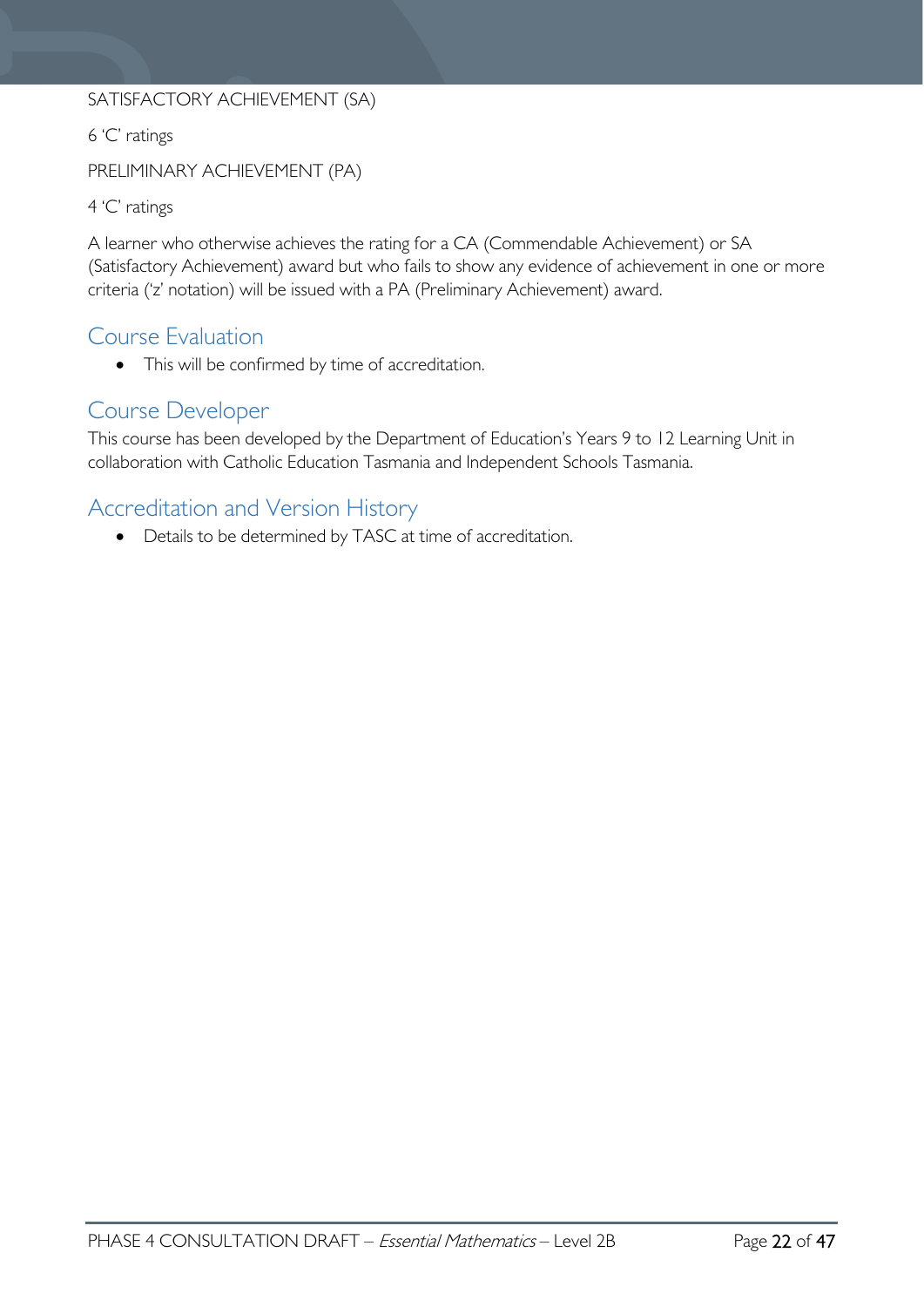# Appendix 1 - Line of Sight

| Learning Outcomes |                |                          |           |  |
|-------------------|----------------|--------------------------|-----------|--|
|                   | <b>Content</b> |                          |           |  |
|                   |                | <b>Work Requirements</b> |           |  |
|                   |                | Criteria                 |           |  |
|                   |                |                          | Standards |  |
|                   |                |                          |           |  |

<span id="page-22-0"></span>

| Learning Outcomes                                                                                                                                   | Course Content | Work<br>Requirements | Criteria       | Standards         | General<br>Capabilities (GC) |
|-----------------------------------------------------------------------------------------------------------------------------------------------------|----------------|----------------------|----------------|-------------------|------------------------------|
| communicate thinking, strategies and using appropriate<br>mathematical or statistical language                                                      | Module 1, 2, 3 | Module 1, 2, 3       | C              | $E$ 1, 2, 3, 4    | GC:<br>装 G<br>冒              |
| plan, organise and manage learning in order to complete tasks<br>2.<br>and evaluate progress                                                        | Module 1, 2, 3 | Module 1, 2, 3       | C <sub>2</sub> | $E$ 1, 2, 3, 4, 5 | GC:<br><u>ଙ୍</u>             |
| apply numeric techniques and algebraic processes to represent<br>3.<br>situations and solve problems                                                | Module 1, 2, 3 | Module 1, 2, 3       | C <sub>3</sub> | E1, 2, 3          | GC:<br><b>語 G</b>            |
| apply reasoning skills to interpret mathematical and statistical<br>4.<br>information, and ascertain the reasonableness of solutions to<br>problems | Module 1, 2, 3 | Module 1, 2, 3       | C <sub>4</sub> | $E$ 1, 2, 3, 4    | GC:<br><b>HEIGE</b>          |
| 5. act as creative, critical and reflective thinkers to assess ideas and<br>take informed action                                                    | Module 1, 2, 3 | Module 1, 2, 3       | C <sub>5</sub> | $E$ 1, 2, 3, 4    | GC:                          |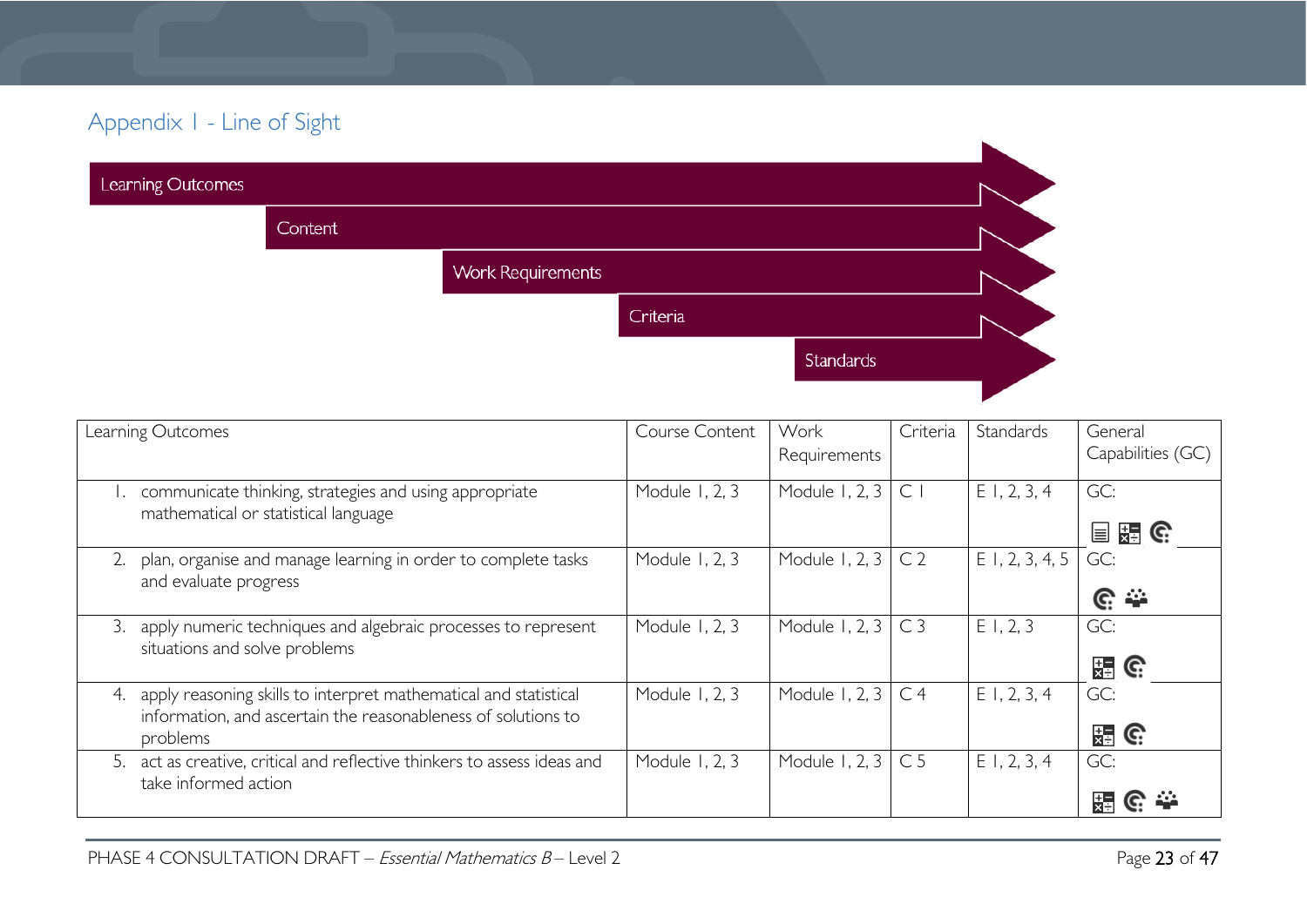| Learning Outcomes                                                                                         | Course Content | Work<br>Requirements | Criteria       | Standards         | General<br>Capabilities (GC) |
|-----------------------------------------------------------------------------------------------------------|----------------|----------------------|----------------|-------------------|------------------------------|
| understand concepts and apply techniques involving finance and<br>6.<br>money management                  | Module I       | Module               | C <sub>6</sub> | $E$ 1, 2, 3, 4    | GC:<br>開 G                   |
| understand concepts and apply techniques involving relative<br>frequency and collecting and handling data | Module 2       | Module 2             | C <sub>7</sub> | $E$ I, 2, 3, 4, 5 | GC:<br>쯣<br>C.               |
| understand concepts and apply techniques involving<br>8.<br>measurement, scales, plans and models         | Module 3       | Module 3             | C8             | $E$ 1, 2, 3, 4    | GC:<br>還<br>C.               |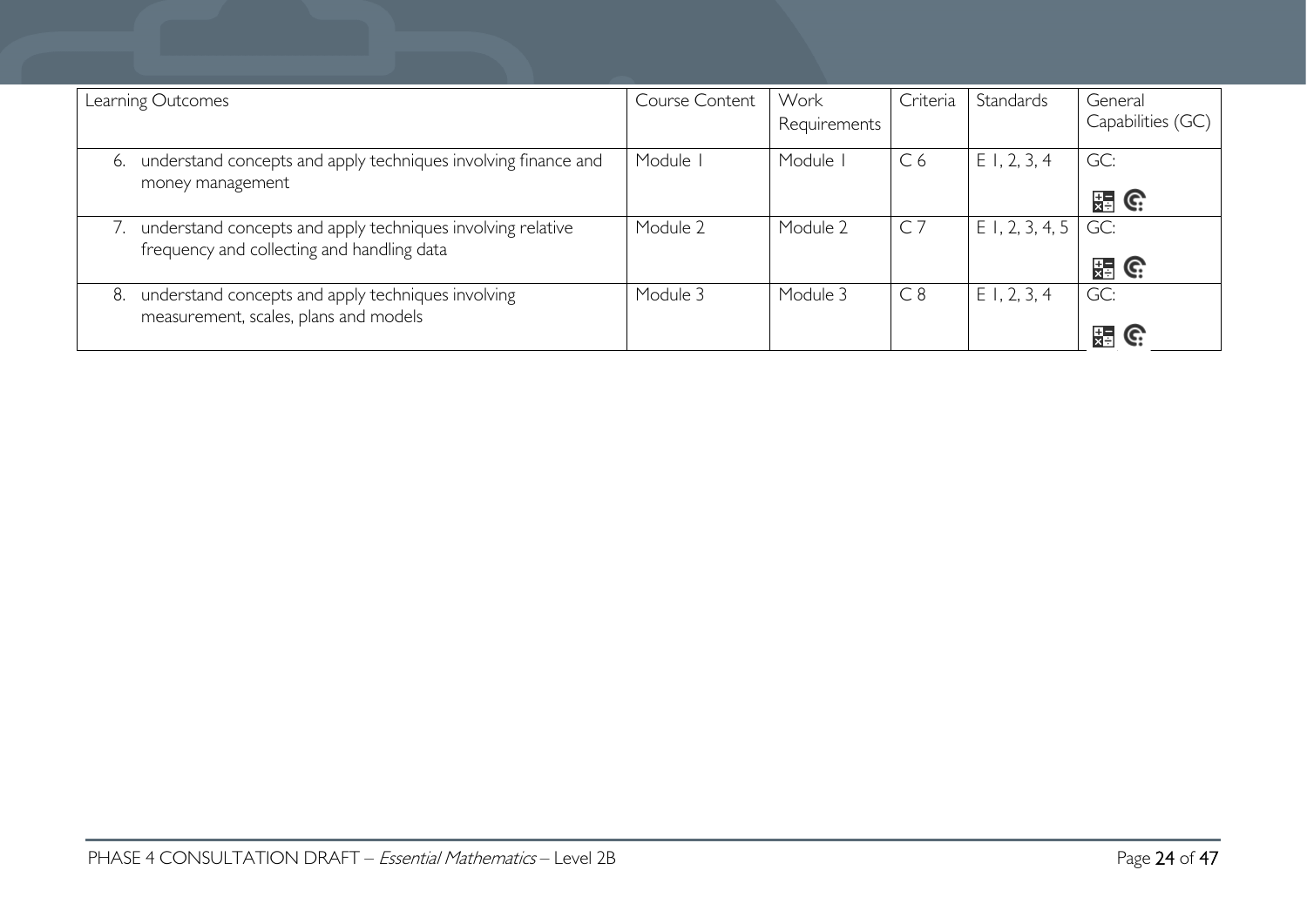# <span id="page-24-0"></span>Appendix 2 - Alignment to Curriculum Frameworks

### <span id="page-24-1"></span>Links to Foundation to Year 10:

For all content areas of Essential Mathematics, the proficiency strands of Understanding, Fluency, Problem solving and Reasoning from the F–10 curriculum are still very much applicable and should be inherent in students' learning of the subject. Each strand is essential, and all are mutually reinforcing. For all content areas, practice allows students to develop fluency in their skills. They will encounter opportunities for problem solving, such as finding the volume of a solid to enable the amount of liquid that is held in the container to be compared with what is written on the label, or finding the interest on an amount in order to be able to compare different types of loans. In Essential Mathematics, reasoning includes critically interpreting and analysing information represented through graphs, tables and other statistical representations to make informed decisions. The ability to transfer mathematical skills between contexts is a vital part of learning in this subject. For example, familiarity with the concept of a rate enables students to solve a wide range of practical problems, such as fuel consumption, travel times, interest payments, taxation and population growth.

### <span id="page-24-2"></span>Alignment to Australian Curriculum Senior Secondary Framework:

Almost all content in this course is drawn from the Australian Curriculum Senior Secondary Framework: Essential Mathematics. The content selected for this course comes from Units 3 and 4 and in most cases content descriptors are used verbatim. The content covered in the subtopic 'Calculations' from Essential Mathematics Unit 1 Topic 1 and 'Algebra' in Essential Mathematics Unit 1 Topic 3 is embedded throughout the course and is assessed across the course content under Criterion 3. The content covered in Essential Mathematics Unit 4 Topic 2 on Earth geometry and time zones is covered in the proposed *General Mathematics* Level 3 as it is more contextually appropriate when taught alongside applications of trigonometry.

Additional content on the topic of 'Earning and managing money' has been included as it provides important information on wages, income, benefits, tax and other money management principles that are requisite to financial literacy beyond school. Additional content is also included in the topic 'Interest and depreciation' to provide conceptual understanding of depreciation through repeated application of the simple interest formula using the straight-line method.

| Module   | <b>Topics</b>                      | Australian Curriculum Framework Source |  |  |
|----------|------------------------------------|----------------------------------------|--|--|
|          |                                    | or otherwise                           |  |  |
| Module I | Earning and managing money         | NSW Mathematics Standard Year 11       |  |  |
|          | Interest and depreciation          | Essential Mathematics Unit 4 Topic 3   |  |  |
| Module 2 | Graphs and modelling               | Essential Mathematics Unit 3 Topic 3   |  |  |
|          | Data collection and analysis       | Essential Mathematics Unit 3 Topic 4   |  |  |
|          | Probability and relative frequency | Essential Mathematics Unit 4 Topic 1   |  |  |
| Module 3 | Measurement and shape              | Essential Mathematics Unit 3 Topic I   |  |  |
|          | Scales, plans and models           | Essential Mathematics Unit 3 Topic 2   |  |  |

### <span id="page-24-3"></span>Summary of Aligned Content: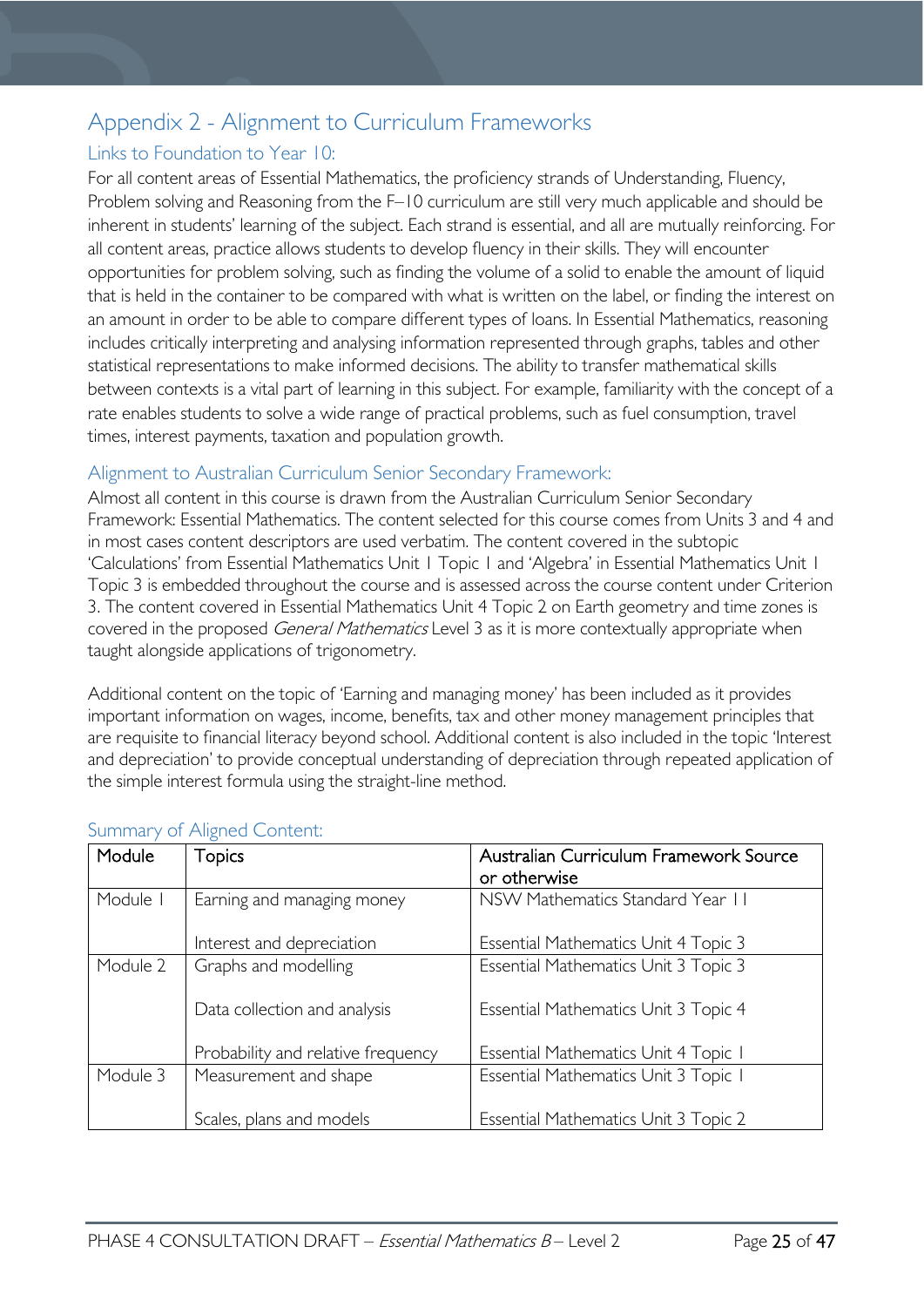# <span id="page-25-1"></span><span id="page-25-0"></span>Appendix 3 - Work Requirements Module 1 Work Requirements Specifications Focus Area: Personal Futures

### Title of Work Requirement: Managing Money

Format: Series of connected short responses

Description: This series of connected short responses will focus on the interpretation, analysis, examination and/or evaluation of ideas and information in response to a particular question, situation or stimulus relating to finance and money management.

Learners will take informed action by analysing and calculating earnings, tax and benefits in a given situation and will investigate many possible situations involving interest and depreciation. Learners' responses will include providing recommendations for the given situation, enabling them to demonstrate mathematical reasoning.

Learners should be given opportunities to work collaboratively to generate, refine and test ideas and strategies and must reflect on how their own thinking has changed after engaging in collaborative discussion. Learners may complete the work requirement in collaborative groups; however, in this situation they must clearly define which work is their own.

Time allowance: 8-10 hours of class time

Timing: Devoted class time should be provided throughout the module at the teacher's discretion

External Agencies: At provider discretion

### Relevant Criteria:

- Criterion I: all elements
- Criterion 2: E1, E2, E3 and where relevant E4 and E5
- Criterion 3: all elements
- Criterion 4: FL F3
- Criterion 5: all elements
- Criterion 6: all elements

### <span id="page-25-2"></span>Module 2 Work Requirements Specifications

### Focus Area: Personal Futures

### Title of Work Requirement: Probability Investigation

### Format: Investigation

Description: Individually or in small groups, learners will investigate the probability associated with a simple game of their choice or other familiar contexts such as simple traffic-light problems.

Within the investigation learners must submit an experimental design for approval from the teacher. Within this design they must:

- use a sample space or arrays or tree diagrams to show the theoretical probability of all different outcomes of the context
- describe and compare the probability outcomes occurring using fractions, decimals or percentages and common language of chance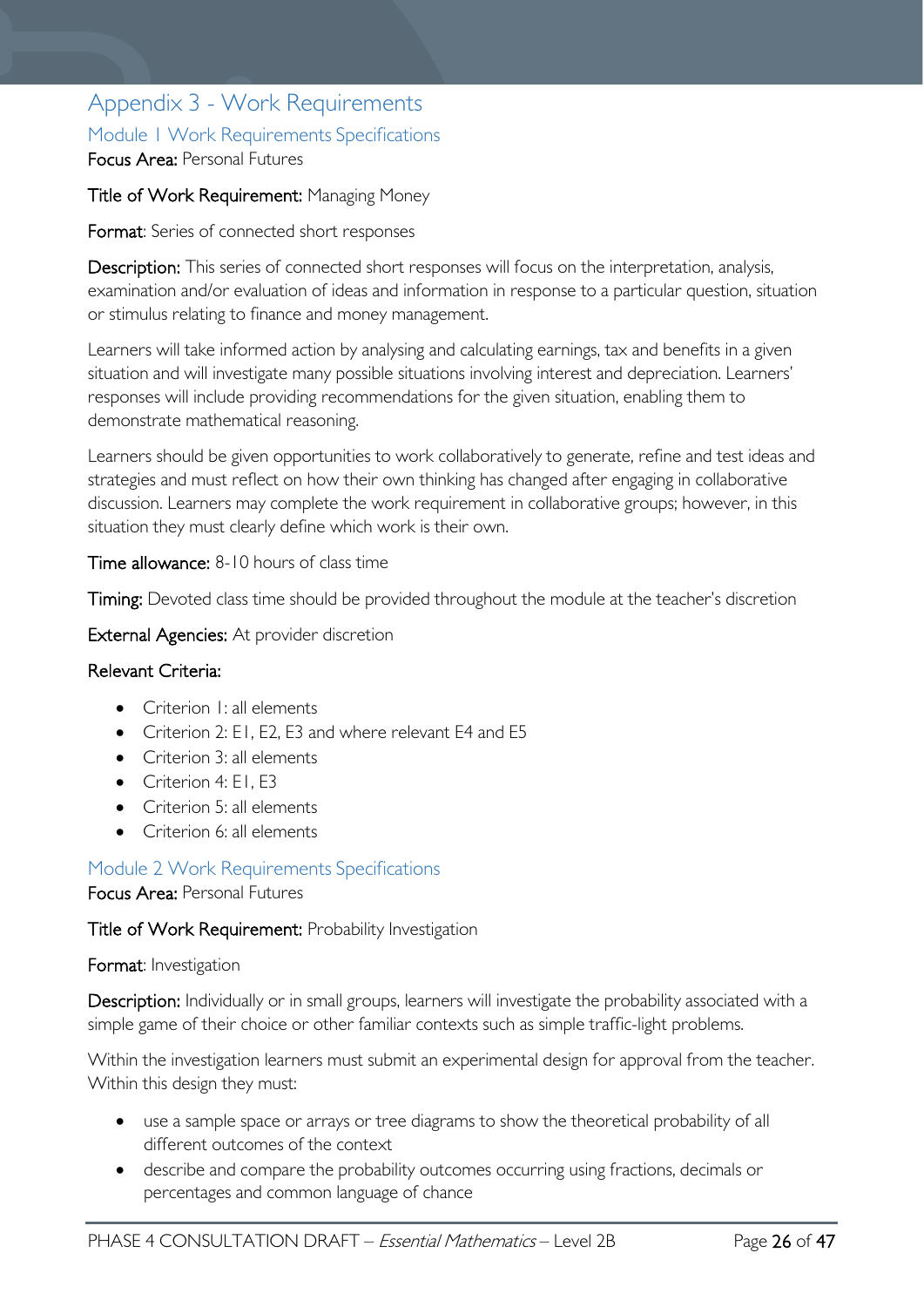• develop a methodology to simulate or test the outcomes of multiple trials of the focus of the context and describe how they will capture and analyse results.

Once the experimental design is approved by the teacher, learners will proceed with carrying out their experiment and must:

- capture and record the results appropriately as outlined in their experiment design
- analyse the results of the experiment, identifying relative frequency as probability and identifying factors that may have affected the results obtained
- analyse the results obtained in comparison to theoretical probability and provide possible explanations for any differences.

Additionally, learners should record reflections on how their thinking was challenged and/or confirmed through collaborative discussion and problem-solving, and in response to their results. This reflection can take any format but must be submitted as part of the work requirement for assessment.

Size: 4-6 hours of class time

Timing: At teachers' discretion

External Agencies: At teachers' discretion

### Relevant Criteria:

- Criterion 1: chosen elements at teacher discretion
- Criterion 2: chosen elements at teacher discretion
- Criterion 3: all elements
- Criterion 4: all elements
- Criterion 5: all elements
- Criterion 7: elements 4 and 5

### <span id="page-26-0"></span>Module 3 Work Requirements Specifications

Focus Area: Personal Futures

### Title of Work Requirement: Measurement Test

Format: Short responses

Description: Learners will complete a series of connected short responses to investigate, interpret and construct scale drawings, plans and models and obtain the relevant measurements to calculate length, perimeter area and volume. Within the series of responses, learners will use a minimum of 8 different formula (including the trapezoidal rule) to calculate and solve problems involving perimeter, area, surface area, volume and capacity, including at least one problem involving spheres and one problem involving composite solids. Learners will perform conversions, including at least one problem involving conversions between mm3 and L.

Size: Approximately 2 hours of class time.

Timing: Devoted class time should be provided throughout the module at the teachers' discretion

External agencies: At provider discretion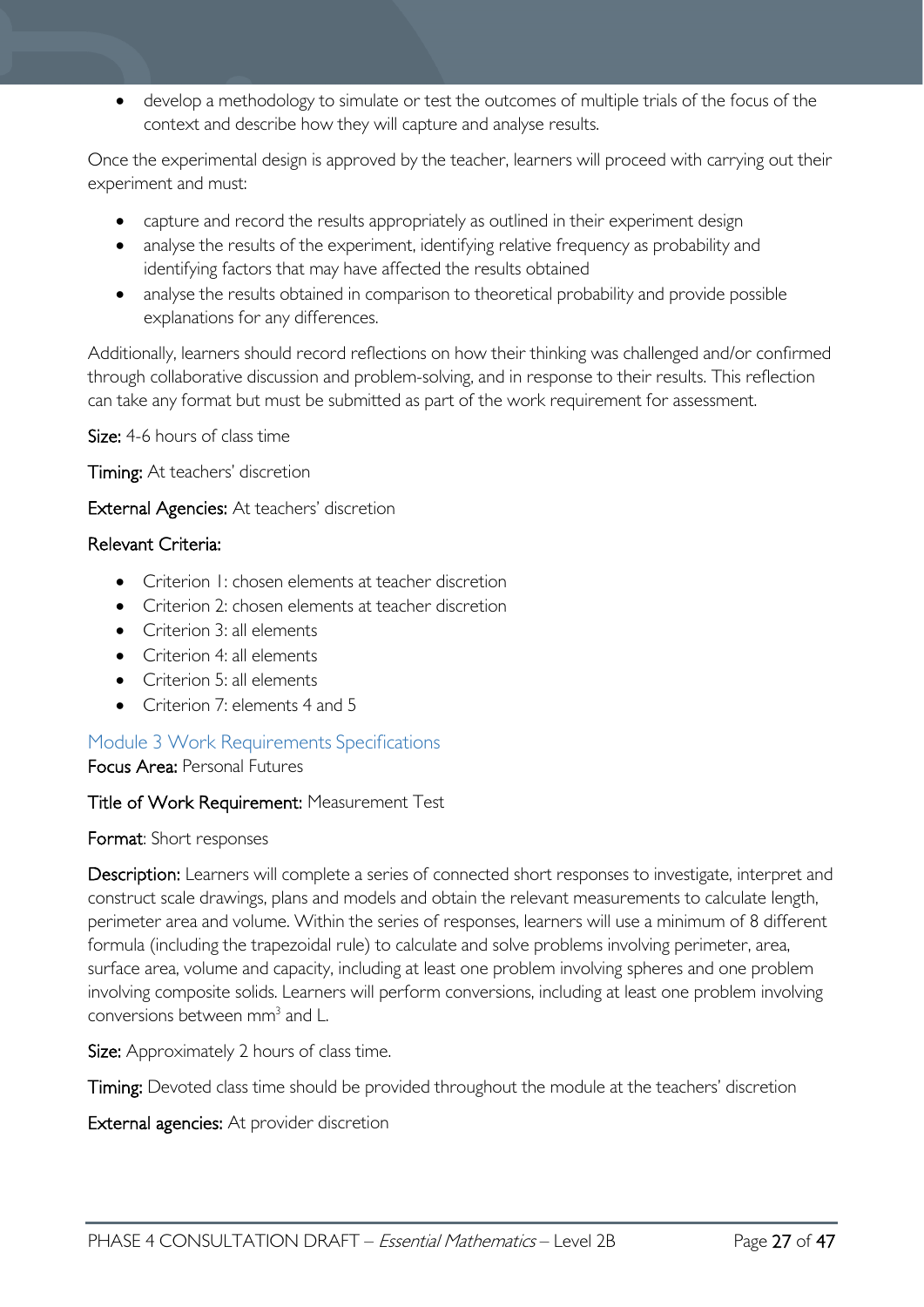### Relevant criteria:

- Criterion I: all elements
- Criterion 3: all elements
- Criterion 4: E3, E4
- Criterion 8: E2, E3, E4

# <span id="page-27-0"></span>Appendix 4 – General Capabilities and Cross-Curriculum Priorities

Learning across the curriculum content, including the cross-curriculum priorities and general capabilities, assists students to achieve the broad learning outcomes defined in the Alice Springs (Mparntwe) Education Declaration (December 2019).

General Capabilities:

The general capabilities play a significant role in the Australian Curriculum in equipping young Australians to live and work successfully in the twenty-first century.

In the Australian Curriculum, capability encompasses knowledge, skills, behaviours and dispositions. Students develop capability when they apply knowledge and skills confidently, effectively and appropriately in complex and changing circumstances, in their learning at school and in their lives outside school.

The general capabilities include:

- Critical and creative thinking  $\mathbb{C}$
- Ethical understanding  $\div$
- Information and communication technology capability  $\cdot \cdot$
- Intercultural understanding  $\frac{c_3}{ }$
- Literacy  $\blacksquare$
- Numeracy  $\overline{\mathbf{z}}$
- **Personal and social capability**

Cross-Curriculum Priorities:

Cross-curriculum priorities enable students to develop understanding about and address the contemporary issues they face, for their own benefit and for the benefit of Australia as a whole. The priorities provide national, regional and global dimensions which will enrich the curriculum through development of considered and focused content that fits naturally within learning areas. Incorporation of the priorities will encourage conversations between students, teachers and the wider community.

The cross-curriculum priorities include:

- Aboriginal and Torres Strait Islander Histories and Cultures  $\frac{1}{2}$
- Asia and Australia's Engagement with Asia AA
- Sustainability  $\triangleleft$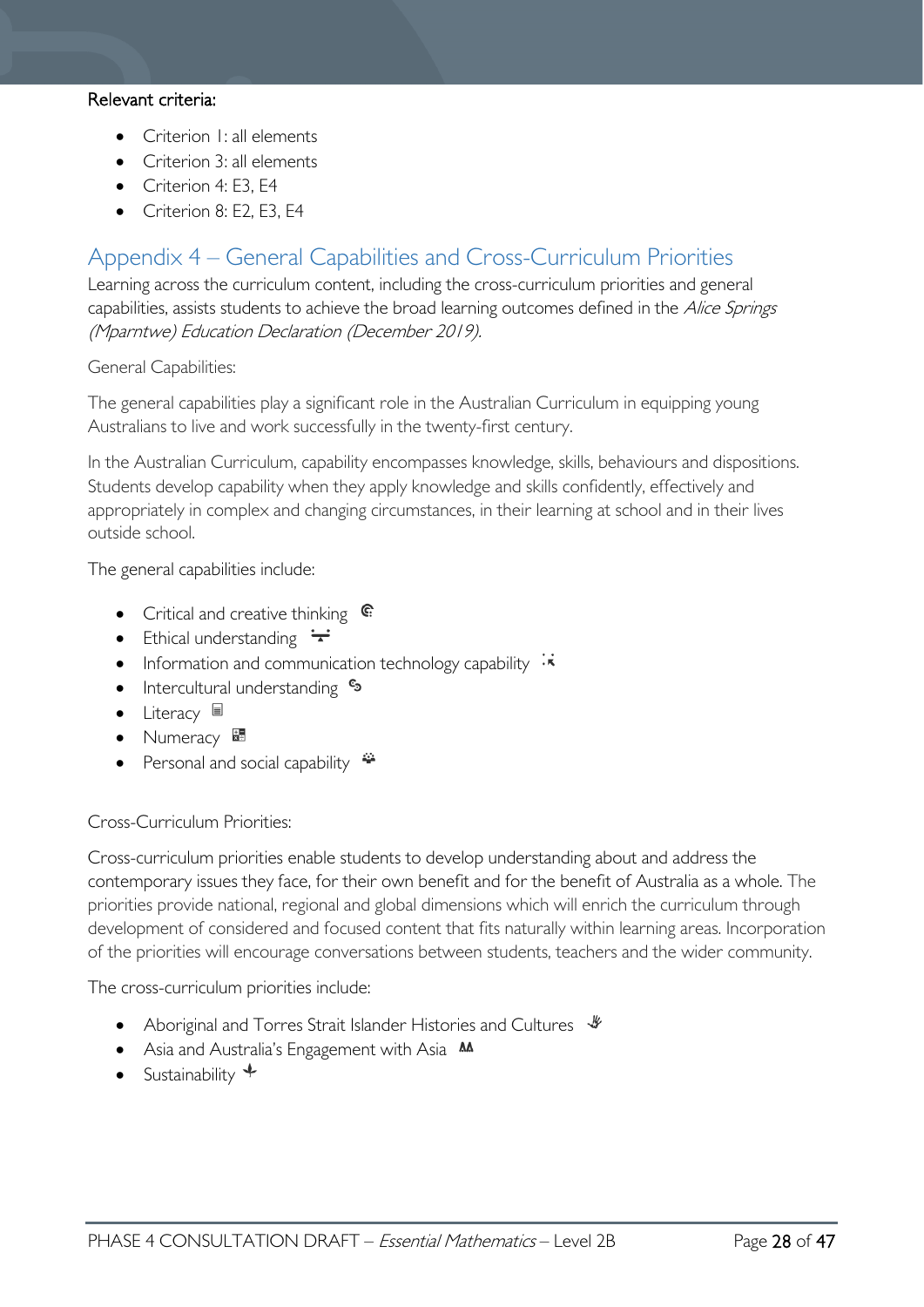# Appendix 5 – Glossary

<span id="page-28-0"></span>

| Term           | Definition                                                                                                                                                                                                                                                                                                                                             | Source<br>Acknowledgement | <b>Course Context</b>                                                                                                                                                                  |
|----------------|--------------------------------------------------------------------------------------------------------------------------------------------------------------------------------------------------------------------------------------------------------------------------------------------------------------------------------------------------------|---------------------------|----------------------------------------------------------------------------------------------------------------------------------------------------------------------------------------|
| absolute error | The absolute error of a measurement is half of the smallest unit on<br>the measuring device. The smallest unit is called the precision of the<br>device.                                                                                                                                                                                               | <b>NESA</b>               | <b>Essential Mathematics 2A:</b><br>Module 3 – Practicalities of<br>measurement<br><b>Essential Mathematics 2B:</b><br>Module 3 – Perimeter, area,<br>$\bullet$<br>volume and capacity |
| accuracy       | The condition or quality of being true, correct or exact; freedom from<br>error or defect; precision or exactness; correctness; in science, the<br>extent to which a measurement result represents the quantity it<br>purports to measure; an accurate measurement result includes an<br>estimate of the true value and an estimate of the uncertainty | <b>QCAA</b>               | <b>Essential Mathematics 2A:</b><br>Module 3 – Practicalities of<br>measurement<br><b>Essential Mathematics 2B:</b><br>Module 3 – Perimeter, area,<br>volume and capacity              |
| algorithm      | An algorithm is a precisely defined routine procedure that can be<br>applied and systematically followed through to a conclusion.                                                                                                                                                                                                                      | <b>ACARA</b>              | Essential Mathematics 1, 2A and 2B                                                                                                                                                     |
| association    | A general term used to describe the relationship between two (or<br>more) variables. The term association is often used interchangeably<br>with the term correlation. The latter tends to be usedwhen<br>referring to the strength of a linear relationship between two<br>numerical variables.                                                        | <b>ACARA</b>              | <b>Essential Mathematics 2B:</b><br>Module 2 - Data collection<br>and analysis                                                                                                         |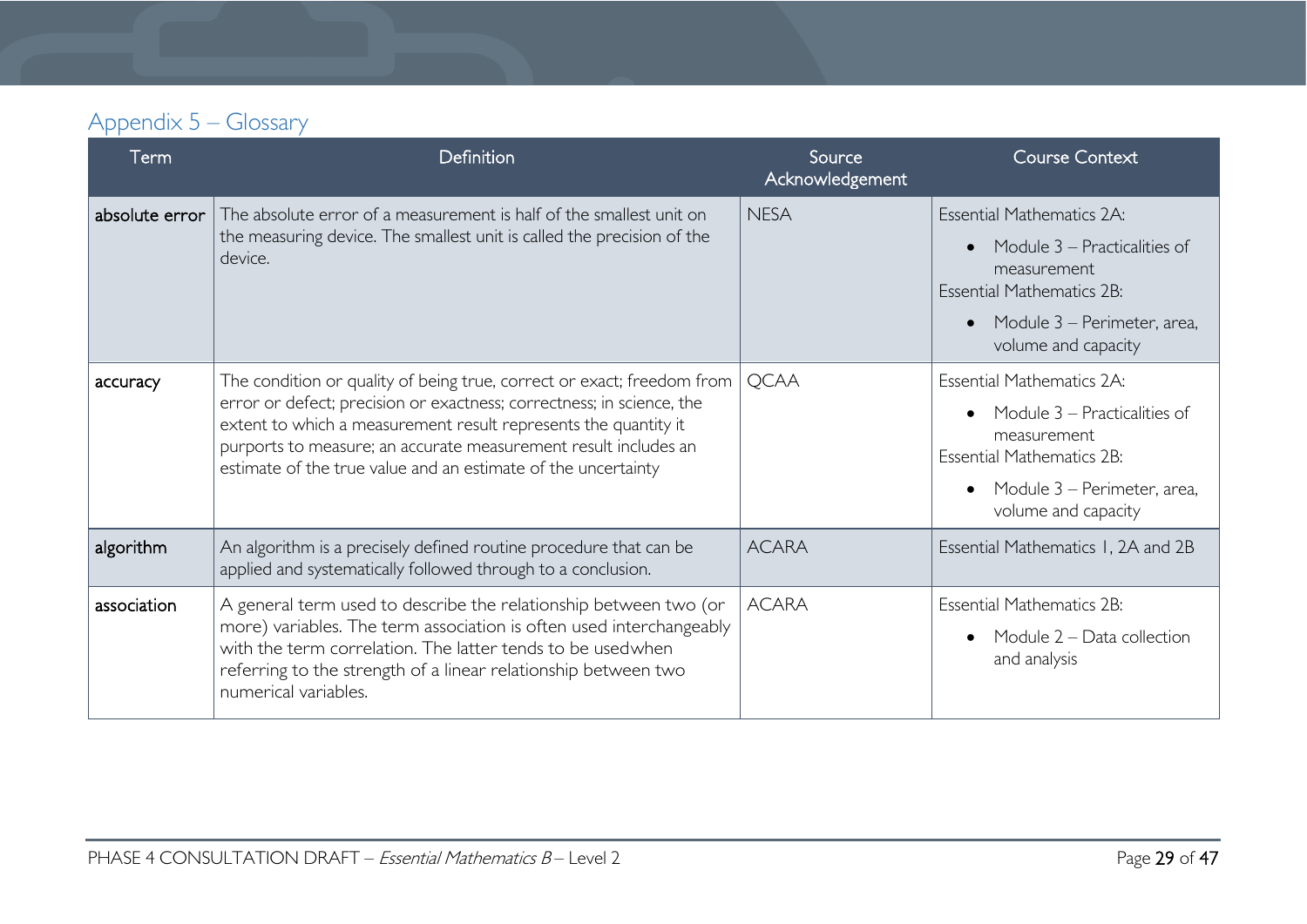| Term                                   | Definition                                                                                                                                                                                                                                                                                                                                                                                                                                                                                                                                                                                                                                                                    | Source<br>Acknowledgement | <b>Course Context</b>                                                                                    |
|----------------------------------------|-------------------------------------------------------------------------------------------------------------------------------------------------------------------------------------------------------------------------------------------------------------------------------------------------------------------------------------------------------------------------------------------------------------------------------------------------------------------------------------------------------------------------------------------------------------------------------------------------------------------------------------------------------------------------------|---------------------------|----------------------------------------------------------------------------------------------------------|
| Associative<br>operations              | Operations are associative if the order in which operations take place<br>does not affect the result.<br>For example, addition of numbers is associative, since the order in<br>which they are added does not change their sum. The corresponding<br>associative law is:<br>$(a + b) + c = a + (b + c)$ for all numbers a, b and c.<br>Multiplication is also associative, as the product of the numbers does<br>not vary with the order of their multiplication. The corresponding<br>associative law is:<br>$(ab)c = a(bc)$ for all numbers a, b and c.<br>Subtraction and division are not associative, as the order of operations<br>changes the value of the expression. | <b>ACARA</b>              | Essential Mathematics I:<br>Module I - Number and<br>place value                                         |
| average speed                          | Average speed is the total distance travelled divided by the total time<br>taken.                                                                                                                                                                                                                                                                                                                                                                                                                                                                                                                                                                                             | <b>ACARA</b>              | <b>Essential Mathematics 2A:</b><br>Module 3 – Units of energy<br>and mass, time and motion              |
| array                                  | An ordered collection of objects or numbers                                                                                                                                                                                                                                                                                                                                                                                                                                                                                                                                                                                                                                   | <b>QCAA</b>               | <b>Essential Mathematics 2B:</b><br>Module 2 – Probability and<br>$\bullet$<br>relative frequency        |
| back-to-back<br>stem-and-leaf<br>plots | A back-to-back stem and leaf plot is a method for comparing two data<br>distributions attaching two sets of 'leaves' to the same 'stem' in a stem<br>and leaf plot.                                                                                                                                                                                                                                                                                                                                                                                                                                                                                                           | <b>ACARA</b>              | <b>Essential Mathematics 2A:</b><br>Module 2 – Data<br>$\bullet$<br>representation and<br>interpretation |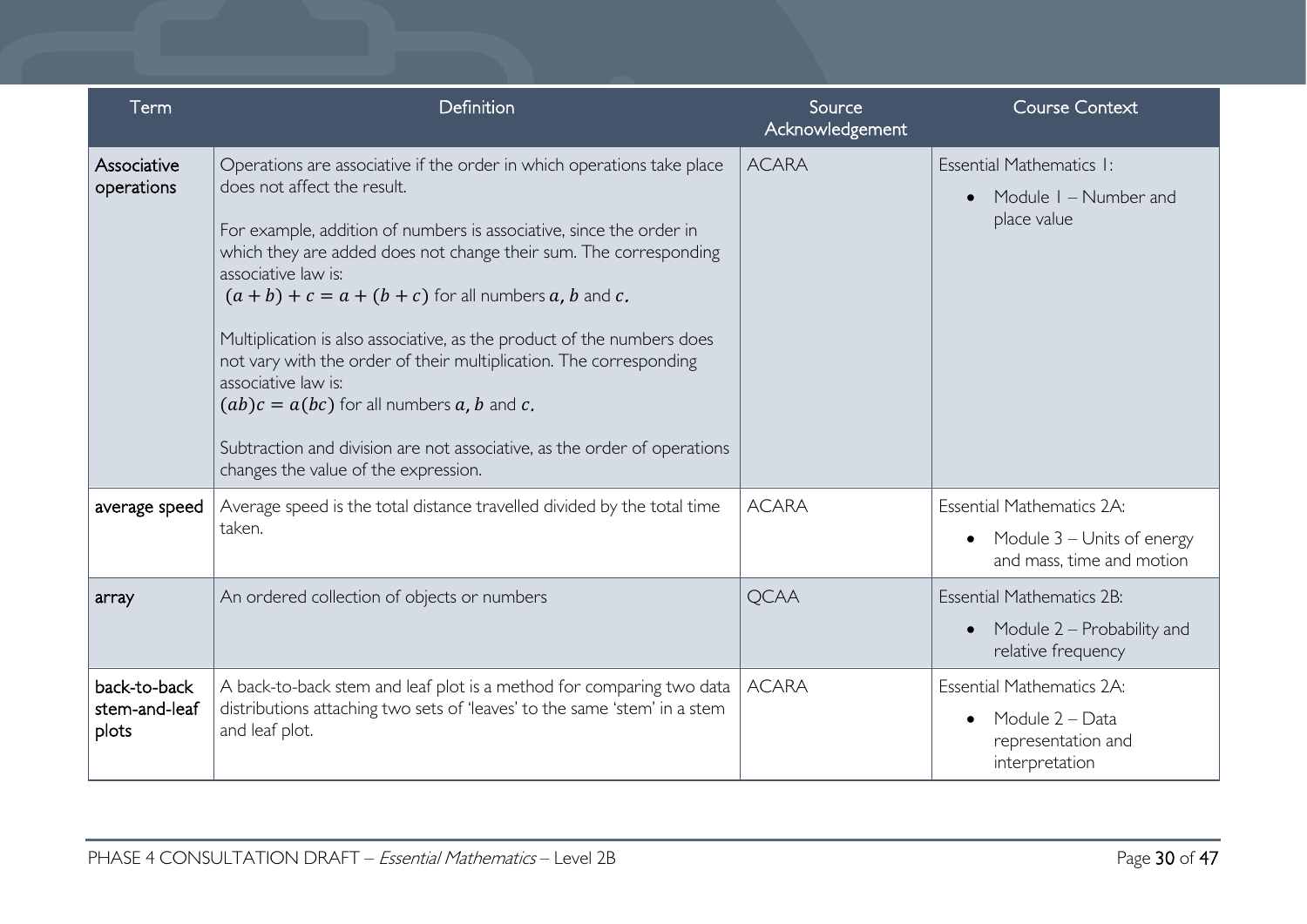| Term                | Definition                                                                                                                                                                                                                                                                                                                                                                                                                                                                                                                                            | Source<br>Acknowledgement | <b>Course Context</b>                                                                                    |
|---------------------|-------------------------------------------------------------------------------------------------------------------------------------------------------------------------------------------------------------------------------------------------------------------------------------------------------------------------------------------------------------------------------------------------------------------------------------------------------------------------------------------------------------------------------------------------------|---------------------------|----------------------------------------------------------------------------------------------------------|
| bias                | Bias generally refers to a systematic favouring of certain outcomes<br>more than others, due to unfair influence (knowingly or otherwise).                                                                                                                                                                                                                                                                                                                                                                                                            | <b>NESA</b>               | <b>Essential Mathematics 2B:</b><br>Module $2 - Data$ collection<br>$\bullet$<br>and analysis            |
| bimodality          | A dataset is bimodal if it has two modes; this means that there is not<br>a single data value that occurs with the highest frequency, but two<br>data values have the same and highest frequency                                                                                                                                                                                                                                                                                                                                                      | <b>QCAA</b>               | <b>Essential Mathematics 2A:</b><br>Module 2 - Data<br>$\bullet$<br>representation and<br>interpretation |
| break-even<br>point | The break-even point is the point at which revenue begins to<br>exceed the cost of production.                                                                                                                                                                                                                                                                                                                                                                                                                                                        | <b>ACARA</b>              | <b>Essential Mathematics 2B:</b><br>Module 2 – Graphs and<br>$\bullet$<br>modelling                      |
| calculates          | Determine or find (e.g. a number, answer) by using mathematical<br>processes; obtain a numerical answer showing the relevant stages in<br>the working; ascertain/determine from given facts, figures or<br>information                                                                                                                                                                                                                                                                                                                                | <b>QCAA</b>               | Essential Mathematics 1, 2A and 2B                                                                       |
| Cartesian<br>plane  | Two intersecting number lines are taken intersecting at right angles at<br>their origins to form the axes of the coordinate system; the plane is<br>divided into four quadrants by these perpendicular axes, called the x-<br>axis (horizontal line) and the y-axis (vertical line); the position of any<br>point in the plane can be represented by an ordered pair of numbers<br>(x, y); these ordered pairs are called the coordinates of the point; this<br>is called the Cartesian coordinate system; the plane is called the<br>Cartesian plane | <b>QCAA</b>               | <b>Essential Mathematics 2B:</b><br>Module 2 – Graphs and<br>$\bullet$<br>modelling                      |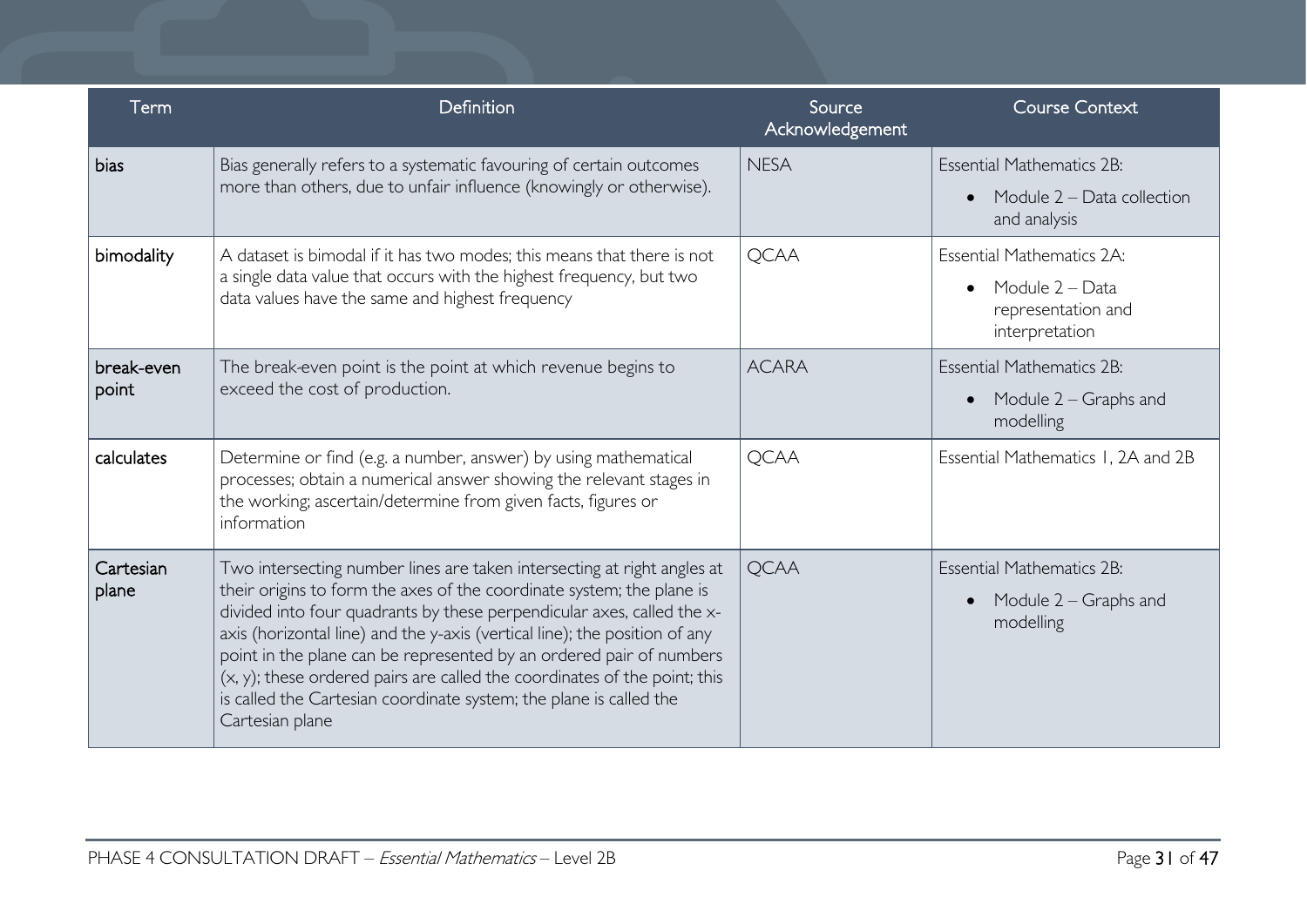| Term                    | Definition                                                                                                                                                                                                                                                                                                                                                               | Source<br>Acknowledgement | Course Context                                                                                           |
|-------------------------|--------------------------------------------------------------------------------------------------------------------------------------------------------------------------------------------------------------------------------------------------------------------------------------------------------------------------------------------------------------------------|---------------------------|----------------------------------------------------------------------------------------------------------|
| categorical<br>data     | Data associated with a categorical variable is called categorical data.                                                                                                                                                                                                                                                                                                  | <b>ACARA</b>              | Essential Mathematics 2A:<br>Module 2 – Data<br>$\bullet$<br>representation and<br>interpretation        |
| categorical<br>variable | A categorical variable is a variable whose values are categories.<br>Examples include blood group (A, B, AB or O) or house<br>construction type (brick, concrete, timber, steel, other).<br>Categories may have numerical labels, e.g. the numbers worn by<br>player in a sporting team, but theselabels have no numerical<br>significance, they merely serve as labels. | <b>ACARA</b>              | <b>Essential Mathematics 2A:</b><br>Module 2 - Data<br>$\bullet$<br>representation and<br>interpretation |
| census                  | A population is the complete set of individuals, objects, places etc.<br>that we want information about. A census is an attempt to collect<br>information about the entire population.                                                                                                                                                                                   | <b>ACARA</b>              | <b>Essential Mathematics 2B:</b><br>Module 2 – Data collection<br>and analysis                           |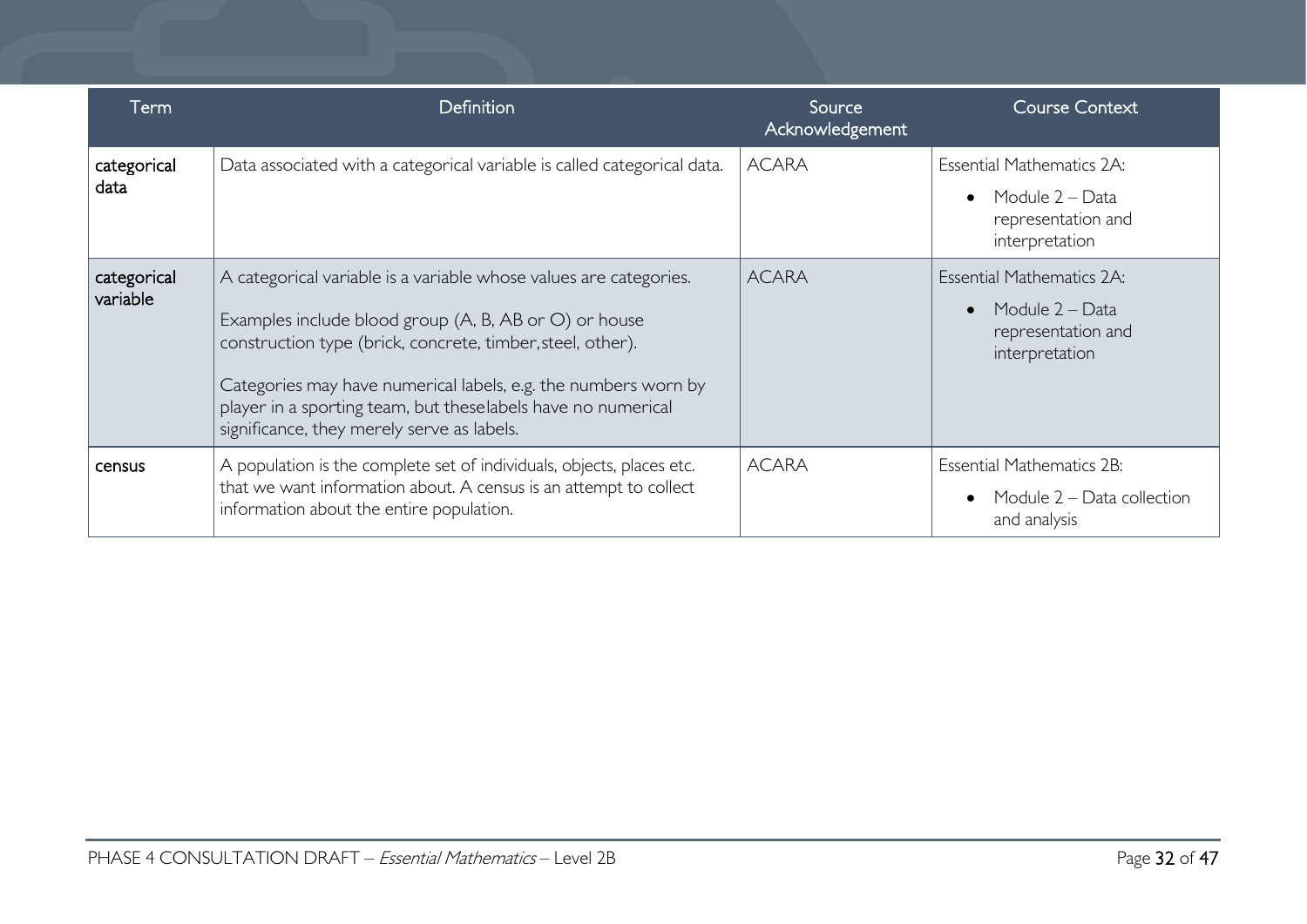| Term                      | <b>Definition</b>                                                                                                                                                                                                                                                                                                                                                                                                                                                               | Source<br>Acknowledgement | <b>Course Context</b>                                                  |
|---------------------------|---------------------------------------------------------------------------------------------------------------------------------------------------------------------------------------------------------------------------------------------------------------------------------------------------------------------------------------------------------------------------------------------------------------------------------------------------------------------------------|---------------------------|------------------------------------------------------------------------|
| commutative<br>operations | Operations are commutative if the order in which terms are given<br>does not affect the result.<br>The commutative law for addition is:<br>$a + b = b + a$ , for all numbers a and b.<br>For example, $3+5=5+3$ .<br>The commutative law for multiplication is: $ab = ba$ , for all numbers<br>$a$ and $b$ .<br>For example, $4 \times 7 = 7 \times 4$ .<br>Subtraction and division are not commutative because for example<br>$5-3 \neq 3-5$ and $12 \div 4 \neq 4 \div 12$ . | <b>ACARA</b>              | Essential Mathematics I:<br>Module I - Number and<br>place value       |
| conversion                | A change in the form or units of an expression                                                                                                                                                                                                                                                                                                                                                                                                                                  | <b>QCAA</b>               | <b>Essential Mathematics 2B:</b><br>Module 2 – Graphs and<br>modelling |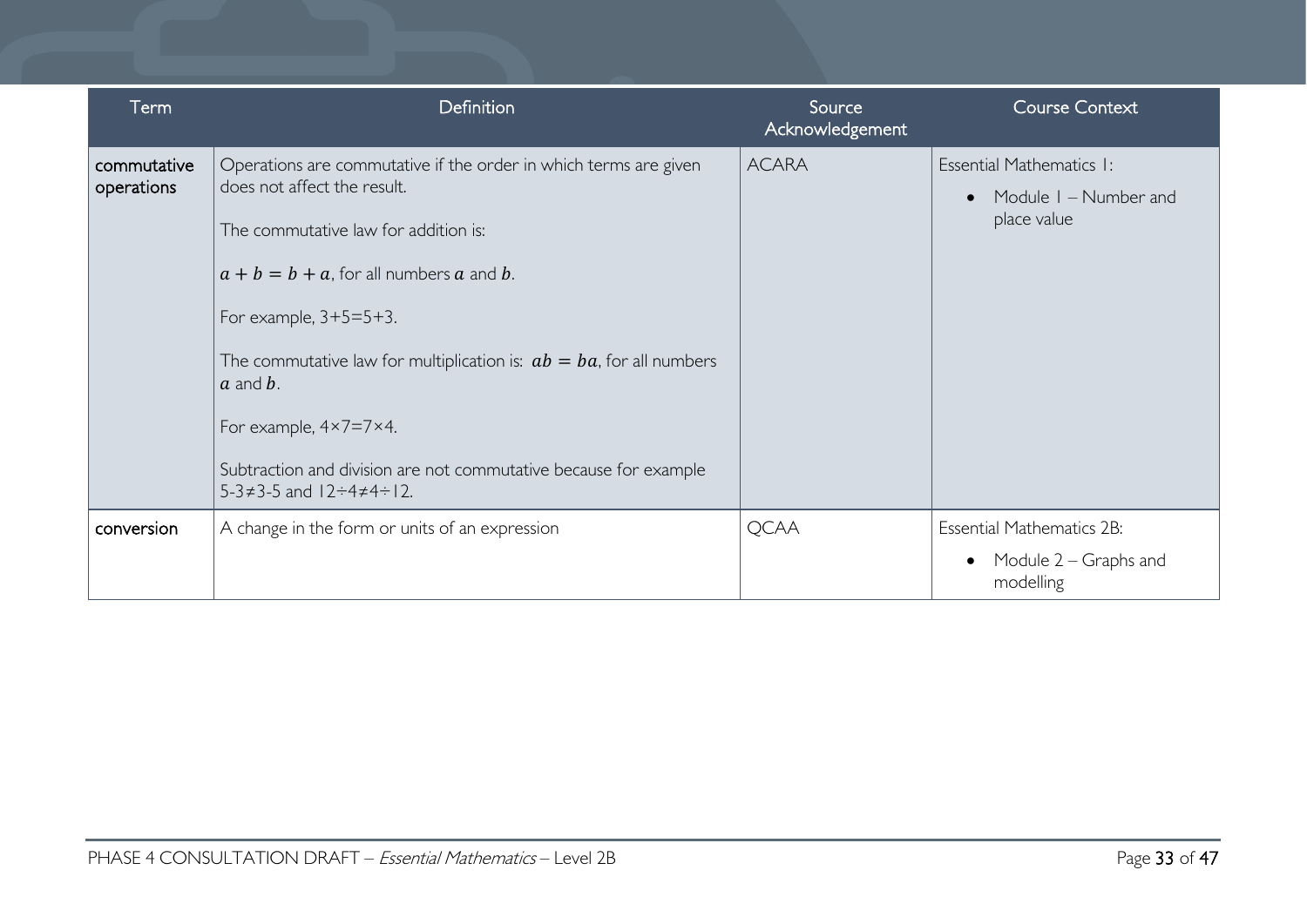| Term                       | Definition                                                                                                                                                                                                                                                                                                                                                                                                                                                            | Source<br>Acknowledgement | <b>Course Context</b>                                                                                    |
|----------------------------|-----------------------------------------------------------------------------------------------------------------------------------------------------------------------------------------------------------------------------------------------------------------------------------------------------------------------------------------------------------------------------------------------------------------------------------------------------------------------|---------------------------|----------------------------------------------------------------------------------------------------------|
| compound<br>interest       | The interest earned when each successive interest payment is added<br>to the principal for the purpose of calculating the next interest<br>payment.<br>e.g. if the principal $(P)$ earns compound interest $(A)$ at the interest<br>rate $(i)$ expressed as a percentage per period, then after $(n)$<br>compounding periods the total amount accrued is:<br>$A = P(1 + i)^n$<br>When plotted on a graph, the total amount accrued is shown to grow<br>exponentially. | <b>QCAA</b>               | <b>Essential Mathematics 2B:</b><br>Module I – Earning and<br>$\bullet$<br>managing money                |
| correlation                | Correlation is a measure of the strength of the linear relationship<br>between two variables.                                                                                                                                                                                                                                                                                                                                                                         | <b>ACARA</b>              | <b>Essential Mathematics 2B:</b><br>Module 2 - Data collection<br>$\bullet$<br>and analysis              |
| correlation<br>coefficient | The correlation coefficient $(r)$ is a measure of the strength of the<br>liner relationship between a pair of variables.                                                                                                                                                                                                                                                                                                                                              | <b>ACARA</b>              | <b>Essential Mathematics 2B:</b><br>Module $2 - Data$ collection<br>$\bullet$<br>and analysis            |
| decile                     | Any of the nine values that divide a ranked dataset into ten equal parts                                                                                                                                                                                                                                                                                                                                                                                              | <b>QCAA</b>               | <b>Essential Mathematics 2A:</b><br>Module 2 - Data<br>$\bullet$<br>representation and<br>interpretation |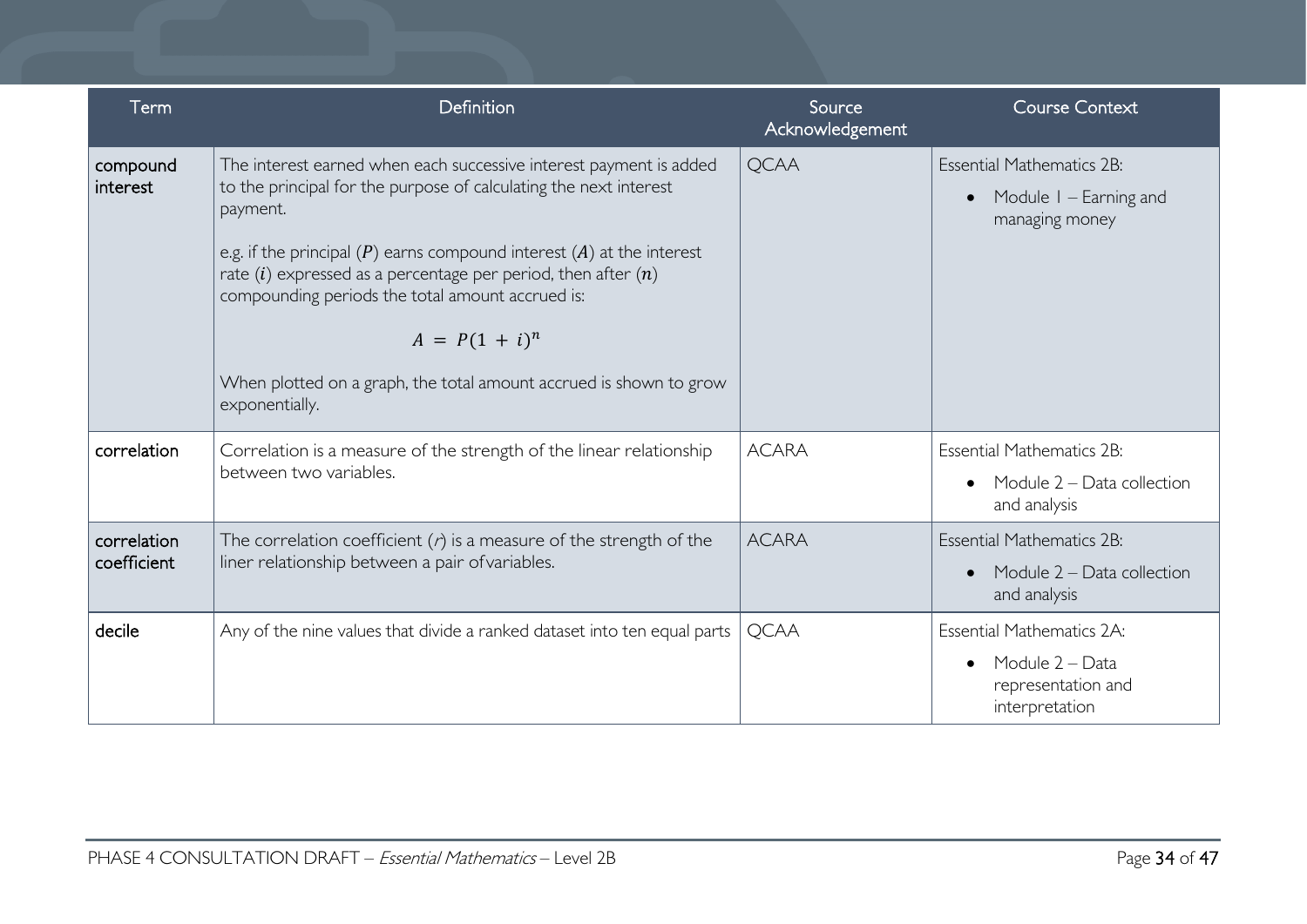| Term                | Definition                                                                                                                                                                                                                                                                                                                                                                                                                                                                                                                                            | Source<br>Acknowledgement | <b>Course Context</b>                                                                   |
|---------------------|-------------------------------------------------------------------------------------------------------------------------------------------------------------------------------------------------------------------------------------------------------------------------------------------------------------------------------------------------------------------------------------------------------------------------------------------------------------------------------------------------------------------------------------------------------|---------------------------|-----------------------------------------------------------------------------------------|
| distributive<br>law | Multiplication of numbers is said to be 'distributive over addition',<br>because the product of one number with the sum of two others<br>equals the sum of the products of the first number with each of the<br>others.<br>For example: the product of 3 with $(4+5)$ gives the same result as the<br>sum of $3 \times 4$ and $3 \times 5$ :<br>$3 \times (4+5) = 3 \times 9 = 27$ and $3 \times 4 + 3 \times 5 = 12 + 15 = 27$<br>This distributive law is expressed algebraically as follows:<br>$a(b + c) = ab + ac$ , for all numbers a, b and c. | <b>ACARA</b>              | Essential Mathematics I:<br>Module I – Number and<br>$\bullet$<br>place value           |
| elevation<br>views  | Elevation views are scale drawings showing what a building looks like<br>from the front, back and sides.                                                                                                                                                                                                                                                                                                                                                                                                                                              | <b>NESA</b>               | <b>Essential Mathematics 2B:</b><br>• Module $3$ – Scales, plans and<br>models          |
| equivalence         | Two expressions are said to be equivalent if they are equal in value.                                                                                                                                                                                                                                                                                                                                                                                                                                                                                 |                           | Essential Mathematics I:<br>Module I – Number and<br>$\bullet$<br>place value           |
| extrapolation       | In the context of fitting a linear relationship between two<br>variables, extrapolation occurs when the fitted model is used to<br>make predictions using values of the explanatory variable that are<br>outside the range of the original data. Extrapolation is a dangerous<br>process as it can sometimes lead to quiteerroneous predictions.                                                                                                                                                                                                      | <b>ACARA</b>              | <b>Essential Mathematics 2B:</b><br>Module 2 – Data collection<br>and analysis          |
| face (shape)        | Any of the individual flat surfaces of a solid object.                                                                                                                                                                                                                                                                                                                                                                                                                                                                                                | mathsisfun.com            | <b>Essential Mathematics 2B:</b><br>Module 3 – Scales, plans and<br>$\bullet$<br>models |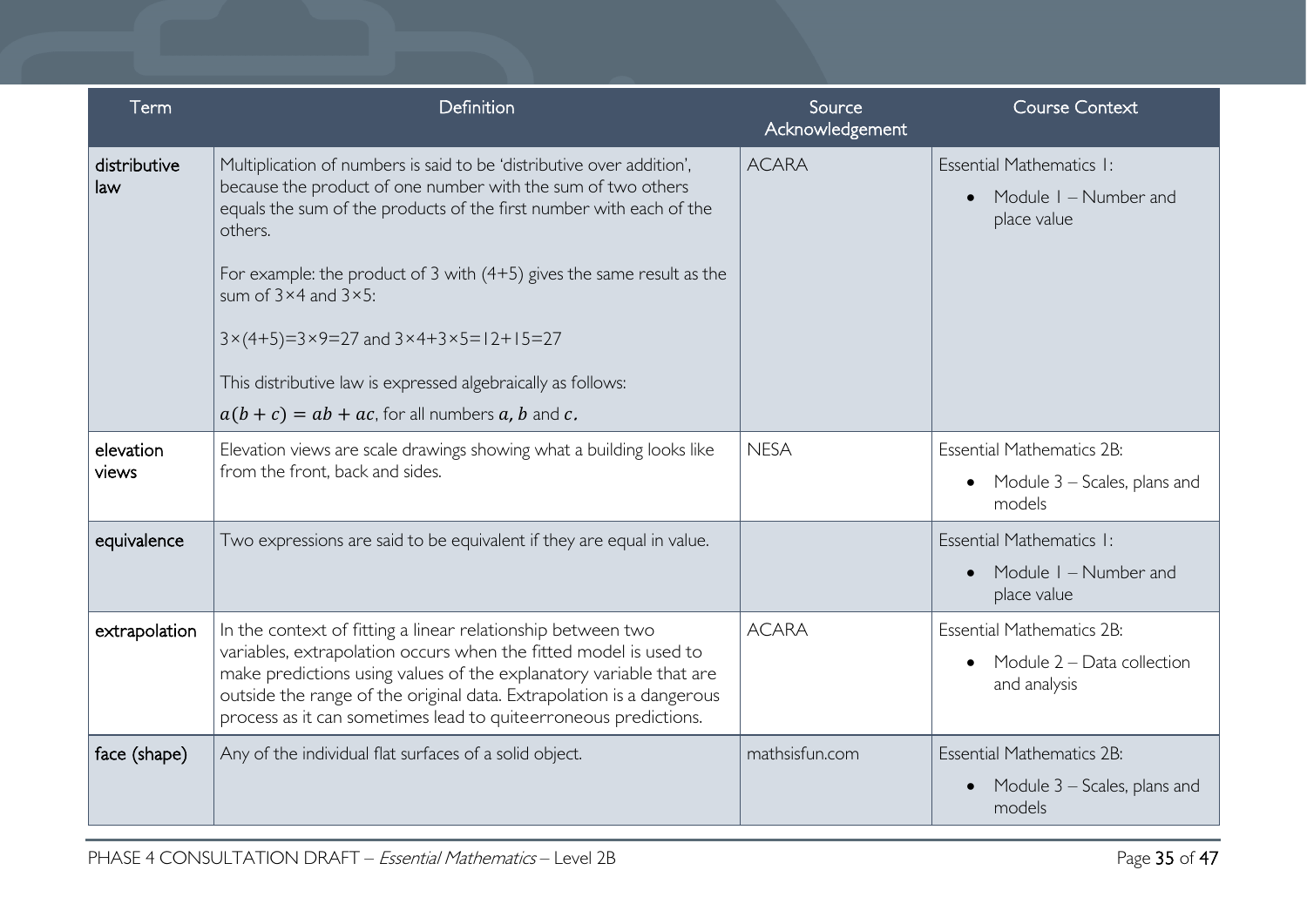| Term                               | Definition                                                                                                                                                                                                                                                                                                                                                                                                                                  | Source<br>Acknowledgement | <b>Course Context</b>                                                                                    |
|------------------------------------|---------------------------------------------------------------------------------------------------------------------------------------------------------------------------------------------------------------------------------------------------------------------------------------------------------------------------------------------------------------------------------------------------------------------------------------------|---------------------------|----------------------------------------------------------------------------------------------------------|
| five-number<br>summary             | A five-number summary is a method of summarising a set of<br>data using the minimum value, the lower or first-quartile $(Q1)$ ,<br>the median, the upper or third-quartile $(Q_3)$ and the maximum<br>value. Forms the basis for a boxplot.                                                                                                                                                                                                 | <b>ACARA</b>              | <b>Essential Mathematics 2A:</b><br>Module 2 - Data<br>$\bullet$<br>representation and<br>interpretation |
| Goods and<br>Services Tax<br>(GST) | The Goods and Services Tax (GST) is a broad sales tax of 10% on<br>most goods and services and other items sold or consumed in<br>Australia.                                                                                                                                                                                                                                                                                                | <b>QCAA</b>               | <b>Essential Mathematics 2B:</b><br>Module I – Earning and<br>$\bullet$<br>managing money                |
| gradient<br>(slope)                | The gradient or slope of a line describes its steepness, incline, or<br>grade.<br>Gradient is normally described by the ratio of the "rise" divided by<br>the "run" between two points on aline.                                                                                                                                                                                                                                            | <b>ACARA</b>              | <b>Essential Mathematics 2B:</b><br>Module 2 – Graphs and<br>$\bullet$<br>modelling                      |
| histogram                          | A histogram is a statistical graph for displaying the frequency<br>distribution of continuous data.<br>A histogram is a graphical representation of the information<br>contained in a frequency table. In a histogram, class frequencies are<br>represented by the areas of rectangles centred on each class<br>interval. The class frequency is proportional to the rectangle's<br>height when the class intervals are all of equal width. | <b>ACARA</b>              | <b>Essential Mathematics 2A:</b><br>Module 2 - Data<br>$\bullet$<br>representation and<br>interpretation |
| integer                            | The integers are the "whole numbers" including those with<br>negative sign -3, -2, -1, 0, 1, 2, 3 In Latin, the word integer<br>means "whole." The set of integers is usually denoted by Z.<br>Integers are basic building blocks in mathematics.                                                                                                                                                                                           | <b>ACARA</b>              | Essential Mathematics I:<br>Module I - Number and<br>place value                                         |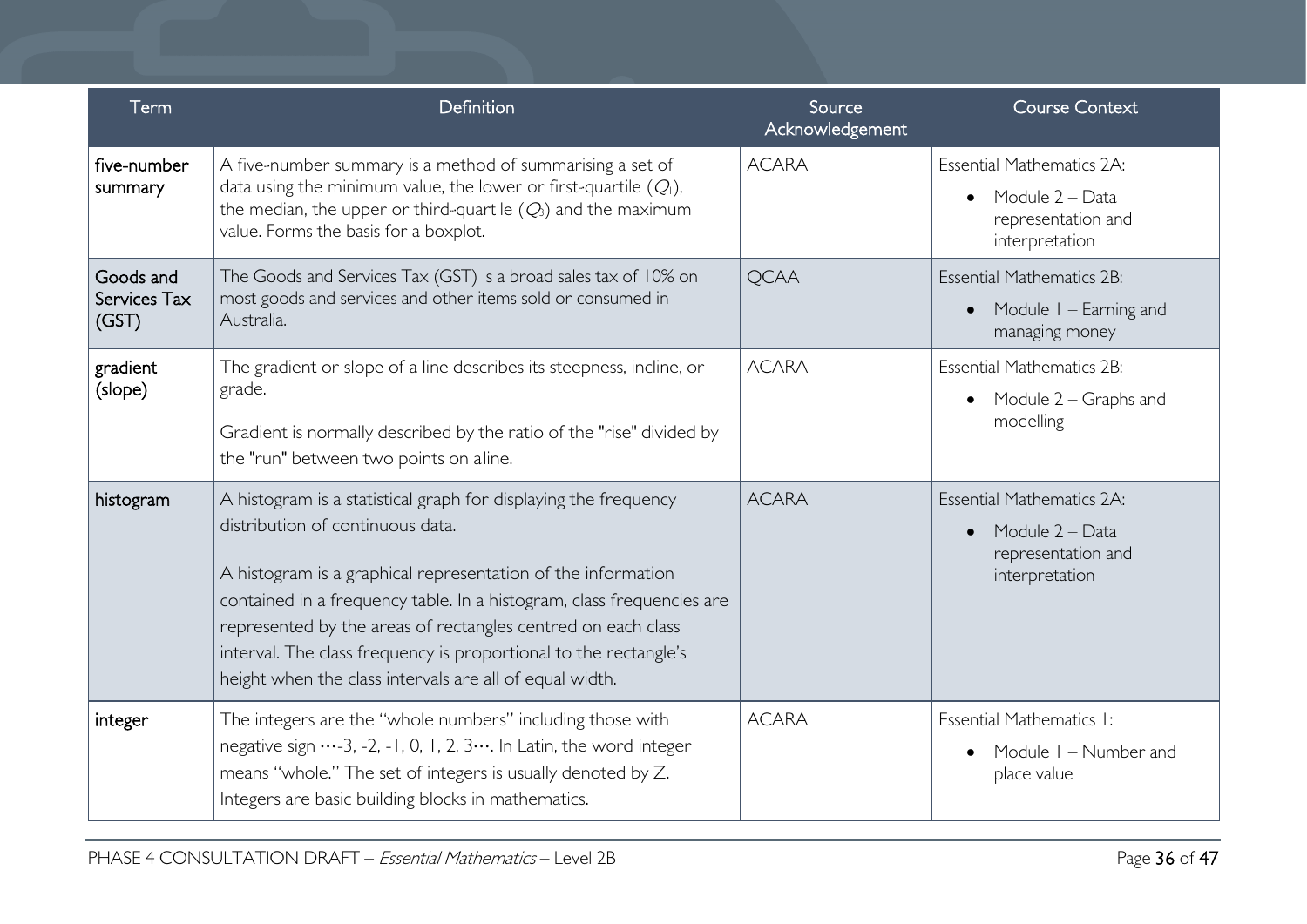| Term                   | Definition                                                                                                                                                                                                                                                                                                                                                                          | Source<br>Acknowledgement | <b>Course Context</b>                                                                                    |
|------------------------|-------------------------------------------------------------------------------------------------------------------------------------------------------------------------------------------------------------------------------------------------------------------------------------------------------------------------------------------------------------------------------------|---------------------------|----------------------------------------------------------------------------------------------------------|
| interpolation          | In the context of fitting a linear relationship between two variables,<br>interpolation occurs when the fitted model is used to make<br>predictions using values of the explanatory variable that lie within<br>therange of the original data.                                                                                                                                      | <b>ACARA</b>              | <b>Essential Mathematics 2B:</b><br>Module 2 – Data collection<br>$\bullet$<br>and analysis              |
| interquartile<br>range | The interquartile range (IQR) is a measure of the spread within a<br>numerical data set. It is equal to the upper quartile $(Q_3)$ minus the<br>lower quartile $(Q_1)$ ;<br>that is, $IQR = Q_3 - Q_1$<br>The IQR is the width of an interval that contains the middle 50%<br>(approximately) of the data values. To be exactly 50%, the sample size<br>must be a multiple of four. | <b>ACARA</b>              | <b>Essential Mathematics 2A:</b><br>Module 2 - Data<br>$\bullet$<br>representation and<br>interpretation |
| kilowatt hour<br>(kWh) | The kilowatt hour is a unit of energy equal to 1000 watt hours or 3.6<br>megajoules. The kilowatt hour is most commonly known as a billing<br>unit for energy delivered to consumers by electric utilities.                                                                                                                                                                         | <b>ACARA</b>              | <b>Essential Mathematics 2A:</b><br>Module 3 – Units of energy<br>$\bullet$<br>and mass, time and motion |
| megajoule<br>(M)       | A joule is the SI unit of work. The megajoule (MJ) is equal to one<br>million joules.                                                                                                                                                                                                                                                                                               | <b>ACARA</b>              | <b>Essential Mathematics 2A:</b><br>• Module $3$ – Units of energy<br>and mass, time and motion          |
| mean                   | The arithmetic mean, $\bar{x}$ , of a list of numbers is the sum of the data<br>values divided by the number of values in the list.<br>In everyday language, the arithmetic mean is commonly called the<br>average.                                                                                                                                                                 | <b>ACARA</b>              | <b>Essential Mathematics 2A:</b><br>Module 2 - Data<br>$\bullet$<br>representation and<br>interpretation |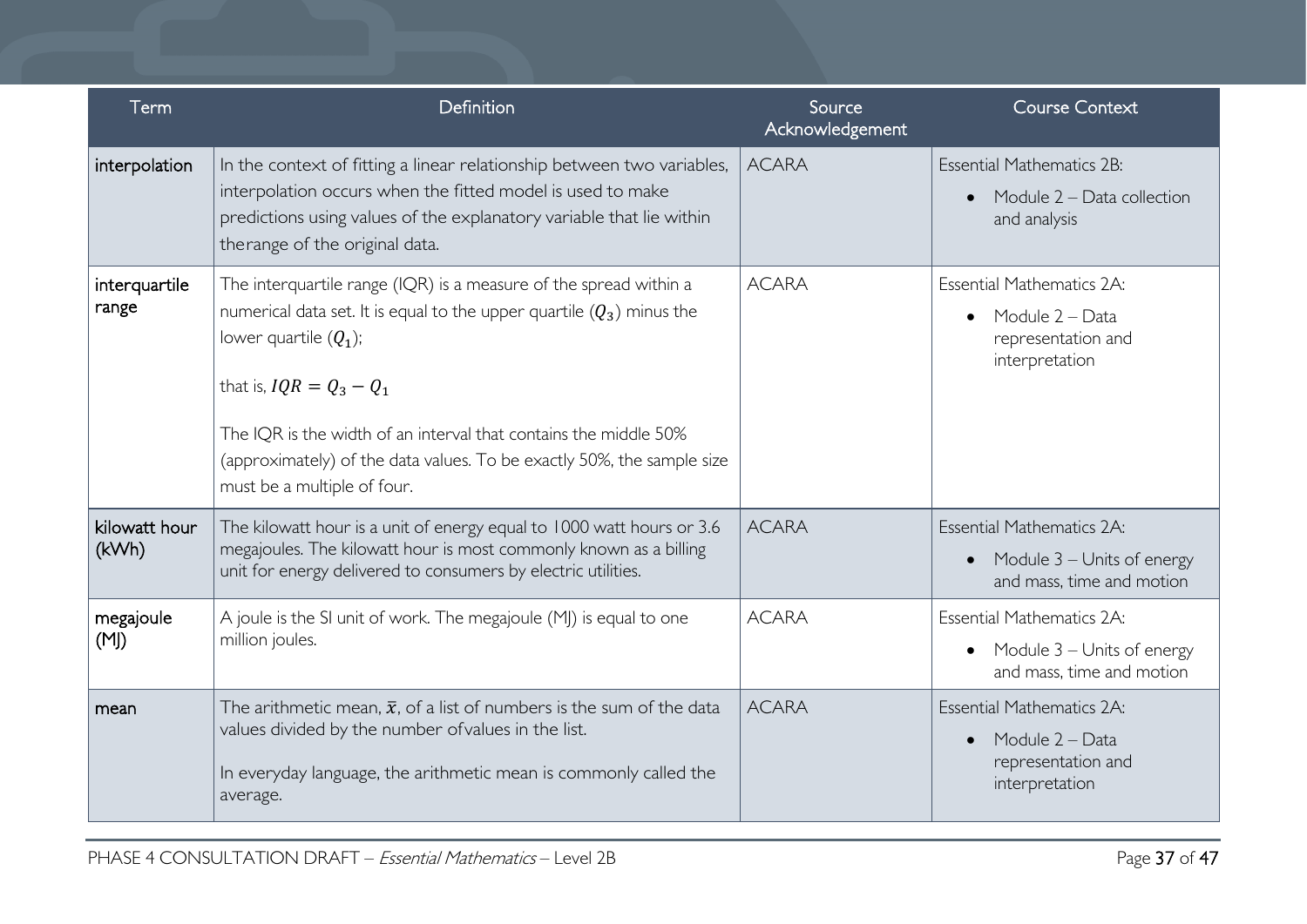| Term                               | Definition                                                                                                                                                                                                                                                                                                            | Source<br>Acknowledgement | <b>Course Context</b>                                                                                    |
|------------------------------------|-----------------------------------------------------------------------------------------------------------------------------------------------------------------------------------------------------------------------------------------------------------------------------------------------------------------------|---------------------------|----------------------------------------------------------------------------------------------------------|
| measures of<br>central<br>tendency | Measures of central tendency are the values about which the set<br>of data values for a particular variable are scattered. They are a<br>measure of the centre or location of the data.<br>The two most common measures of central tendency are the<br>mean and the median.                                           | <b>NESA</b>               | <b>Essential Mathematics 2A:</b><br>Module 2 – Data<br>$\bullet$<br>representation and<br>interpretation |
| measures of<br>spread              | Measures of spread describe how similar or varied the set of data<br>values are for a particular variable.<br>Common measures of spread include the range, combinations of<br>quantiles (deciles, quartiles, percentiles), the interquartile range,<br>variance and standard deviation.                               | <b>NESA</b>               | <b>Essential Mathematics 2A:</b><br>Module 2 - Data<br>$\bullet$<br>representation and<br>interpretation |
| median                             | The median is the value in a set of ordered set of data values that<br>divides the data into two parts of equal size. When there are an<br>odd number of data values, the median is the middle value. When<br>there is an even number of data values, the median is the<br>arithmetic mean of the two central values. | <b>ACARA</b>              | <b>Essential Mathematics 2A:</b><br>Module 2 – Data<br>$\bullet$<br>representation and<br>interpretation |
| mode                               | The mode is the most frequently occurring value is a data set.                                                                                                                                                                                                                                                        | <b>ACARA</b>              | <b>Essential Mathematics 2A:</b><br>Module 2 – Data<br>$\bullet$<br>representation and<br>interpretation |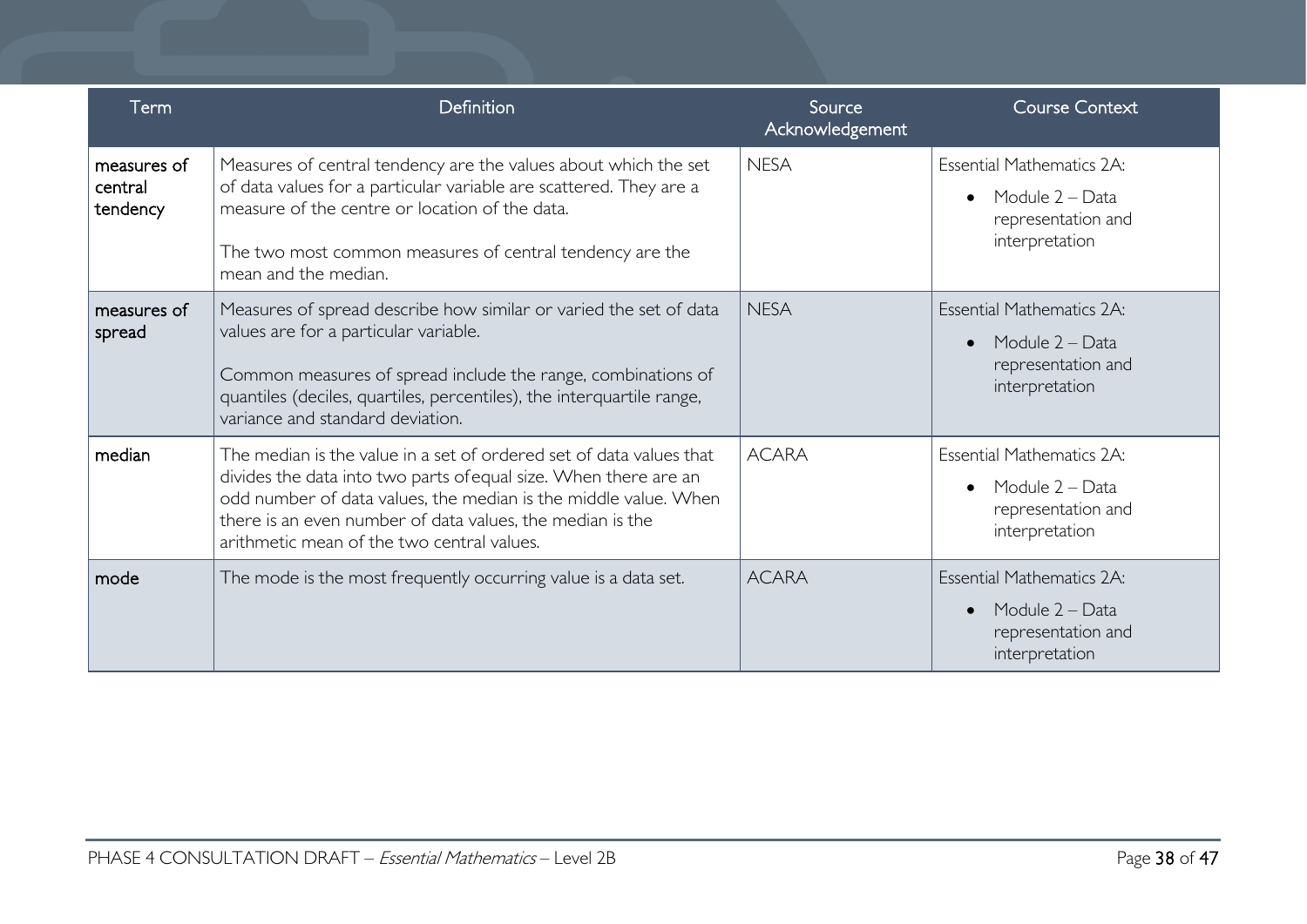| Term                   | Definition                                                                                                                                                                                                                                                                                                                   | Source<br>Acknowledgement | <b>Course Context</b>                                                                                                                                                                               |
|------------------------|------------------------------------------------------------------------------------------------------------------------------------------------------------------------------------------------------------------------------------------------------------------------------------------------------------------------------|---------------------------|-----------------------------------------------------------------------------------------------------------------------------------------------------------------------------------------------------|
| order of<br>operations | The order of performing mathematical operations:<br>evaluate brackets or grouping symbols first<br>2. evaluate any powers and roots<br>working left to right, evaluate any multiplication and division<br>working left to right, evaluate any addition or subtraction<br>(may also be known as BODMAS, BIDMAS, BEDMAS, etc.) | <b>QCAA</b>               | Essential Mathematics 1, 2A and 2B                                                                                                                                                                  |
| outlier                | An outlier in a set of data is an observation that appears to be<br>inconsistent with the remainder of that set of data. An outlier is a<br>surprising observation.                                                                                                                                                          | <b>ACARA</b>              | <b>Essential Mathematics 2A:</b><br>Module 2 - Data<br>$\bullet$<br>representation and<br>interpretation                                                                                            |
| parallel box<br>plots  | Parallel box plots are used to visually compare the five-number<br>summaries of two or more datasets;                                                                                                                                                                                                                        | <b>QCAA</b>               | <b>Essential Mathematics 2A:</b><br>Module 2 - Data<br>$\bullet$<br>representation and<br>interpretation                                                                                            |
| partitioning           | Partitioning means dividing a quantity into parts. In the early years, it<br>commonly refers to the ability to think about numbers as made up of<br>two parts, such as, 10 is 8 and 2. In later years it refers to dividing both<br>continuous and discrete quantities into equal parts.                                     | <b>ACARA</b>              | Essential Mathematics I:<br>Module I - Number and<br>place value                                                                                                                                    |
| percentage<br>error    | The percentage error of a measurement is the absolute error<br>expressed as a percentage of the recorded measurement.                                                                                                                                                                                                        | <b>NESA</b>               | <b>Essential Mathematics 2A:</b><br>Module 3 – Practicalities of<br>$\bullet$<br>measurement<br><b>Essential Mathematics 2B:</b><br>Module 3 – Perimeter, area,<br>$\bullet$<br>volume and capacity |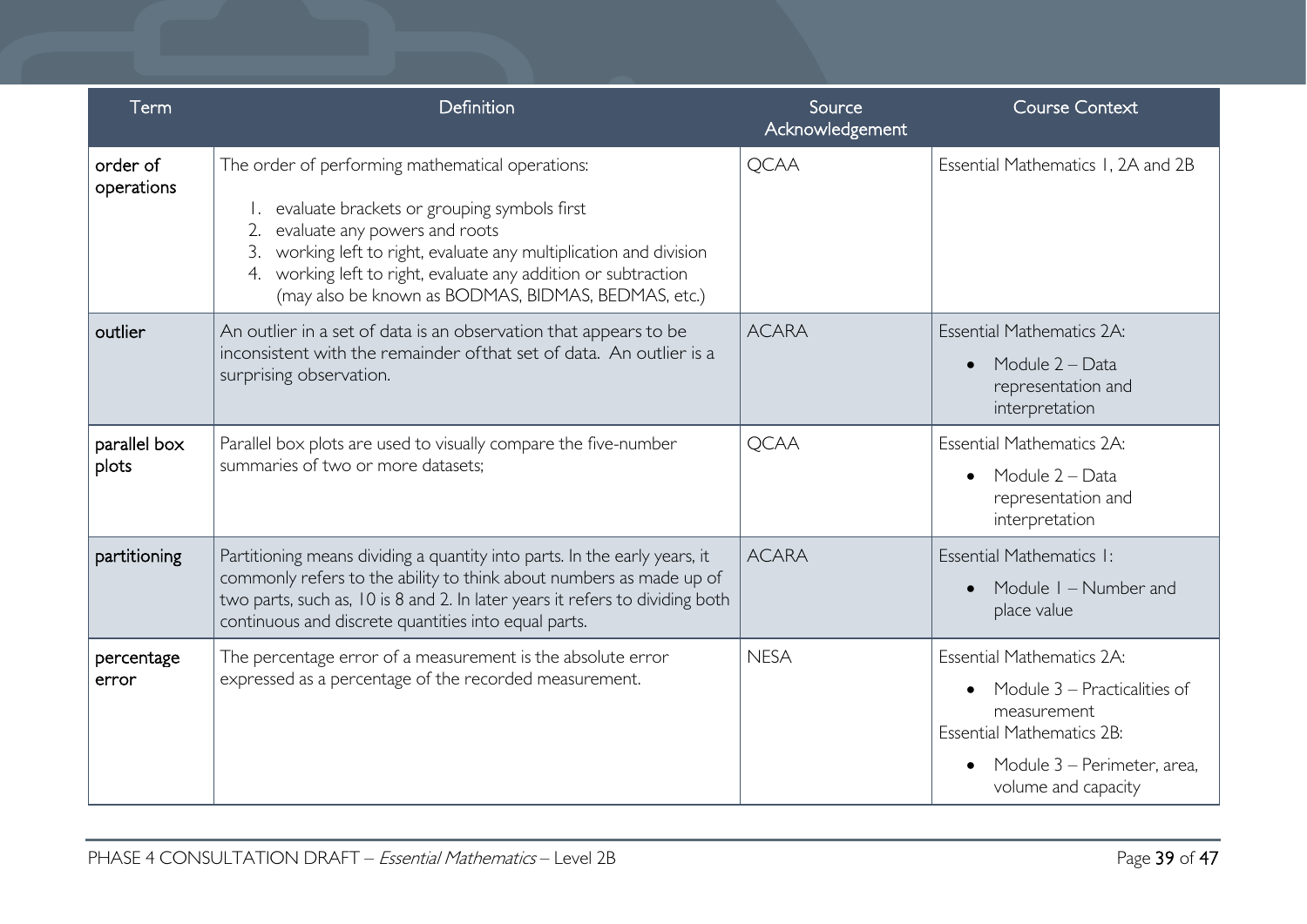| Term          | Definition                                                                                                                                                                                                                                                                                                                                                                                                                                                                                                                                                                                                                                                                                            | Source<br>Acknowledgement | <b>Course Context</b>                                                                                                                                                                               |
|---------------|-------------------------------------------------------------------------------------------------------------------------------------------------------------------------------------------------------------------------------------------------------------------------------------------------------------------------------------------------------------------------------------------------------------------------------------------------------------------------------------------------------------------------------------------------------------------------------------------------------------------------------------------------------------------------------------------------------|---------------------------|-----------------------------------------------------------------------------------------------------------------------------------------------------------------------------------------------------|
| picture graph | A picture graph is a statistical graph for organising and displaying<br>categorical data.                                                                                                                                                                                                                                                                                                                                                                                                                                                                                                                                                                                                             | <b>ACARA</b>              | Essential Mathematics I:<br>Module $2$ – Data collection,<br>$\bullet$<br>representation and<br>interpretation                                                                                      |
| piecework     | Piecework is employment where a worker is paid a fixed rate for each<br>item produced or action performed regardless of the time taken.                                                                                                                                                                                                                                                                                                                                                                                                                                                                                                                                                               | <b>NESA</b>               | <b>Essential Mathematics 2B:</b><br>Module I – Earning and<br>$\bullet$<br>managing money                                                                                                           |
| place value   | Place value refers to the value of a digit as determined by its position<br>in a number, relative to the ones (or units) place. For integers, the<br>ones place is occupied by the rightmost digit in the number. The value<br>of the next column (the first after the decimal point) represents<br>tenths of ones and this continues with the value of each corresponding<br>digit being representative of a value 10 times smaller than the<br>previous.<br>For example, in the number 2 594.6 the 4 denotes 4 ones, the 9<br>denotes 90 ones or 9 tens, the 5 denotes 500 ones or 5 hundreds, the<br>2 denotes 2000 ones or 2 thousands, and the 6 denotes $\frac{6}{10}$ of a one or<br>6 tenths. | <b>ACARA</b>              | Essential Mathematics I:<br>Module I - Number and<br>$\bullet$<br>place value                                                                                                                       |
| precision     | Precision refers to how close the measured values are to each other.<br>Precision does not account for how close the measured values are to<br>the actual (expected) value.                                                                                                                                                                                                                                                                                                                                                                                                                                                                                                                           | mathsisfun.com            | <b>Essential Mathematics 2A:</b><br>Module 3 – Practicalities of<br>$\bullet$<br>measurement<br><b>Essential Mathematics 2B:</b><br>Module 3 – Perimeter, area,<br>$\bullet$<br>volume and capacity |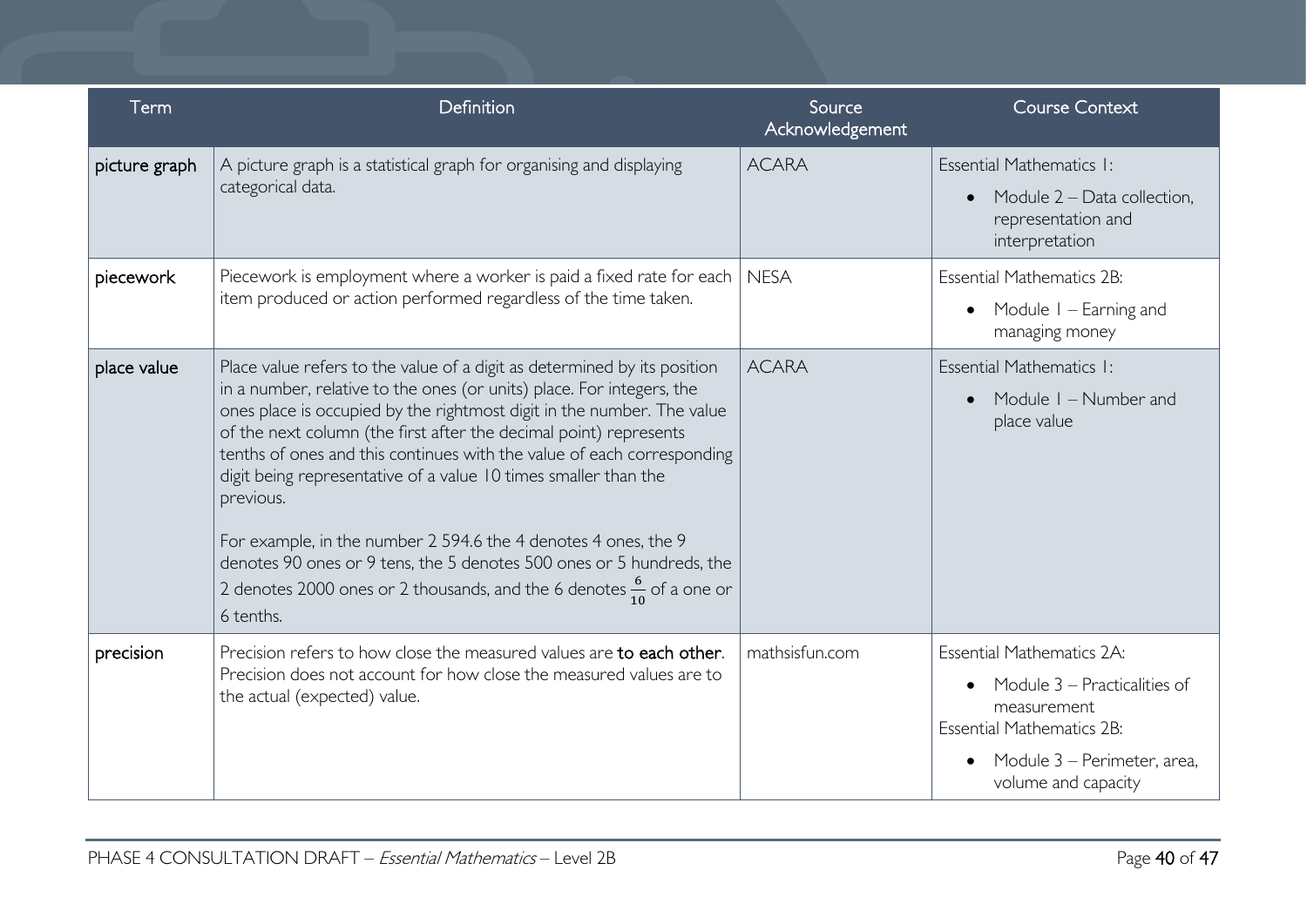| Term          | Definition                                                                                                                                                                                                                                                                                                                                           | Source<br>Acknowledgement | <b>Course Context</b>                                                                                    |
|---------------|------------------------------------------------------------------------------------------------------------------------------------------------------------------------------------------------------------------------------------------------------------------------------------------------------------------------------------------------------|---------------------------|----------------------------------------------------------------------------------------------------------|
| probability   | The likelihood or chance of something; the relative frequency of the<br>occurrence of an event as measured by the ratio of the number of<br>cases or alternatives favourable to the event to the total number of<br>cases or alternatives                                                                                                            | <b>QCAA</b>               | <b>Essential Mathematics 2B:</b><br>Module 2 – Probability and<br>$\bullet$<br>relative frequency        |
| quartile      | The quartiles of a ranked set of data values are the three points that<br>divide the dataset into four equal groups.                                                                                                                                                                                                                                 | <b>QCAA</b>               | <b>Essential Mathematics 2A:</b><br>Module 2 - Data<br>$\bullet$<br>representation and<br>interpretation |
| radial survey | A radial survey can be used to measure the area of an irregular block<br>of land. In a radial survey, a central point is chosen within the block of<br>land and measurements are taken along intervals from this point to<br>each vertex. The angles between these intervals at the central point<br>are also measured and recorded.                 | <b>NESA</b>               | <b>Essential Mathematics 2B:</b><br>Module 3 – Scales, plans and<br>$\bullet$<br>models                  |
| range         | The range is the difference between the largest and smallest<br>observations in a data set.                                                                                                                                                                                                                                                          | <b>ACARA</b>              | <b>Essential Mathematics 2A:</b><br>Module 2 - Data<br>$\bullet$<br>representation and<br>interpretation |
| rate          | A particular kind of ratio in which the two quantities are measured in<br>different units; for example, the ratio of distance to time, known as<br>speed, is a rate because distance and time are measured in different<br>units (such as kilometres and hours); the value of the rate depends on<br>the units in which the quantities are expressed | <b>QCAA</b>               | Essential Mathematics 1, 2A and 2B                                                                       |
| ratio         | A comparison of two quantities of the same kind; for example, if a<br>recipe uses 2 cups of milk and 3 cups of flour, the ratio of milk to flour<br>is 2 is to 3. This can also be written with a colon, 2:3, or as a fraction, $\frac{2}{3}$                                                                                                        | <b>OCAA</b>               | Essential Mathematics 1, 2A and 2B                                                                       |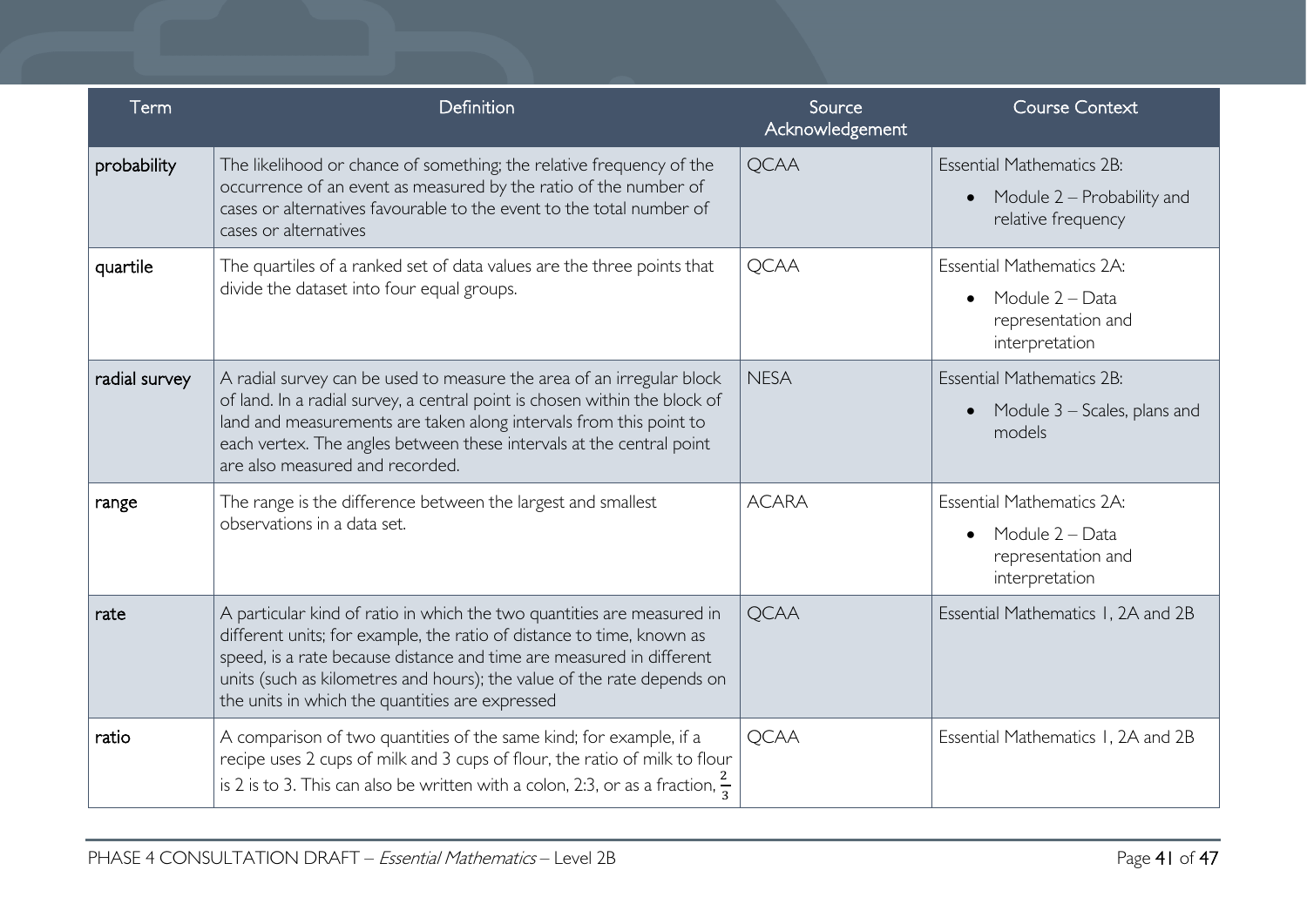| Term                     | Definition                                                                                                                                                                                                                                                                                                                                                                       | Source<br>Acknowledgement | <b>Course Context</b>                                                                      |
|--------------------------|----------------------------------------------------------------------------------------------------------------------------------------------------------------------------------------------------------------------------------------------------------------------------------------------------------------------------------------------------------------------------------|---------------------------|--------------------------------------------------------------------------------------------|
| ray                      | A ray is the part of a line that starts at a point and continues in a<br>particular direction to infinity. Rays are usually depicted with an arrow-<br>head, which indicates the direction in which the line continues to<br>infinity.                                                                                                                                           | <b>ACARA</b>              | <b>Essential Mathematics 2B:</b><br>Module $3$ – Scales, plans and<br>$\bullet$<br>models  |
| reaction time            | The time a person takes to react to a situation. For example: time<br>taken for a person to press the brake when a situation requires them<br>to stop                                                                                                                                                                                                                            | <b>ACARA</b>              | Essential Mathematics 2A:<br>• Module $3$ – Units of energy<br>and mass, time and motion   |
| recurrence<br>relation   | A recurrence relation is an equation that recursively defines a<br>sequence; that is, once one or moreinitial terms are given, each<br>further term of the sequence is defined as a function of the<br>preceding terms.                                                                                                                                                          | <b>NESA</b>               | <b>Essential Mathematics 2B:</b><br>Module I - Interest and<br>$\bullet$<br>depreciation   |
| recurring<br>decimal     | Non-terminating decimals may be recurring, that is, contain a pattern<br>of digits that repeats indefinitely after a certain number of places.                                                                                                                                                                                                                                   | <b>ACARA</b>              | Essential Mathematics I:<br>Module I – Fractions,<br>$\bullet$<br>decimals and percentages |
| reducing<br>balance loan | A reducing balance loan is a compound interest loan where the loan is<br>repaid by making regular payments and the interest paid is calculated<br>on the amount still owing (the reducing balance of loan) after each<br>payment is made.                                                                                                                                        | <b>NESA</b>               | <b>Essential Mathematics 2B:</b><br>Module $I$ – Interest and<br>$\bullet$<br>depreciation |
| reflection               | To reflect the point $A$ in an axis of reflection, a line is drawn at right<br>angles to the axis of reflection and the point $A'$ is marked at the same<br>distance from the axis of reflection as $A$ , but on the other side.<br>The point $A'$ is called the reflection image of $A$ .<br>A reflection is a transformation that moves each point to its reflection<br>image. | <b>ACARA</b>              | Essential Mathematics I:<br>Module 3 – Geometric<br>$\bullet$<br>reasoning                 |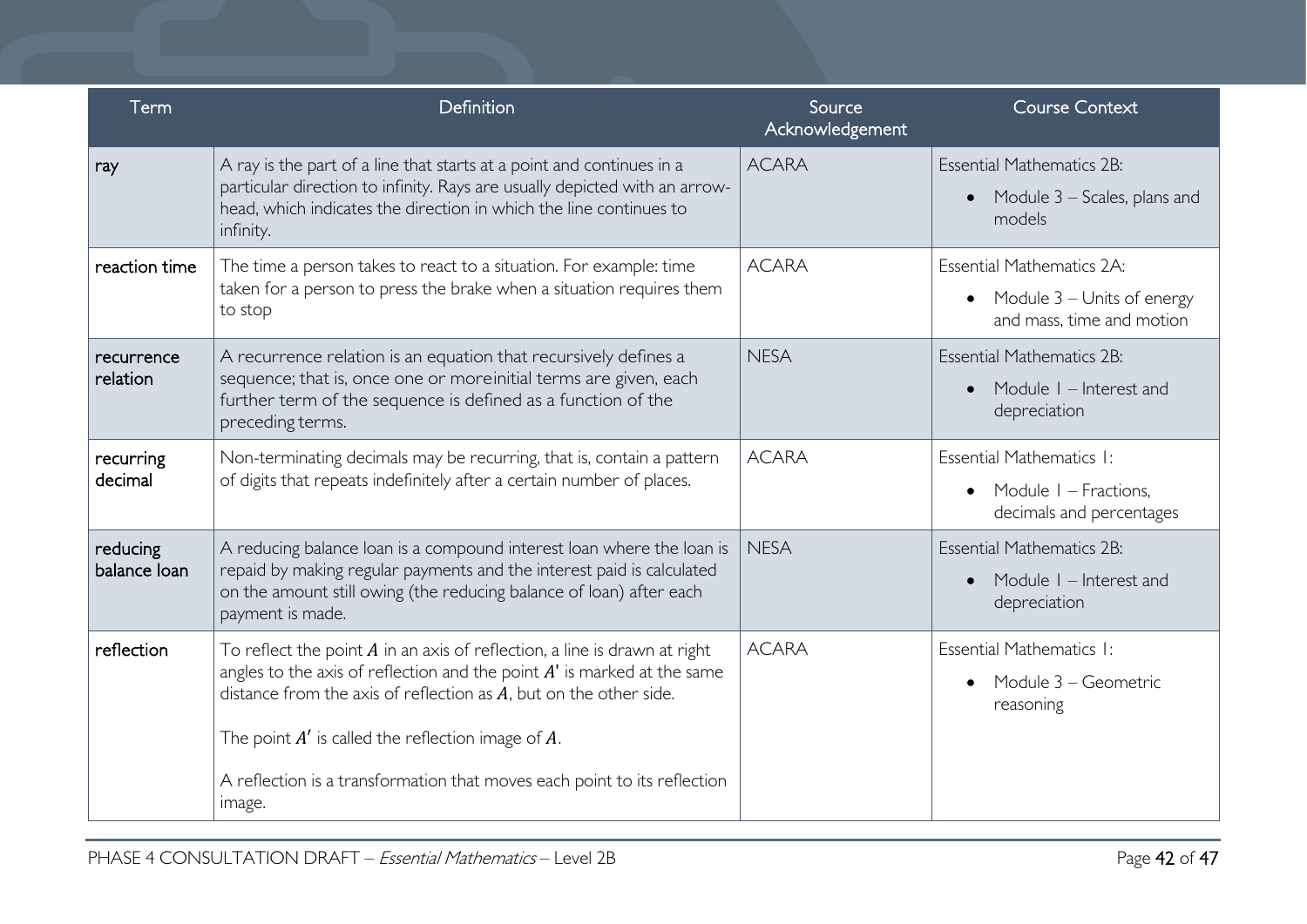| Term                  | Definition                                                                                                                                                                                                                                                                                                                                                                                                                                                                                                                                                                                                                                                                                                                                                                                                                          | Source<br>Acknowledgement | <b>Course Context</b>                                                                             |
|-----------------------|-------------------------------------------------------------------------------------------------------------------------------------------------------------------------------------------------------------------------------------------------------------------------------------------------------------------------------------------------------------------------------------------------------------------------------------------------------------------------------------------------------------------------------------------------------------------------------------------------------------------------------------------------------------------------------------------------------------------------------------------------------------------------------------------------------------------------------------|---------------------------|---------------------------------------------------------------------------------------------------|
| relative<br>frequency | The number of items of a certain type divided by the number of all<br>the items considered                                                                                                                                                                                                                                                                                                                                                                                                                                                                                                                                                                                                                                                                                                                                          | <b>QCAA</b>               | <b>Essential Mathematics 2B:</b><br>Module 2 – Probability and<br>$\bullet$<br>relative frequency |
| sample                | Part of a population; a subset of the population, often randomly<br>selected for the purpose of estimating the value of a characteristic of<br>the population as a whole                                                                                                                                                                                                                                                                                                                                                                                                                                                                                                                                                                                                                                                            | <b>QCAA</b>               | <b>Essential Mathematics 2B:</b><br>Module 2 - Data collection<br>$\bullet$<br>and analysis       |
| sample space          | The sample space of a chance experiment is the set of all possible<br>outcomes for that experiment.                                                                                                                                                                                                                                                                                                                                                                                                                                                                                                                                                                                                                                                                                                                                 | <b>NESA</b>               | <b>Essential Mathematics 2B:</b><br>Module 2 – Probability and<br>$\bullet$<br>relative frequency |
| sampling              | Sampling is the selection of a subset of data from a statistical<br>population. Methods of sampling include:<br>systematic sampling - sample data is selected from a random<br>starting point and using a fixed periodic interval<br>self-selecting sampling - non-probability sampling where<br>2.<br>individuals volunteer themselves to be part of a sample<br>simple random sampling - sample data is chosen at random<br>3.<br>where each member has an equal probability of being chosen<br>stratified sampling - after dividing the population into separate<br>4.<br>groups or strata, a random sample is then taken from each<br>group/strata in an equivalent proportion to the size of that<br>group/strata in the population.<br>A sample can be used to estimate the characteristics of the statistical<br>population. | <b>NESA</b>               | <b>Essential Mathematics 2B:</b><br>Module $2 - Data$ collection<br>$\bullet$<br>and analysis     |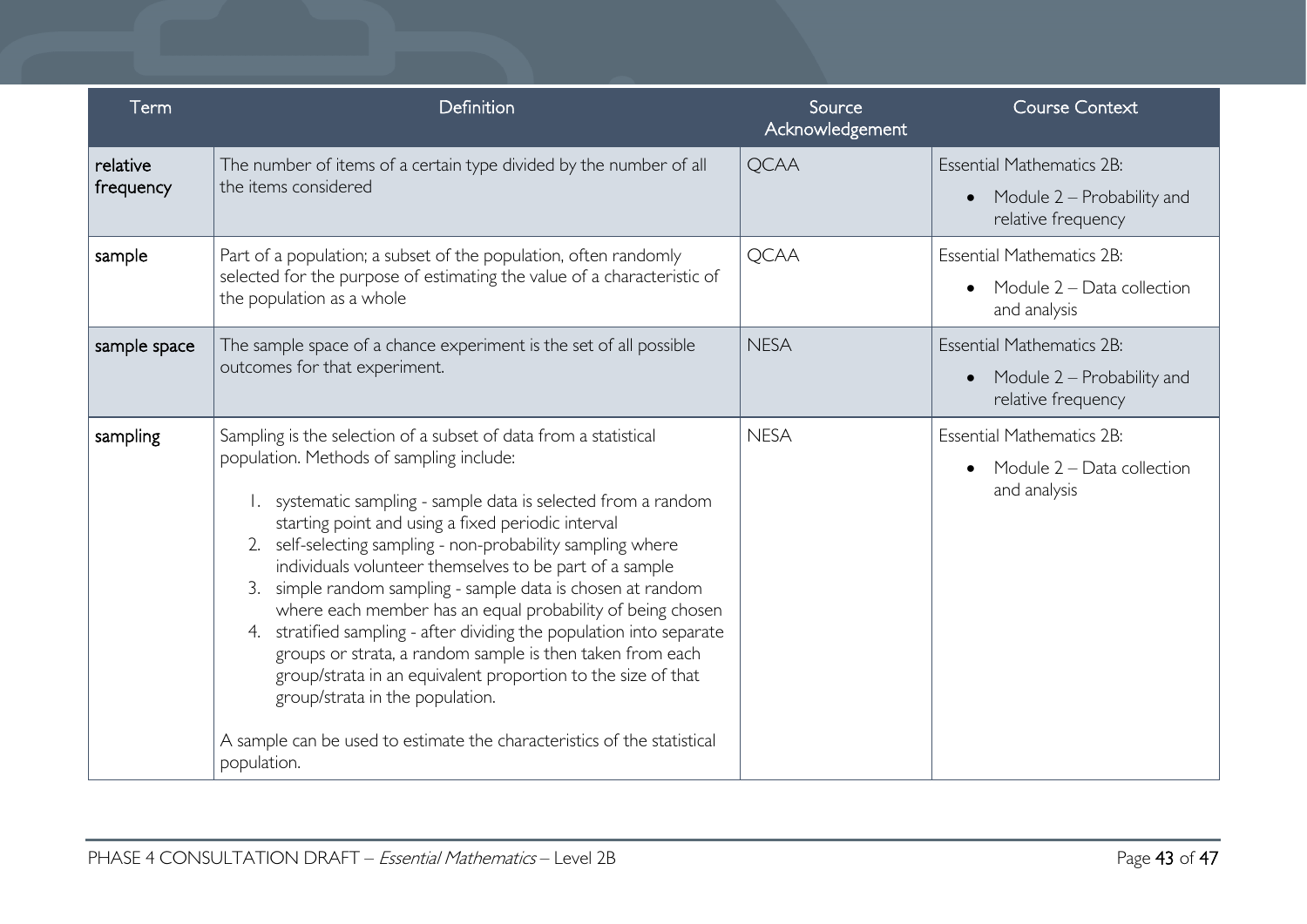| Term                  | Definition                                                                                                                                                                                                                                                                                                        | Source<br>Acknowledgement | <b>Course Context</b>                                                                                    |
|-----------------------|-------------------------------------------------------------------------------------------------------------------------------------------------------------------------------------------------------------------------------------------------------------------------------------------------------------------|---------------------------|----------------------------------------------------------------------------------------------------------|
| scale                 | a graduated line, as on a map, representing proportionate size                                                                                                                                                                                                                                                    | <b>QCAA</b>               | <b>Essential Mathematics 2B:</b><br>Module 3 – Scales, plans and<br>$\bullet$                            |
|                       |                                                                                                                                                                                                                                                                                                                   |                           | models                                                                                                   |
| simple interest       | Simple interest is the interest (I) accumulated when the interest<br>payment in each period is a fixed fraction of the principal, e.g. if the<br>principle $P$ earns simple interest at the rate $(R)$ expressed as a<br>percentage per period, then after (T) periods the accumulated simple<br>interest is:     | <b>QCAA</b>               | <b>Essential Mathematics 2B:</b><br>Module I – Interest and<br>depreciation                              |
|                       | $I = PRT$                                                                                                                                                                                                                                                                                                         |                           |                                                                                                          |
|                       | When plotted on a graph, the total amount accrued is shown to grow<br>linearly.                                                                                                                                                                                                                                   |                           |                                                                                                          |
| sketch                | execute a drawing or painting in simple form, giving essential features<br>but not necessarily with detail or accuracy; in mathematics, represent<br>by means of a diagram or graph; the sketch should give a general idea<br>of the required shape or relationship and should include features                   | <b>QCAA</b>               | <b>Essential Mathematics 2B:</b><br>Module 3 – Scales, plans and<br>$\bullet$<br>models                  |
| standard<br>deviation | The standard deviation is a measure of the variability or spread of a<br>data set. It gives an indication of the degree to which the individual<br>data values are spread around their mean.<br>The standard deviation of <i>n</i> observations $x_1, x_2, , x_n$ is:<br>$s = \frac{\sum (x_i - \bar{x})^2}{n-1}$ | <b>QCAA</b>               | <b>Essential Mathematics 2A:</b><br>Module 2 - Data<br>$\bullet$<br>representation and<br>interpretation |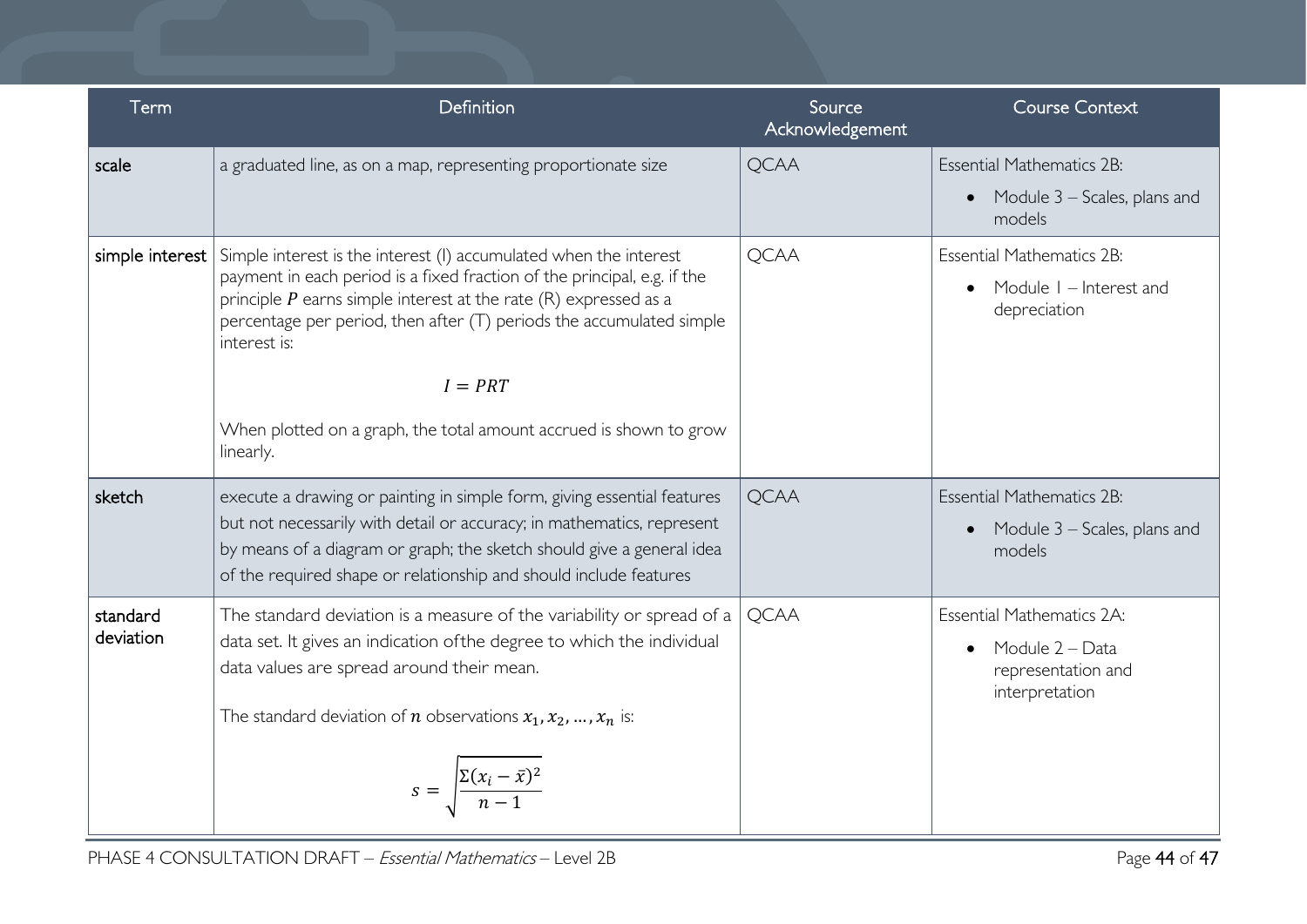| Term                                       | Definition                                                                                                                                                                                                                                                                                                             | Source<br>Acknowledgement | <b>Course Context</b>                                                                             |
|--------------------------------------------|------------------------------------------------------------------------------------------------------------------------------------------------------------------------------------------------------------------------------------------------------------------------------------------------------------------------|---------------------------|---------------------------------------------------------------------------------------------------|
| stopping<br>distances                      | The distance a car travels before it comes to rest after the driver has<br>applied the brake given speed of the vehicle and/or conditions of the<br>road which can be found using formulas or tables.<br>Stopping distance = braking distance + reaction time (seconds) $\times$<br>speed                              | <b>ACARA</b>              | Essential Mathematics 2A:<br>Module 3 - Units of energy<br>$\bullet$<br>and mass, time and motion |
| straight-line<br>method of<br>depreciation | In straight-line method of depreciation, the value of the depreciating<br>asset decreases by the same amount during each time period. Also<br>known as the 'Prime Cost method'.                                                                                                                                        | <b>NESA</b>               | <b>Essential Mathematics 2B:</b><br>Module I – Interest and<br>depreciation                       |
| symmetry                                   | A plane figure f has line symmetry in a line $m$ , if the image of f under<br>the reflection in $m$ is $f$ itself. The line $m$ is called the axis of symmetry.<br>A plane figure $f$ has rotational symmetry about a point $O$ if there is a<br>rotation such that the image of $f$ under the rotation is $f$ itself. | <b>ACARA</b>              | Essential Mathematics I:<br>Module 3 – Geometric<br>reasoning                                     |
| terminating<br>decimal                     | A terminating decimal is a decimal that contains a finite number of<br>digits                                                                                                                                                                                                                                          |                           | Essential Mathematics I:<br>Module I – Fractions,<br>$\bullet$<br>decimals and percentages        |
| translation                                | Shifting a figure in the plane without turning it is called translation. To<br>describe a translation in the plane, it is enough to say how far left or<br>right and how far up or down the figure is moved.<br>A translation is a transformation that moves each point to its<br>translation image.                   |                           | Essential Mathematics I:<br>Module 3 – Geometric<br>$\bullet$<br>reasoning                        |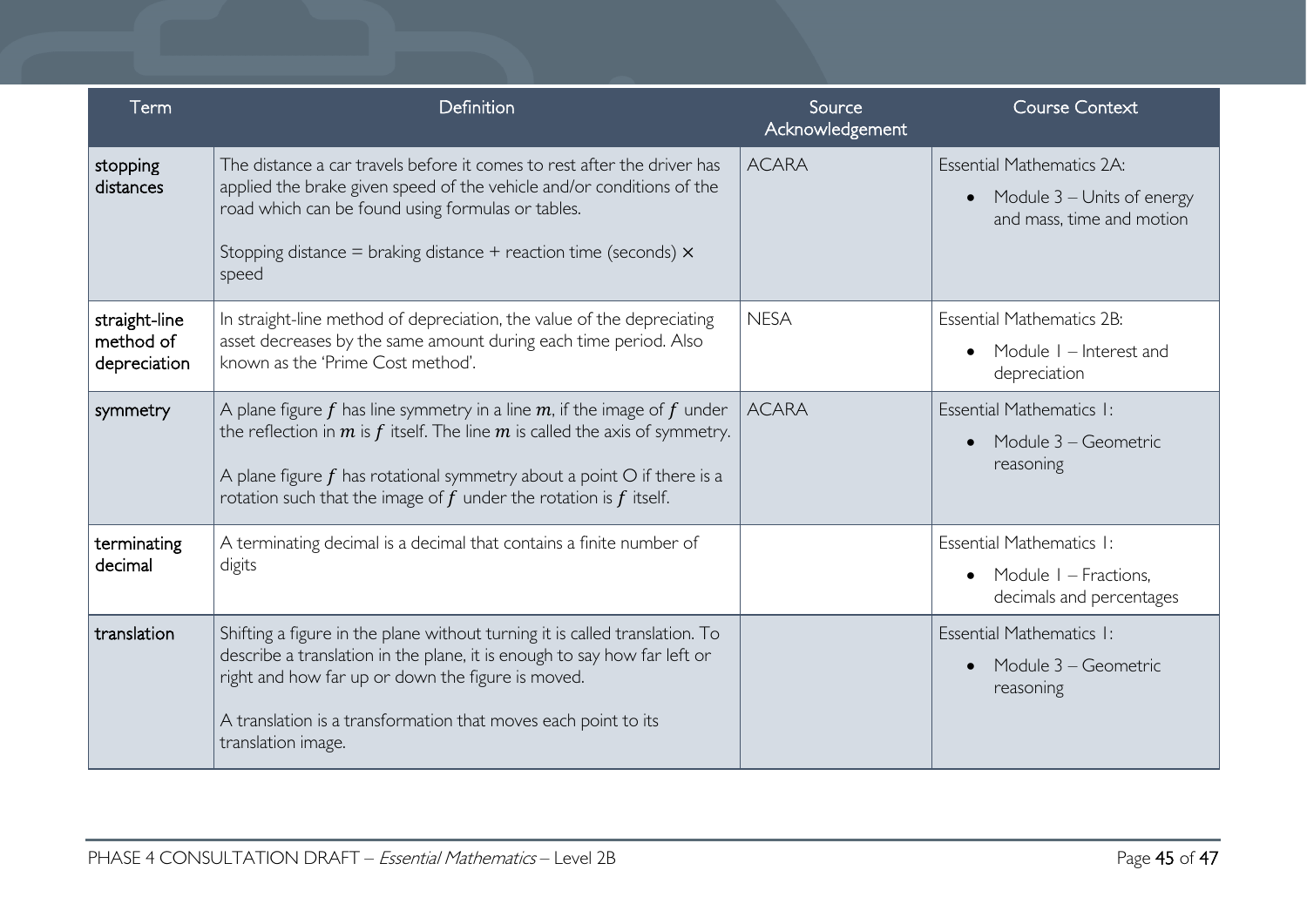| Term                 | Definition                                                                                                                                                                                                                                                                      | Source<br>Acknowledgement | <b>Course Context</b>                                                                                                                                                     |
|----------------------|---------------------------------------------------------------------------------------------------------------------------------------------------------------------------------------------------------------------------------------------------------------------------------|---------------------------|---------------------------------------------------------------------------------------------------------------------------------------------------------------------------|
| trapezoidal<br>rule  | The trapezoidal rule uses trapezia to approximate the area of an<br>irregular shape, often with a curved boundary. The rule for a single<br>application is: $A \approx \frac{h}{2}(x_1 + x_2)$                                                                                  | <b>NESA</b>               | <b>Essential Mathematics 2A:</b><br>Module 3 – Practicalities of<br>measurement<br><b>Essential Mathematics 2B:</b><br>Module 3 - Perimeter, area,<br>volume and capacity |
| travel graph         | Travel graphs are line graphs that are used to describe the motion of<br>objects such as cars, trains, walkers and cyclists. The distance travelled<br>is represented on the vertical axis and the time taken to travel that<br>distance is represented on the horizontal axis. | <b>NESA</b>               | <b>Essential Mathematics 2B:</b><br>Module $2 -$ Graphs and<br>$\bullet$<br>modelling                                                                                     |
| tree diagram         | A tree diagram is a diagram that can be used to determine the<br>outcomes of a multistep random experiment. A probability tree<br>diagram has the probability for each stage written on the branches.                                                                           | <b>NESA</b>               | <b>Essential Mathematics 2B:</b><br>Module 2 – Probability and<br>relative frequency                                                                                      |
| two-way table        | Commonly used for displaying the two-way frequency distribution that<br>arises when a group of individuals or objects are categorised according<br>to two criteria                                                                                                              | <b>OCAA</b>               | <b>Essential Mathematics 2B:</b><br>Module 2 – Probability and<br>$\bullet$<br>relative frequency                                                                         |
| vertex (in<br>shape) | A vertex is a point in which edges intersect.                                                                                                                                                                                                                                   | <b>NESA</b>               | <b>Essential Mathematics 2B:</b><br>Module $3$ – Scales, plans and<br>models                                                                                              |